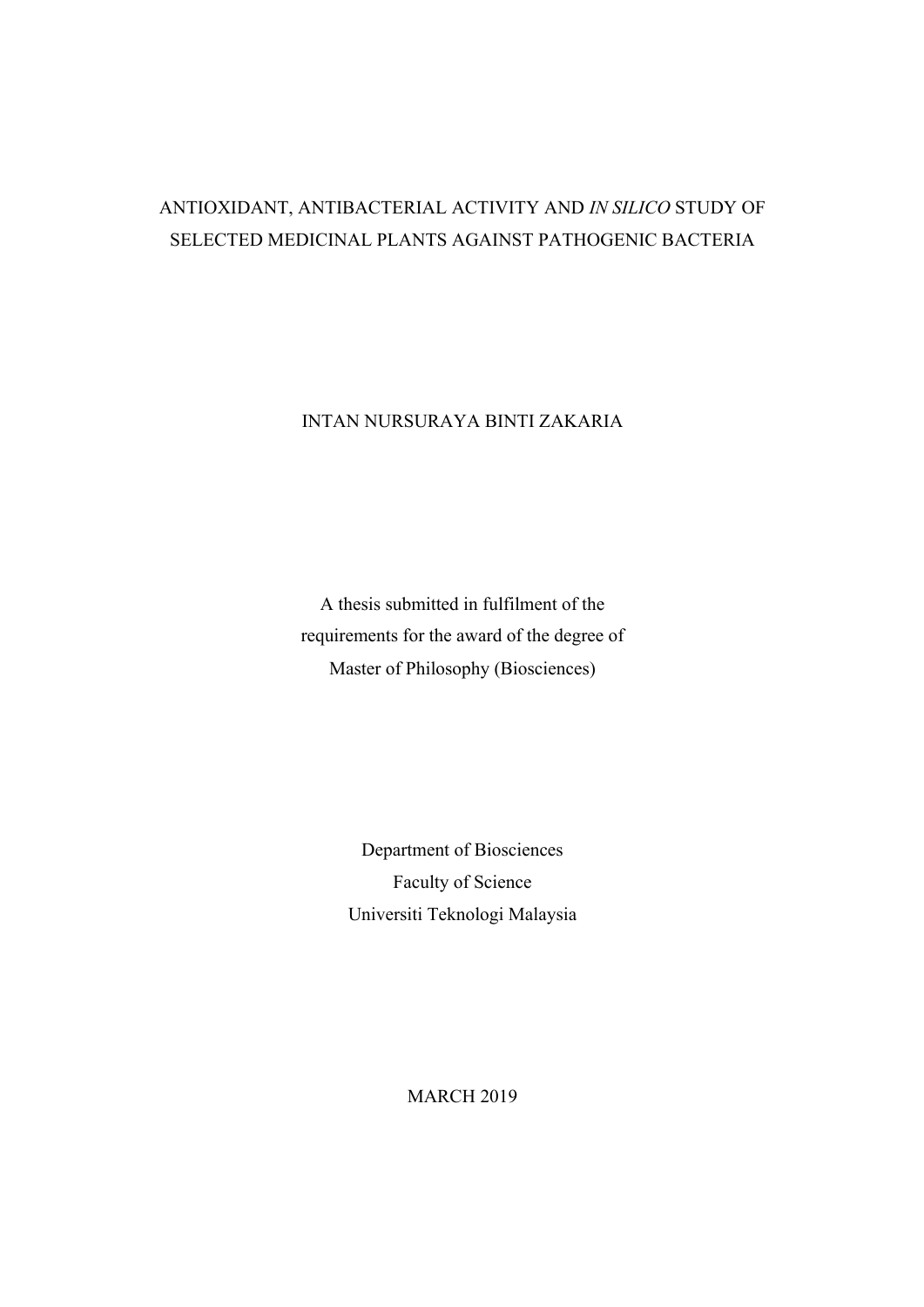*I dedicate this to my mother and father, who taught me the best kind of knowledge*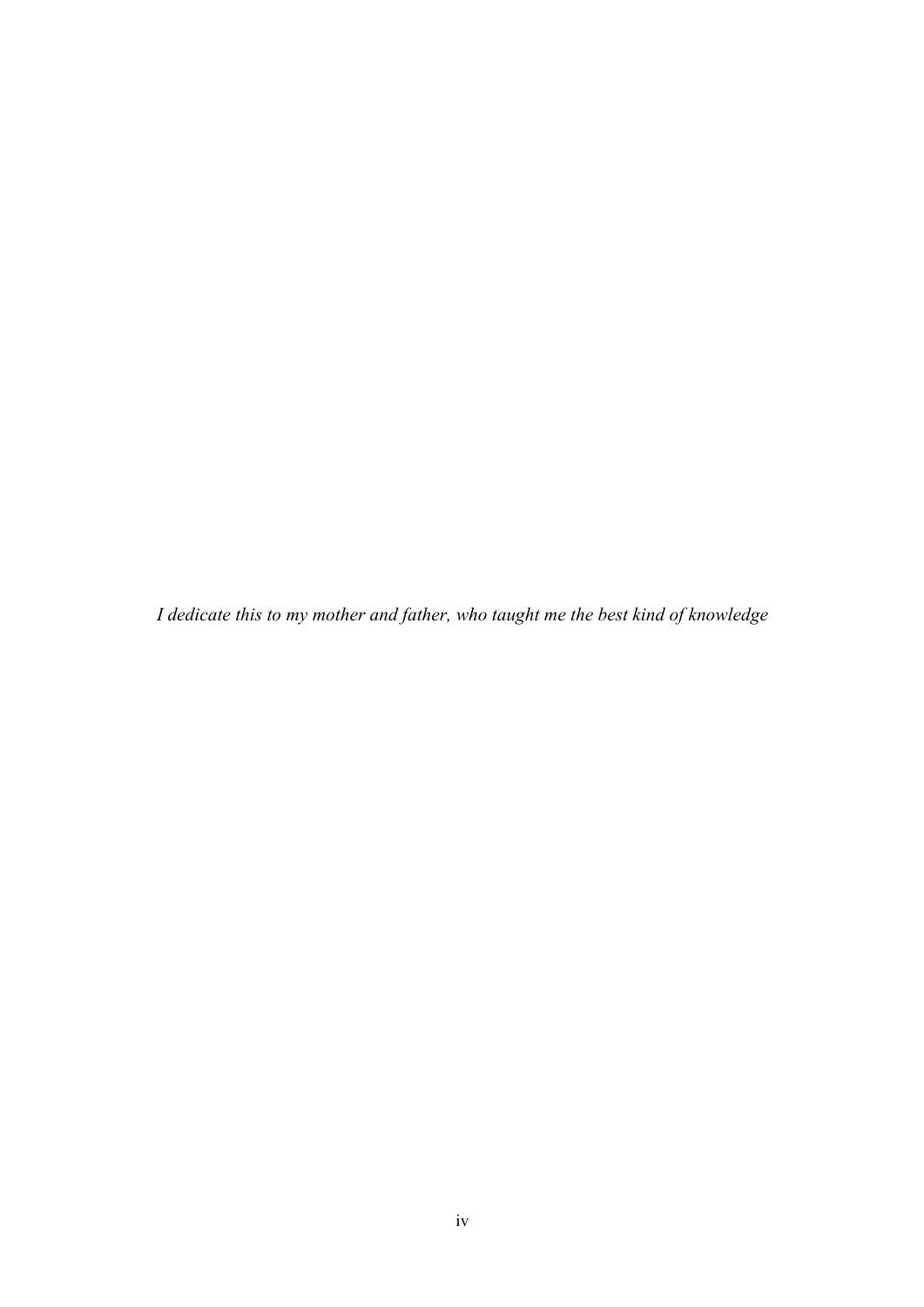#### **ACKNOWLEDGEMENT**

### In the name of Allah, Most Gracious, Most Merciful

I would first like to thank my supervisor and my thesis advisor, Prof. Madya Dr. Salehhuddin bin Hamdan of the Department of Biosciences, Faculty of Science at Universiti Teknologi Malaysia. The door to Dr. Salehhuddin Hamdan office was always open whenever I ran into a trouble spot or had a question related to my research or writing. Your supports also helped me a lot to complete this study.

I would also like to thank my parents, Mr. Zakaria bin Abd Wahid and Mrs. Baidah binti Bujang for providing me with unfailing support and continuous encouragement throughout my years of study and through the process of researching and writing the thesis. Special mention to Ms. Intan Nursuryana binti Zakaria and Mr. Ahmad Muaz bin Abu Khari who helps a lot to believe in hard works and for all the priceless supports along this journey. This accomplishment would not have been possible without them.

Last but not least, I would also like to acknowledge Ms. Sayang binti Baba who guided me for this research project which helps me much in completing the experimental works. I must express my very profound gratitude to all my laboratory colleagues including Ms. Zurfarahanim, Ms. Fateha, Ms. Farah and Ms. Shazwani for always being there with moral supports and advices.

Thank you.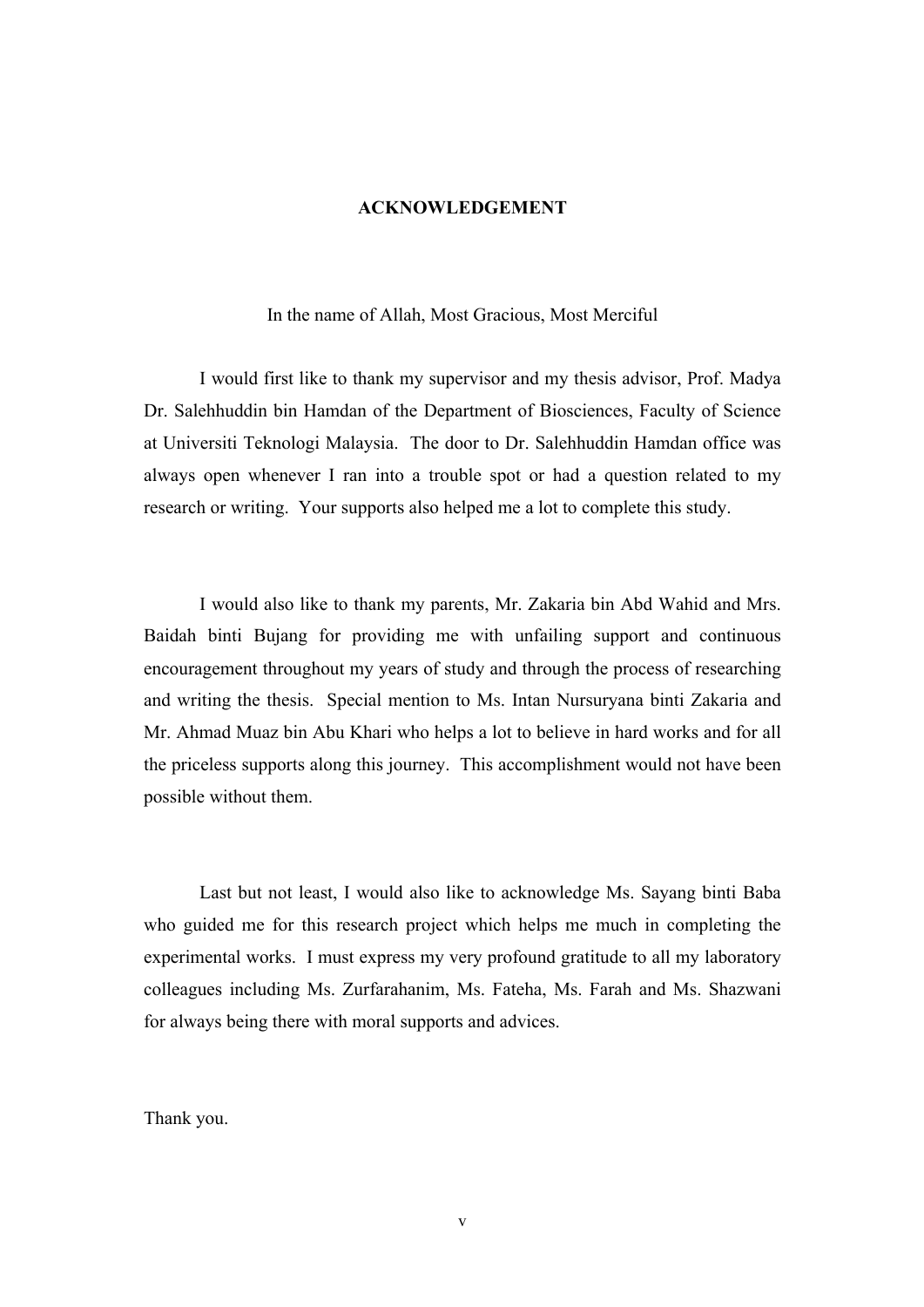### **ABSTRACT**

An increase in the number of antibiotic resistant bacteria worldwide has necessitated new antibacterial agents, mainly by medicinal plants. For this, the antioxidant and antibacterial activities of four Malaysian medicinal plants; *Alpinia galanga*, *Centella asiatica*, *Clinacanthus nutans* and *Persicaria odorata* extracts were evaluated against gram-positive (*Bacillus subtilis*, *Staphylococcus epidermidis*, *Staphylococcus aureus*, Methicillin-resistant *Staphylococcus aureus* (MRSA)) and gram-negative (*Escherichia coli*, *Pseudomonas putida*) in this study. The medicinal plants were extracted using solvents with different polarities and screened for the total phenolic contents via Folin-Ciocalteu method and antioxidant capacity by diphenyl-1-picrylhydrazyl (DPPH) activity. The antibacterial activities were conducted using disc diffusion, minimal inhibitory concentration (MIC) and minimum bactericidal concentration (MBC) tests. The most effective plant extract was further fractionated by column chromatography and thin layer chromatography. The fractions were then characterized using antibacterial assays, Zeta potential measurements, followed by scanning electron microscopic (SEM) observations and Gas Chromatography Mass Spectrometry (GCMS) analysis. Compounds identified were docked with Penicillin binding protein (PBP) using Autodock 4.0 and simulate (MD) by Gromacs 5.0.4. The findings from this study showed that acetone plant extracts exhibited the highest antioxidant and antibacterial activities; significantly by *P. odorata* acetone extract. This extract was also chosen due to its comparable MIC and MBC values with both the positive controls respectively. A total of 12 fractions were separated from the extract, however only H05 fraction showed bactericidal action against all gram-positive bacteria. This fraction could also alter the magnitude of bacterial negativity, significantly against MRSA. This data was supported by morphological alterations induced in treated MRSA, through SEM images. The GCMS analysis of H05 fraction showed that the presence of seven major phenolic compounds derivatives that met the Lipinski's Rule of Five were present in the H05 extract. Among the seven compounds, the MD trajectory analysis showed that 6 hydroxy-8-methoxyoctanoic acid (tannins derivatives) shows strongest and most stable binding with PBP protein. The present study indicates that phenolics mainly tannins present in the *P. odorata* acetone extract were highly responsible for its antibacterial potential, especially for MRSA infection treatment.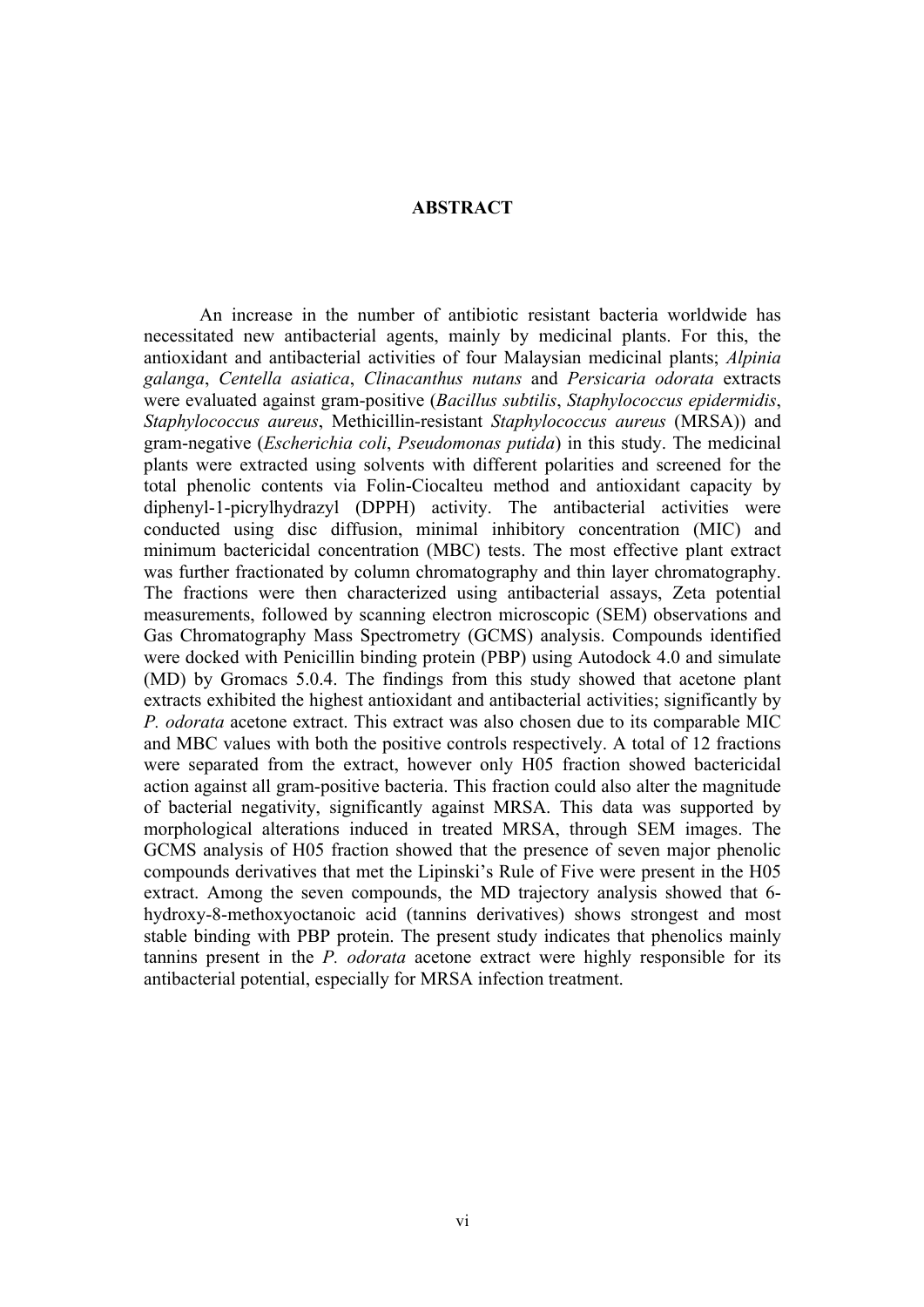### **ABSTRAK**

Pertambahan bakteria rintangan terhadap antibiotik di seluruh dunia telah menyebabkan perlunya ejen antibakteria yang baharu, terutamanya daripada tumbuhan ubatan. Oleh itu, dalam kajian ini, aktiviti antioksida dan antibakteria daripada empat tumbuhan ubatan Malaysia; ekstrak *Alpinia galanga*, *Centella asiatica*, *Clinacanthus nutans* dan *Persicaria odorata* telah diuji terhadap bakteria gram positif (*Bacillus subtilis*, *Staphylococcus epidermidis*, *Staphylococcus aureus*, Methicillin-resistant *Staphylococcus aureus* (MRSA)) dan bakteria gram negatif (*Escherichia coli*, *Pseudomonas putida*). Tumbuh-tumbuhan ubatan diestrak dengan kekutuban larutan yang berbeza dan diuji untuk mengetahui jumlah kandungan fenol menggunakan kaedah Folin-Ciocalteu dan kemudiannya kapasiti antioksidan oleh aktiviti difenil-1-pikrilhidrazil (DPPH). Aktiviti antibakteria dijalankan dengan menggunakan serapan cakera, ujian kepekatan minima (MIC) dan ujian perencatan kepekatan minima bagi bakteria (MBC). Ekstrak paling berkesan telah difraksikan seterusnya dengan kromatografi turus dan kromatografi lapisan nipis. Fraksi tersebut kemudiannya dicirikan melalui ujian antibakteria, pengukuran potensi Zeta dan diikuti dengan pengimbasan mikroskop elektron (SEM) dan analisis Spektrometri Jisim Gas (GCMS). Sebatian yang dikenal pasti telah dipaut-tindih dengan protein pengikat Penicillin (PBP) menggunakan Autodock 4.0 dan simulasi (MD) dengan Gromacs 5.0.4. Keputusan menunjukkan bahawa tumbuhan yang diekstrak aseton mempamerkan aktiviti antioksida dan antibakteria yang sangat bagus iaitu ekstrak aseton *P. odorata*. Ekstrak tumbuhan ini juga dipilih kerana nilai aktiviti MIC dan MBC yang masing-masing setanding dengan dua kawalan positif. Sejumlah12 fraksi telah dipisahkan dari ekstrak tumbuhan ini, tetapi hanya fraksi H05 menunjukkan tindakan mematikan ke atas semua bakteria gram-positif. Fraksi ini juga boleh mengubah keadaan negatif bakteria, ketara terhadap MRSA. Data ini telah disokong dengan perubahan morfologi MRSA yang dilihat melalui imej SEM. Analisis GCMS fraksi H05 menunjukkan kehadiran tujuh sebatian fenolik utama, yang memenuhi Peraturan Lima Lipinski yang hadir dalam ekstrak H05. Antara tujuh sebatian, 6-hydroxy-8-methoxyoctanoic acid (derivatif tanin) menunjukkan pengikatan sebatian yang terkuat dan paling stabil dengan protein PBP, berdasarkan analisis unjuran MD. Kajian ini menunjukkan bahawa fenolik iaitu tanin hadir dalam ekstrak aseton *P. odorata* yang bertanggungjawab terhadap potensi antibakterianya, terutamanya untuk rawatan jangkitan MRSA.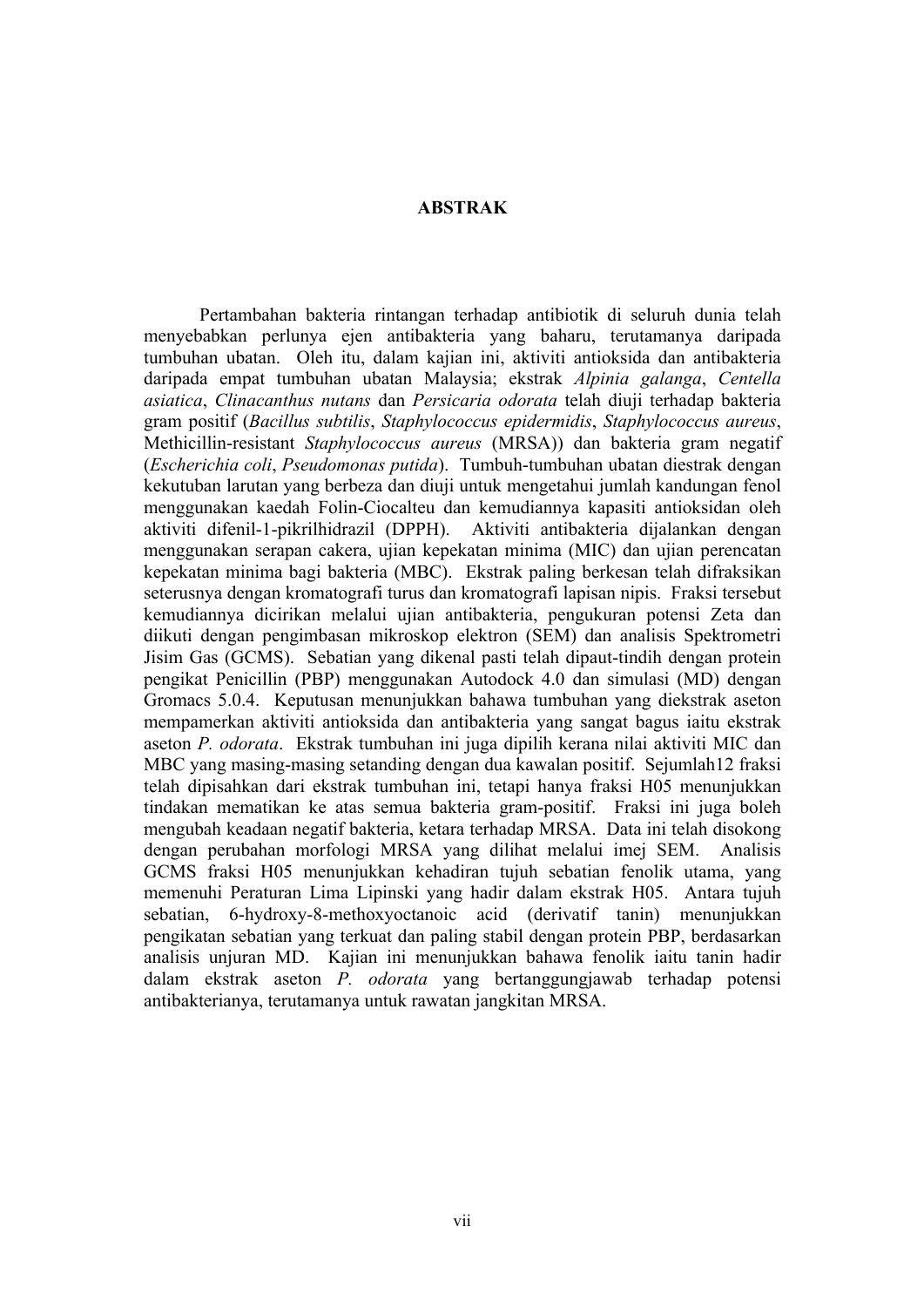# **TABLE OF CONTENT**

|                  |                    |                         | <b>TITLE</b>                      | <b>PAGE</b>     |
|------------------|--------------------|-------------------------|-----------------------------------|-----------------|
|                  | <b>DECLARATION</b> |                         |                                   | $\overline{11}$ |
|                  |                    | <b>DEDICATION</b>       |                                   | 111             |
|                  |                    |                         | <b>ACKNOWLEDGEMENT</b>            | iv              |
|                  |                    | <b>ABSTRACT</b>         |                                   | V               |
|                  |                    | <b>ABSTRAK</b>          |                                   | V1              |
|                  |                    | <b>TABLE OF CONTENT</b> | V11                               |                 |
|                  |                    |                         | <b>LIST OF TABLES</b>             | xii             |
|                  |                    |                         | <b>LIST OF FIGURES</b>            | xiv             |
|                  |                    |                         | <b>LIST OF ABBREVIATIONS</b>      | xvi             |
|                  |                    |                         | <b>LIST OF APPENDICES</b>         | xvii            |
| <b>CHAPTER 1</b> |                    |                         | <b>INTRODUCTION</b>               |                 |
|                  | 1.1                |                         | Background of Study               | $\mathbf{1}$    |
|                  | 1.2                |                         | <b>Problem Statement</b>          | 3               |
|                  | 1.3                |                         | Objectives of Study               | $\overline{4}$  |
|                  | 1.4                |                         | Scope of Study                    | 5               |
|                  | 1.5                |                         | Significance of Study             | 5               |
| <b>CHAPTER 2</b> |                    |                         | <b>LITERATURE REVIEW</b>          |                 |
|                  | 2.1                |                         | <b>History of Antibiotics</b>     | 6               |
|                  | 2.2                |                         | Main Classes of Antibiotics       | 6               |
|                  | 2.3                |                         | Mechanisms of Antibiotics Action  | 7               |
|                  |                    | 2.3.1                   | Inhibition of Cell Wall Synthesis | 8               |
|                  |                    | 2.3.2                   | Inhibition of Protein Synthesis   | 9               |
|                  |                    | 2.3.3                   | Inhibition of Nucleic Acid        | 10              |
|                  |                    |                         | Synthesis                         |                 |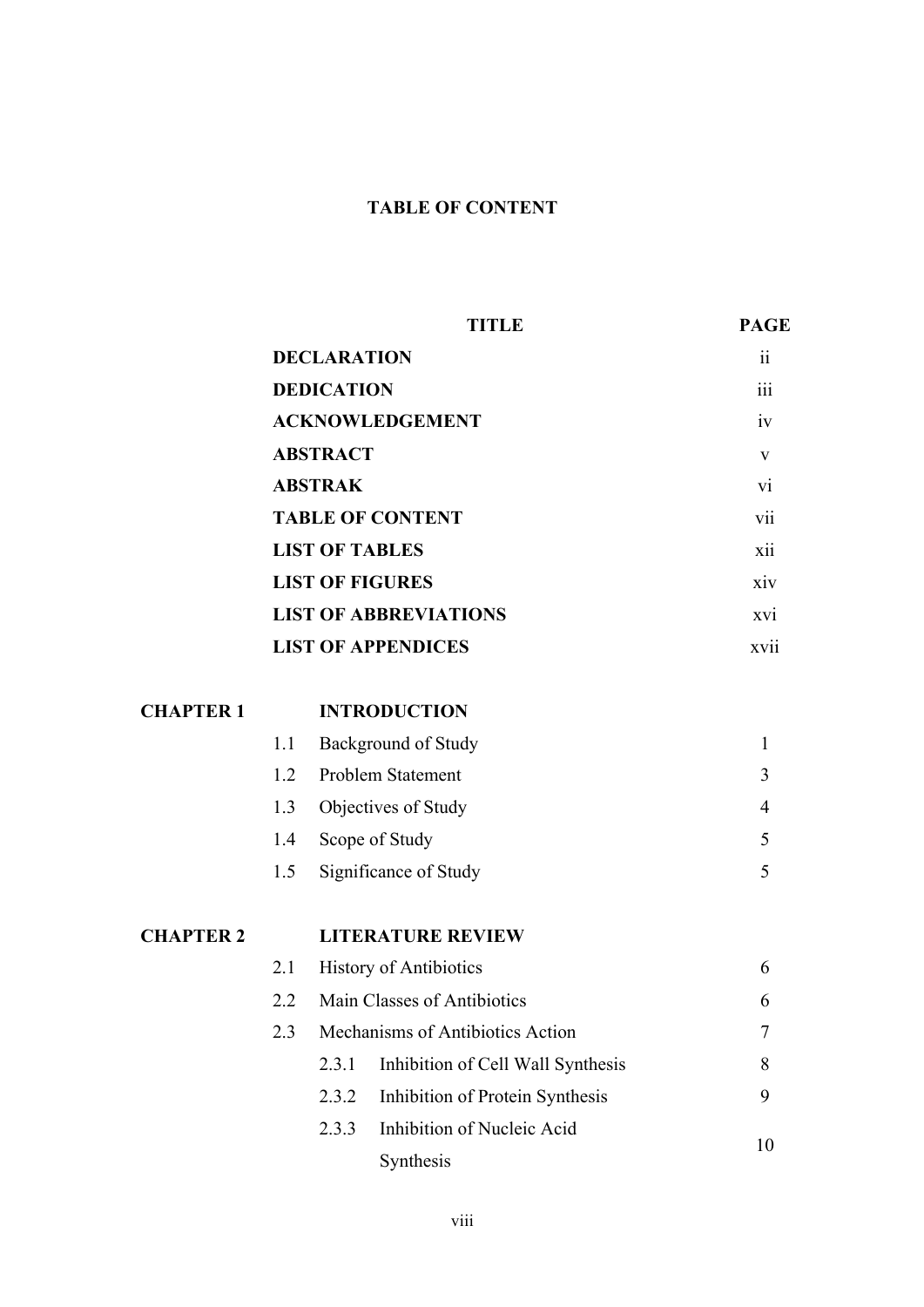|      | 2.3.4       |                          | Disruption of Cytoplasmic                     |    |
|------|-------------|--------------------------|-----------------------------------------------|----|
|      |             | Membrane                 |                                               | 11 |
|      | 2.3.4       |                          | Inhibition of Metabolic Pathway               | 12 |
| 2.4  |             |                          | Bacteriostatic and Bactericidal Mode of       |    |
|      | Antibiotics |                          |                                               | 13 |
| 2.5  |             |                          | Origin of Antibiotic-Resistance               | 13 |
| 2.6  |             |                          | <b>Causes of Antibiotic-Resistance Crisis</b> | 14 |
|      | 2.6.1       |                          | Overuse of Antibiotics                        | 15 |
|      | 2.6.2       |                          | Inappropriate Prescriptions of                | 15 |
|      |             | Antibiotics              |                                               |    |
|      |             |                          | 2.6.3 Antibiotics in Agricultural             | 15 |
|      |             | Industry                 |                                               |    |
|      | 2.6.4       |                          | Availability of Few New                       | 16 |
|      |             | Antibiotics              |                                               |    |
| 2.7  |             |                          | Mechanisms of Antibiotic-Resistance           | 17 |
| 2.8  |             |                          | Penicillin-Binding Protein as Key Player      | 18 |
|      |             | of Antibiotic-Resistance |                                               |    |
| 2.9  |             |                          | Antibiotic-Resistant Bacteria                 | 18 |
|      |             |                          | 2.9.1 Gram-Positive Bacteria                  | 19 |
|      |             |                          | 2.9.1.1 Bacillus subtilis                     | 20 |
|      |             | 2.9.1.2                  | Staphylococcus                                | 21 |
|      |             |                          | epidermidis                                   |    |
|      |             | 2.9.1.3                  | Staphylococcus aureus                         | 22 |
|      |             | 2.9.1.4                  | Methicillin-resistant                         | 23 |
|      |             |                          | Staphylococcus aureus                         |    |
|      | 2.9.2       |                          | Gram-negative Bacteria                        | 24 |
|      |             | 2.9.2.1                  | Escherichia coli                              | 25 |
|      |             | 2.9.2.2                  | Pseudomonas putida                            | 26 |
| 2.10 |             |                          | The Need for Alternative Antibacterial        | 27 |
|      | Agents      |                          |                                               |    |
| 2.11 |             |                          | Medicinal Plants as Antibacterial Agents      | 27 |
|      | 2.11.1      |                          | <i>Alpinia galanga</i> (Langkuas)             | 31 |
|      |             |                          | 2.11.2 Centella asiatica (Pegaga)             | 32 |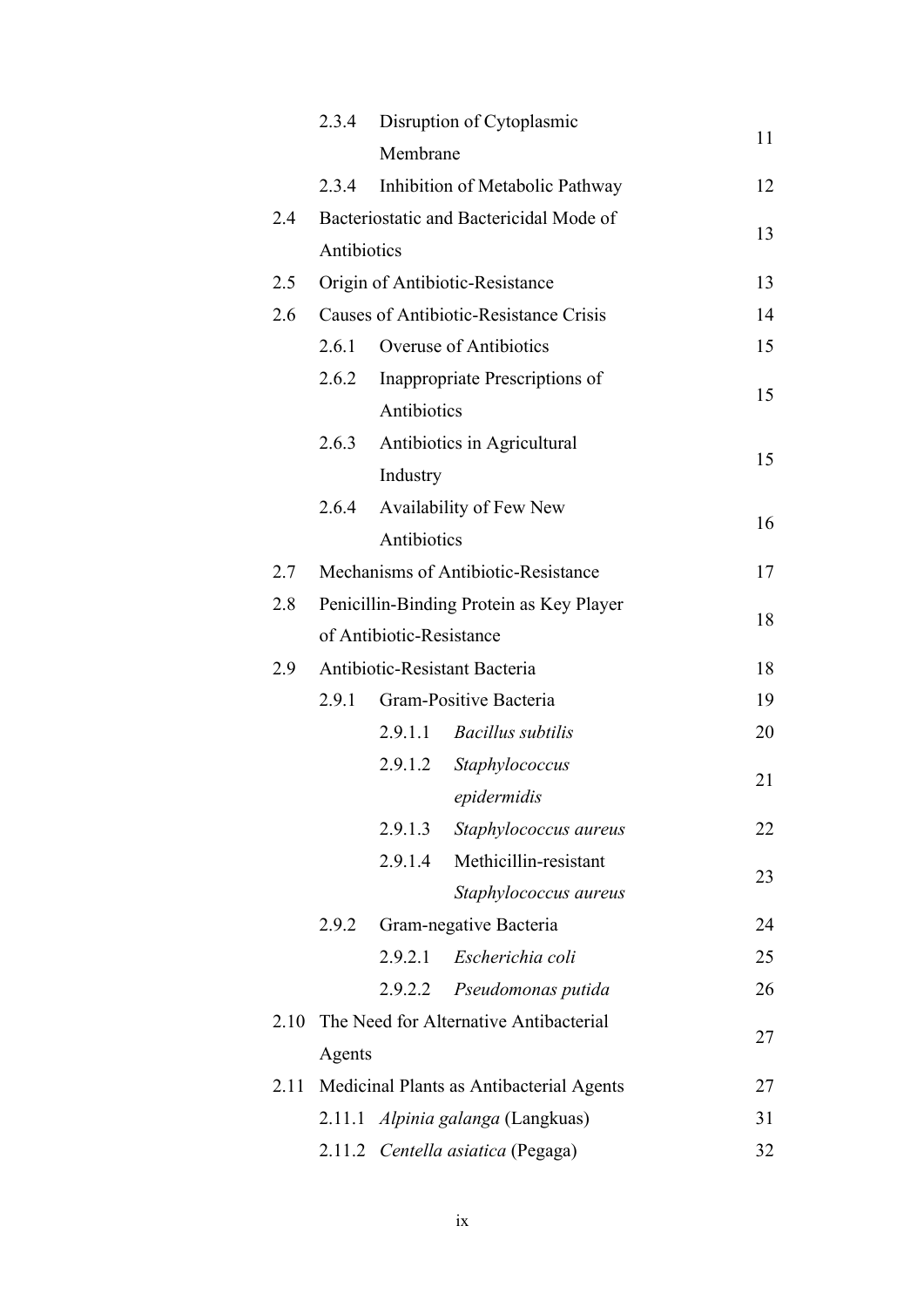|                  |     |       | 2.11.3 Clinacanthus nutans (Belalai              | 34 |
|------------------|-----|-------|--------------------------------------------------|----|
|                  |     |       | Gajah)                                           |    |
|                  |     |       | 2.11.4 Persicaria odorata (Kesum)                | 36 |
|                  |     |       | 2.12 Medicinal Plants as Antioxidant Agents      | 38 |
|                  |     |       | 2.13 The Main Classes of Plants                  | 39 |
|                  |     |       | Phytochemicals                                   |    |
|                  |     |       | 2.13.1 Phenolics and Polyphenols                 | 39 |
|                  |     |       | 2.13.2 Terpenoids and Essential Oils             | 41 |
|                  |     |       | 2.13.3 Alkaloids                                 | 42 |
|                  |     |       | 2.13.4 Lectins and Polypeptides                  | 43 |
|                  |     |       | 2.13.5 Other Compounds                           | 43 |
|                  |     |       | 2.14 Extraction of Phytochemicals Compounds      | 44 |
|                  |     |       | 2.14.1 Extraction Solvents                       | 44 |
|                  |     |       | 2.14.2 Bioassay-guided Fractionation             | 45 |
|                  |     |       | 2.15 Drug Discovery by <i>in silico</i> Analyses | 46 |
| <b>CHAPTER 3</b> |     |       | <b>METHODOLOGY</b>                               |    |
|                  | 3.1 |       | Flow Methodology                                 | 47 |
|                  | 3.2 |       | <b>Plant Materials and Extract Preparations</b>  | 48 |
|                  | 3.3 |       | <b>Bacterial Cultures</b>                        | 48 |
|                  | 3.4 |       | Bacteria Enumeration                             | 49 |
|                  | 3.5 |       | <b>Total Phenolic and Tannins Determination</b>  | 49 |
|                  |     | 3.5.1 | Total Phenolic Content (TPC)                     | 49 |
|                  |     | 3.5.2 | Residual Phenolic Quantifications                | 50 |
|                  |     | 3.5.3 | Tannin Levels Determination                      | 50 |
|                  | 3.6 |       | Antioxidant Assay by DPPH-free Radical           |    |
|                  |     |       | Scavenging Activity                              | 50 |
|                  | 3.7 |       | Antibacterial Assay                              | 51 |
|                  |     | 3.7.1 | Disc Diffusion Assay                             | 51 |
|                  |     | 3.7.2 | Minimal Inhibitory Concentration                 |    |
|                  |     |       | (MIC) and Minimum Bactericidal                   | 52 |
|                  |     |       | <b>Concentration (MBC) Tests</b>                 |    |
|                  | 3.8 |       | Bioassay-guided Fractionation                    | 53 |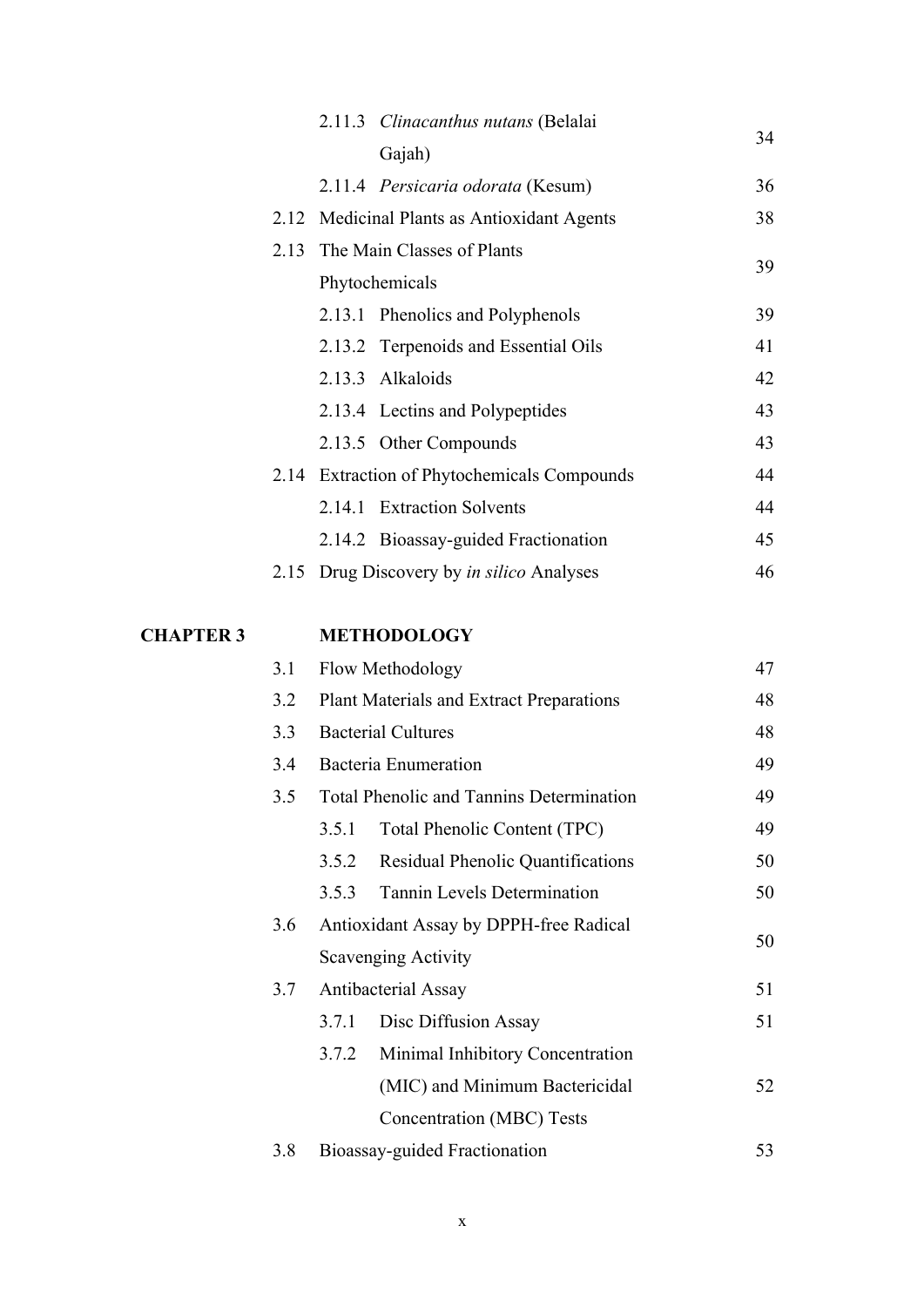|     |                                 | 3.8.1 Column Chromatography                | 53 |
|-----|---------------------------------|--------------------------------------------|----|
|     | 3.8.2                           | Thin-layer Chromatography                  | 53 |
|     |                                 | (TLC)                                      |    |
| 3.9 |                                 | <b>Biological Characterization</b>         | 54 |
|     | 3.9.1                           | <b>Zeta Potential Measurement</b>          | 54 |
|     | 3.9.2                           | Scanning Electron Microscopy               | 54 |
|     |                                 | (SEM) Observation                          |    |
|     |                                 | 3.9.3 <i>In silico</i> Docking by          | 55 |
|     |                                 | <b>Bioinformatic Tools</b>                 |    |
|     |                                 | 3.9.4 Molecular Dynamic (MD)               | 56 |
|     |                                 | Simulations                                |    |
|     |                                 | 3.10 GC/MS Analysis of Bioactive Compounds | 56 |
|     | 57<br>3.11 Statistical Analysis |                                            |    |

| 4.1 | <b>Total Phenolic and Tannins Determination</b><br>58 |                                      |    |    |
|-----|-------------------------------------------------------|--------------------------------------|----|----|
| 4.2 |                                                       | <b>Antioxidant Assay</b>             | 60 |    |
|     | 4.2.1                                                 | <b>DPPH</b> Free Radical Scavenging  | 60 |    |
|     |                                                       | Assay                                |    |    |
|     | 4.2.2                                                 | Correlation Study of Phenolic        | 62 |    |
|     |                                                       | <b>Content and Antioxidant Assay</b> |    |    |
| 4.3 |                                                       | <b>Antibacterial Activities</b>      | 64 |    |
|     | 4.3.1                                                 | Disc Diffusion Assay of Plant        | 64 |    |
|     |                                                       | Extracts                             |    |    |
|     |                                                       | 4.3.2 MIC and MBC Determination of   | 66 |    |
|     |                                                       | All Acetone Plant Extracts           |    |    |
|     | 4.3.3                                                 | Correlation Study of Phenolic        |    |    |
|     |                                                       | Content and Antibacterial            | 68 |    |
|     |                                                       | Activities                           |    |    |
| 4.4 |                                                       | Fractionation of P. odorata Acetone  |    | 69 |
|     | Extract                                               |                                      |    |    |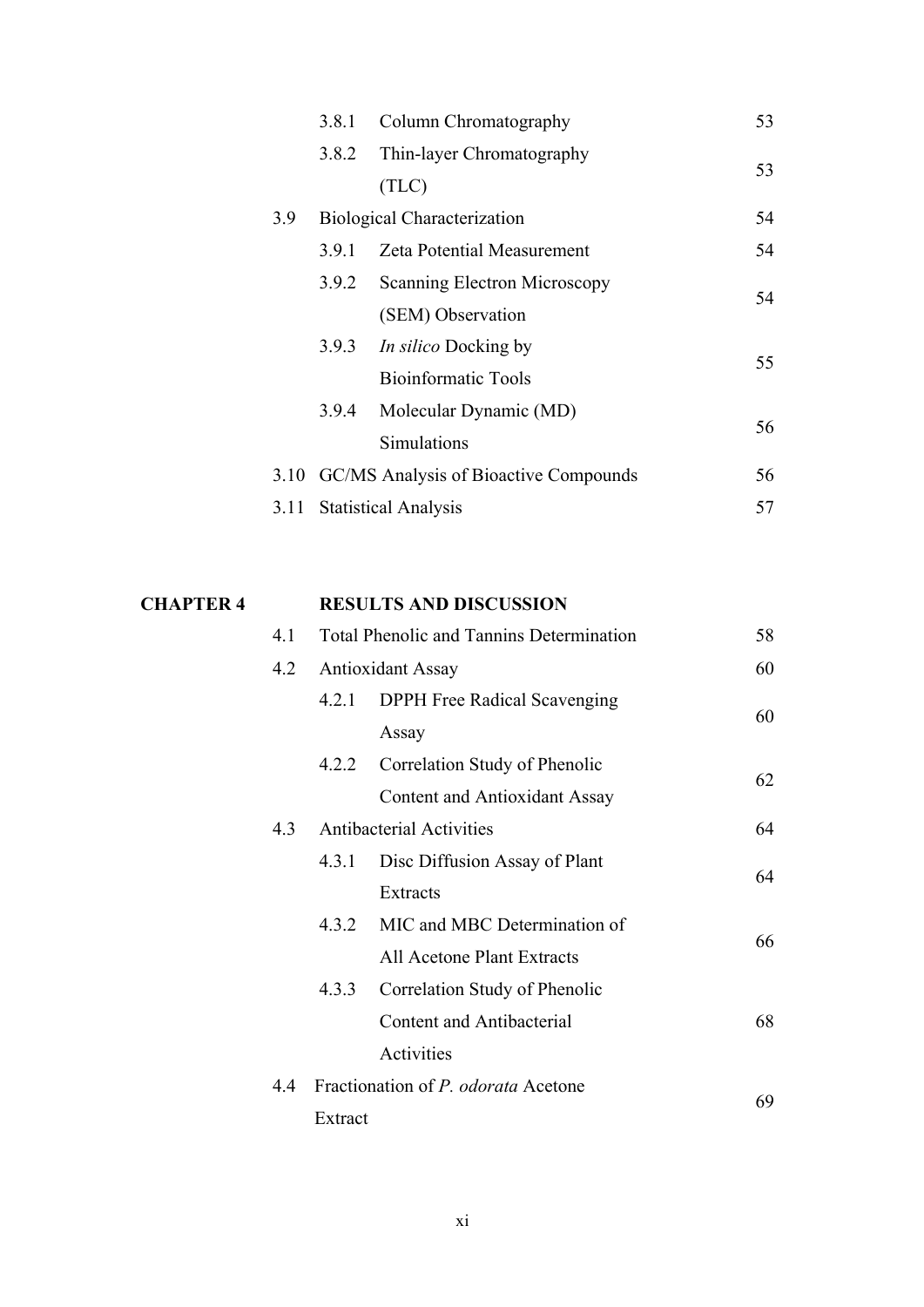|                                                  | Biological Characterization of Fractions of<br>4.5 |            |                                               | 71  |
|--------------------------------------------------|----------------------------------------------------|------------|-----------------------------------------------|-----|
|                                                  |                                                    |            | P. odorata Acetone Extract                    |     |
|                                                  |                                                    | 4.5.1      | Antibacterial Activities of the               |     |
|                                                  |                                                    |            | Fractions                                     | 71  |
|                                                  |                                                    | 4.5.2      | Zeta Potential Measurements of the            |     |
|                                                  |                                                    |            | <b>Effective Fractions</b>                    | 75  |
|                                                  |                                                    | 4.5.3      | <b>Scanning Electron Microscopy</b>           |     |
|                                                  |                                                    |            | (SEM) Observations of the Most                | 77  |
|                                                  |                                                    |            | <b>Effective Fraction-Treated Bacteria</b>    |     |
|                                                  | 4.6                                                |            | <b>Structure Elucidation by GCMS Analysis</b> | 79  |
|                                                  | 4.7                                                |            | In Silico Docking and Simulation Studies      |     |
|                                                  |                                                    |            | of the Bioactive Compounds in the Most        | 84  |
|                                                  |                                                    |            | <b>Effective Fraction</b>                     |     |
| <b>CHAPTER 5</b>                                 |                                                    |            | <b>CONCLUSION AND RECOMMENDATIONS</b>         |     |
|                                                  | 5.1                                                | Conclusion |                                               | 97  |
|                                                  | 5.2                                                |            | Recommendations                               | 98  |
| <b>REFERENCES</b>                                |                                                    |            |                                               | 99  |
| <b>APPENDICES A - F</b>                          |                                                    |            |                                               | 133 |
| <b>LIST OF PUBLICATIONS AND PAPERS PRESENTED</b> |                                                    |            | 197                                           |     |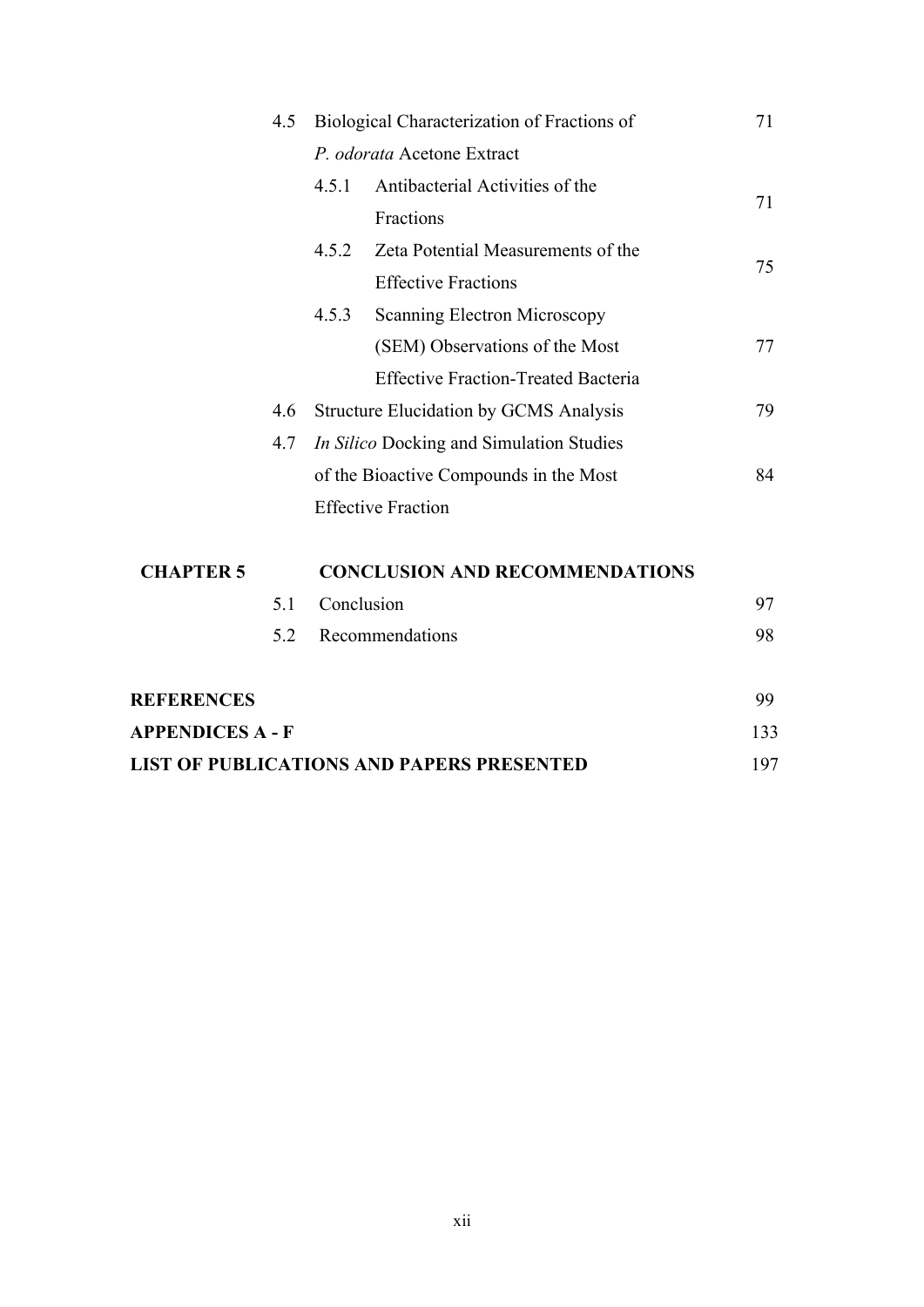### **LIST OF TABLES**

| <b>TABLE NO.</b> | <b>TITLE</b>                                                                             | <b>PAGE</b> |  |  |
|------------------|------------------------------------------------------------------------------------------|-------------|--|--|
| Table 2.1        | Antibiotics classifications                                                              | 7           |  |  |
| Table 2.2        | The mechanisms of resistance of common antibiotics                                       | 17          |  |  |
| Table 2.3        | The human diseases associated with antibiotic resistant<br>bacteria                      | 19          |  |  |
| Table 2.4        | Classifications of <i>B. subtilis</i>                                                    | 20          |  |  |
| Table 2.5        | Classifications of S. epidermidis                                                        | 21          |  |  |
| Table 2.6        | Classifications of S. aureus                                                             | 22          |  |  |
| Table 2.7        | Classifications of E. coli                                                               | 25          |  |  |
| Table 2.8        | Classifications of P. putida                                                             | 26          |  |  |
| Table 2.9        | Ethnomedical data of medicinal plants used                                               | 29          |  |  |
|                  | List of Malaysian medicinal plants, extracted with                                       |             |  |  |
| Table 2.10       | different solvents and their antibacterial actions against                               | 30          |  |  |
|                  | antibiotic-resistant bacteria                                                            |             |  |  |
| Table 2.11       | The classifications of A. galanga                                                        | 31          |  |  |
| Table 2.12       | Ethnomedical data of A. galanga                                                          | 32          |  |  |
| Table 2.13       | The classifications of C. asiatica                                                       | 33          |  |  |
| Table 2.14       | Ethnomedical data of C. asiatica                                                         | 34          |  |  |
| Table 2.15       | The classifications of C. nutans                                                         | 35          |  |  |
| Table 2.16       | Ethnomedical data of C. nutans                                                           | 36          |  |  |
| Table 2.17       | The classifications of P. odorata                                                        | 37          |  |  |
| Table 2.18       | Ethnomedical data of P. odorata                                                          | 38          |  |  |
| Table 2.19       | Main classifications of phenolic and polyphenols                                         | 40          |  |  |
| Table 4.1        | The values of total phenolic and tannins content of plant                                | 59          |  |  |
|                  | extracts                                                                                 |             |  |  |
| Table 4.2        | The $IC_{50}$ and AEAC values of plant extracts by DPPH<br>free radical scavenging assay |             |  |  |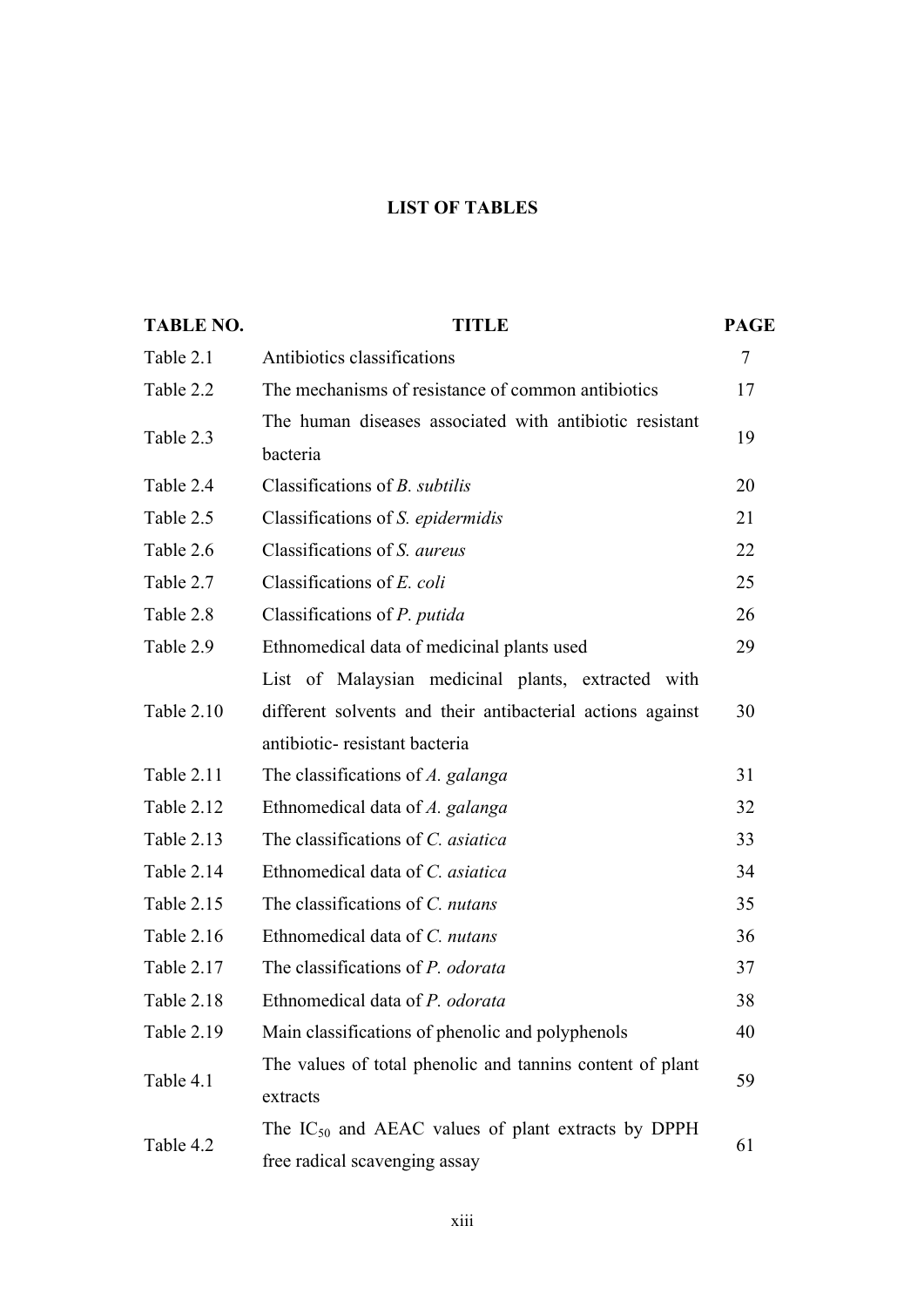| Table 4.3  | Inhibitory activity of plant extracts against antibiotic     | 65 |  |  |  |
|------------|--------------------------------------------------------------|----|--|--|--|
|            | resistant bacteria by disc diffusion assay (mg/ml)           |    |  |  |  |
| Table 4.4  | NIC, MIC and MBC values of acetone plant extracts            | 67 |  |  |  |
| Table 4.5  | The correlation coefficient of total phenolic content and    | 69 |  |  |  |
|            | antibacterial activities of acetone plant extracts           |    |  |  |  |
| Table 4.6  | Inhibitory activity of the fractions by disc diffusion assay | 72 |  |  |  |
|            | (mg/ml)                                                      |    |  |  |  |
| Table 4.7  | MIC and MBC values for H05 and H06 fractions against         | 74 |  |  |  |
|            | tested bacteria                                              |    |  |  |  |
| Table 4.8  | Zeta potential measurements of untreated and treated         | 76 |  |  |  |
|            | bacteria                                                     |    |  |  |  |
| Table 4.9  | Phytocomponents identified in H05 fraction of P. odorata     | 81 |  |  |  |
|            | acetone extract                                              |    |  |  |  |
| Table 4.10 | The probable activity and probable inactivity of             | 83 |  |  |  |
|            | compounds                                                    |    |  |  |  |
| Table 4.11 | Lipinski's Rule of Five screening data for H05 fraction      | 85 |  |  |  |
|            | derivatives                                                  |    |  |  |  |
| Table 4.12 | Length of hydrogen bonds of H05 derivatives to the active    | 87 |  |  |  |
|            | site of PBP                                                  |    |  |  |  |
| Table 4.13 | Hydrogen bonds of complexes                                  | 94 |  |  |  |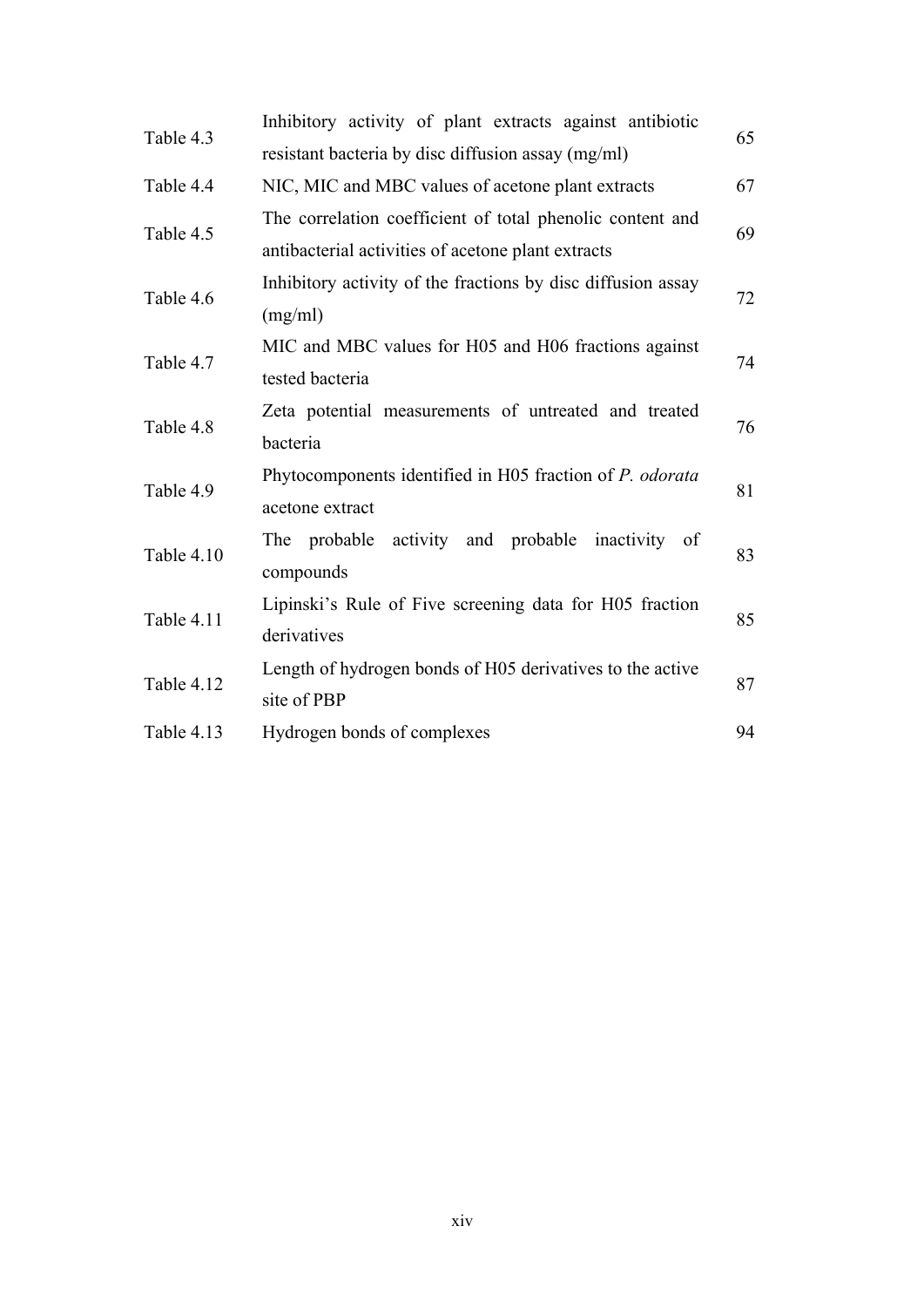# **LIST OF FIGURES**

| <b>FIGURE NO.</b> | <b>TITLE</b><br><b>PAGE</b>                                                                     |    |  |  |  |  |
|-------------------|-------------------------------------------------------------------------------------------------|----|--|--|--|--|
| Figure 2.1        | The Beta-Lactams mechanisms of action                                                           |    |  |  |  |  |
| Figure 2.2        | General mechanisms of protein synthesis inhibitors                                              |    |  |  |  |  |
| Figure 2.3        | Inhibition of DNA replication by Quinolones                                                     | 11 |  |  |  |  |
|                   | The comparison of bacterial cell membrane in gram-                                              |    |  |  |  |  |
| Figure 2.4        | positive and gram-negative bacteria                                                             |    |  |  |  |  |
|                   | disruption of<br>cytoplasmic<br>The<br>membrane<br>by                                           | 12 |  |  |  |  |
| Figure 2.5        | Polymyxins                                                                                      |    |  |  |  |  |
| Figure 2.6        | The timeline of antibiotic resistance                                                           | 14 |  |  |  |  |
| Figure 2.7        | The transmission of antibiotic resistance                                                       | 16 |  |  |  |  |
| Figure 2.8        | The structure of gram-positive cell wall                                                        | 20 |  |  |  |  |
| Figure 2.9        | The morphology of <i>B. subtilis</i>                                                            | 20 |  |  |  |  |
| Figure 2.10       | The morphology of <i>S. epidermidis</i>                                                         | 21 |  |  |  |  |
| Figure 2.11       | The morphology of <i>S. aureus</i>                                                              |    |  |  |  |  |
| Figure 2.12       | The structure of gram-negative bacteria                                                         |    |  |  |  |  |
| Figure 2.13       | The morphology of <i>E. coli</i>                                                                |    |  |  |  |  |
| Figure 2.14       | The morphology of <i>P. putida</i>                                                              |    |  |  |  |  |
| Figure 2.15       | The rhizome of A. galanga                                                                       |    |  |  |  |  |
| Figure 2.16       | The leaves of C. asiatica                                                                       |    |  |  |  |  |
| Figure 2.17       | The leaves of C. nutans                                                                         |    |  |  |  |  |
| Figure 2.18       | The leaves of P. odorata                                                                        |    |  |  |  |  |
| Figure 2.19       | Main classifications of essential oils in medicinal plants                                      | 42 |  |  |  |  |
|                   | Methodologies<br>antibacterial<br>antioxidant<br>of<br>and                                      |    |  |  |  |  |
| Figure 3.1        | activities of the medicinal plants                                                              |    |  |  |  |  |
| Figure 4.1        | The calibration curve for standard gallic acid                                                  | 59 |  |  |  |  |
|                   | The correlation curve between total phenolic content<br>and antioxidant assay expressed in AEAC |    |  |  |  |  |
| Figure 4.2        |                                                                                                 |    |  |  |  |  |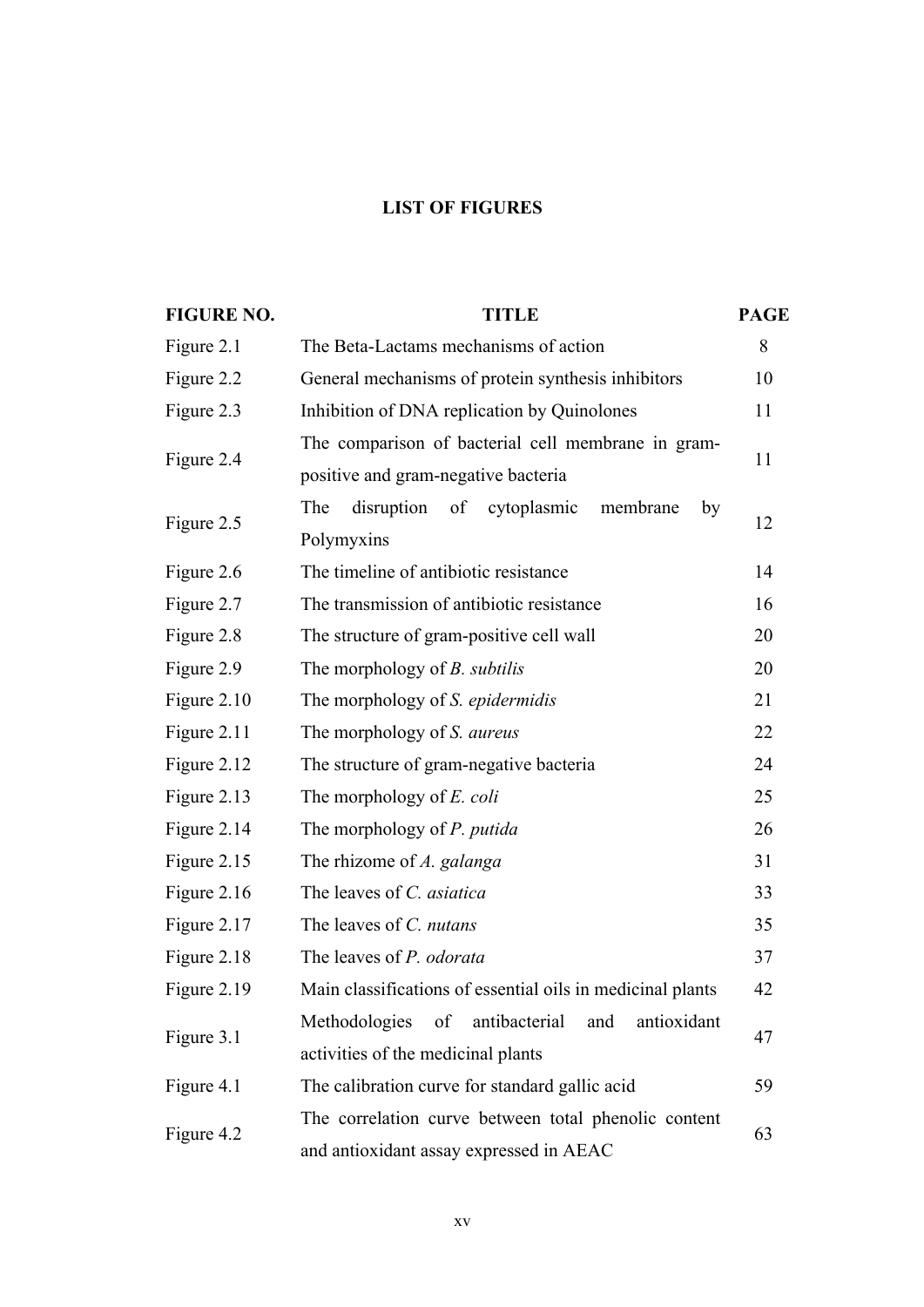|             | Flow chart of the fractionation scheme of P. odorata                              |    |  |  |  |
|-------------|-----------------------------------------------------------------------------------|----|--|--|--|
| Figure 4.3  | acetone extract                                                                   |    |  |  |  |
| Figure 4.4  | Scanning electron microscopic images of MRSA                                      | 78 |  |  |  |
|             | Gas chromatography-mass spectrometry chromatogram                                 |    |  |  |  |
| Figure 4.5  | of H05 fraction                                                                   | 80 |  |  |  |
| Figure 4.6  | Docking model of Penicillin-binding protein                                       | 88 |  |  |  |
|             | RMSD analyses of all H05 compounds and Cefotaxime                                 |    |  |  |  |
| Figure 4.7  | complexes                                                                         | 91 |  |  |  |
| Figure 4.8  | RMS fluctuation analyses of all H05 compounds and                                 | 92 |  |  |  |
|             | Cefotaxime complexes                                                              |    |  |  |  |
| Figure 4.9  | Radius of gyration (Rg) analyses of all H05 compounds<br>and Cefotaxime complexes |    |  |  |  |
|             |                                                                                   |    |  |  |  |
| Figure 4.10 | SASA analyses of all H05 compounds and Cefotaxime                                 |    |  |  |  |
|             | complexes                                                                         | 94 |  |  |  |
|             | H05 derivatives bind with PBP (superimposed before                                |    |  |  |  |
| Figure 4.11 | 95<br>and after simulation)                                                       |    |  |  |  |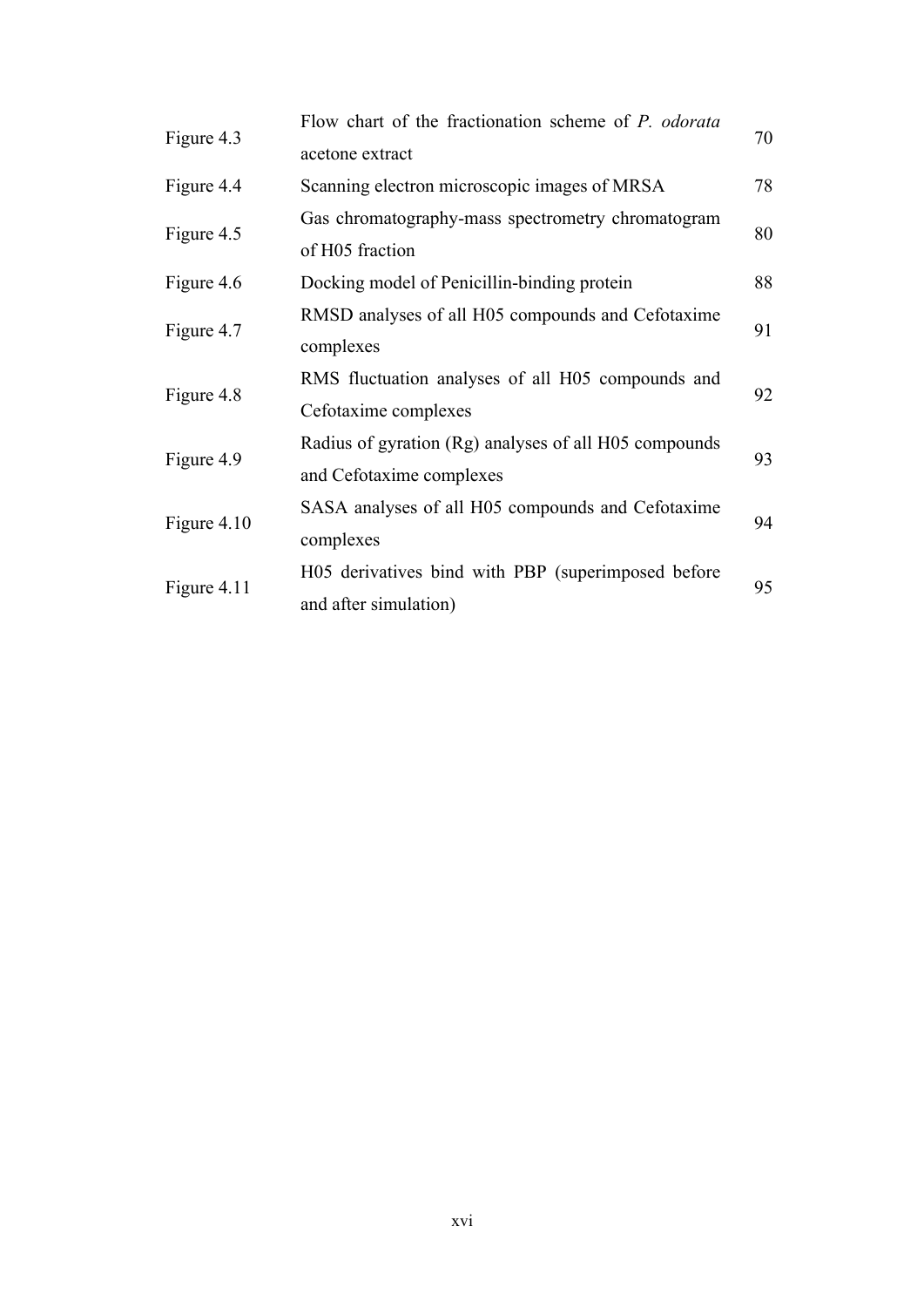# **LIST OF ABBREVIATIONS**

| A. galanga     | Alpinia galanga                               |
|----------------|-----------------------------------------------|
| C. asiatica    | Centella asiatica                             |
| C. nutans      | Clinacanthus nutans                           |
| P. odorata     | Persicaria odorata                            |
| B. subtilis    | <b>Bacillus</b> subtilis                      |
| S. epidermidis | Staphylococcus epidermidis                    |
| S. aureus      | Staphylococcus aureus                         |
| <b>MRSA</b>    | Methicillin-resistant Staphylococcus aureus   |
| E. coli        | Escherichia coli                              |
| P. putida      | Pseudomonas putida                            |
| <b>TPC</b>     | <b>Total Phenolic Content</b>                 |
| <b>DPPH</b>    | 2,2-diphenyl-1-picrylhydrazyl                 |
| <b>MIC</b>     | Minimal Inhibitory Concentration              |
| <b>MBC</b>     | Minimum Bactericidal Concentration            |
| <b>GCMS</b>    | Gas Chromatography Mass Spectrometry          |
| <b>TLC</b>     | Thin Layer Chromatography                     |
| <b>SEM</b>     | <b>Scanning Electron Microscopy</b>           |
| $IC_{50}$      | Inhibitory Concentration at 50%               |
| <b>AEAC</b>    | Ascorbic Acid Equivalent Antioxidant Capacity |
|                |                                               |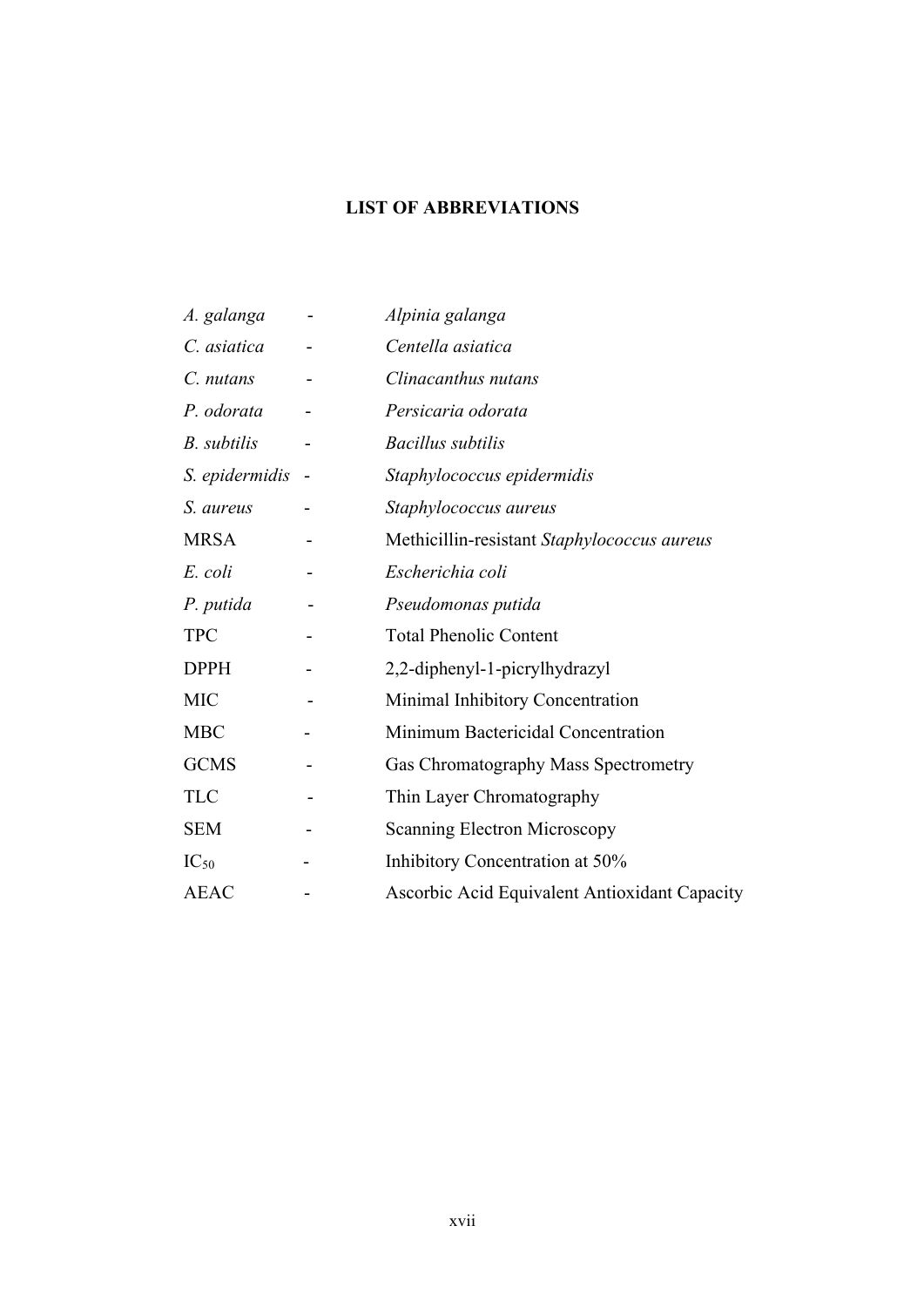# **LIST OF APPENDICES**

| <b>APPENDIX</b> | <b>TITLE</b>                                         | <b>PAGE</b> |
|-----------------|------------------------------------------------------|-------------|
| Appendix A      | Preparation of gallic acid solution and ANOVA        | 133         |
|                 | result on total phenolic and tannins content         |             |
| Appendix B      | Preparation of ascorbic acid standard solution and   | 135         |
|                 | ANOVA result for $IC_{50}$ and Ascorbic Acid         |             |
|                 | Equivalent Antioxidant Capacity (AEAC) values        |             |
| Appendix C      | Correlation study of TPC and antioxidant assay by    | 137         |
|                 | Pearson's Correlation coefficient                    |             |
| Appendix D      | Antibacterial activities analyses for crude extracts | 138         |
|                 | and fractions                                        |             |
| Appendix E      | Zeta potential measurements analysis for untreated   | 188         |
|                 | and treated bacteria                                 |             |
| Appendix F      | Identifications of bioactive compounds of H05        | 192         |
|                 | fraction by GCMS analysis                            |             |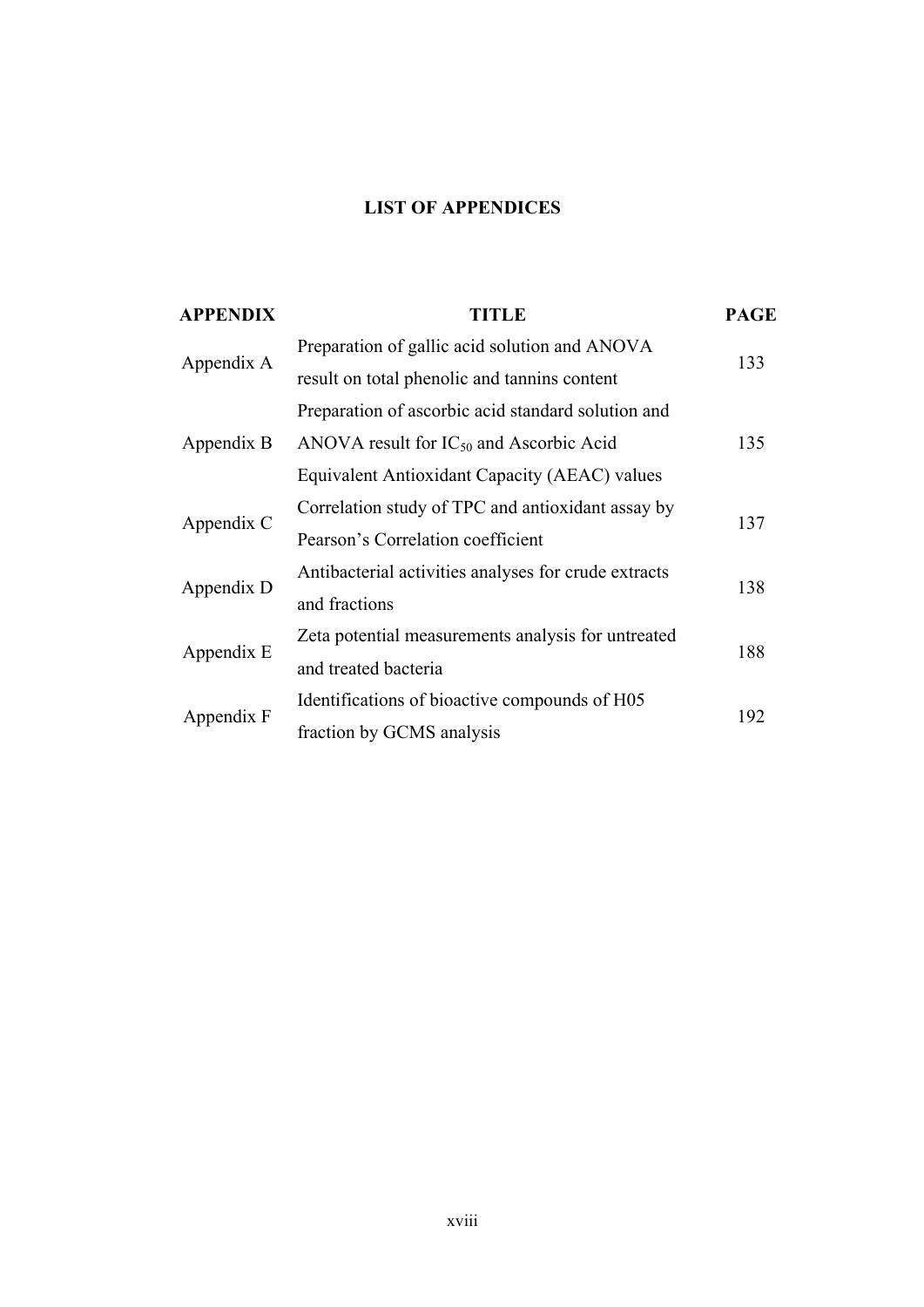### **CHAPTER 1**

### **INTRODUCTION**

# **1.1 Background of Study**

Antibiotic-resistance is the ability of bacteria to withstand the effects of conventional antibiotics (Frieri *et al*., 2017). It is one of the biggest crises to global human health, as reported by World Health Organization (2018). Causing around 700,000 deaths each year, and estimated to increase to more than 10 million in 2050 (Dockrill, 2017). Besides, an estimation of \$300 billion to more than \$1 trillion per year will be lost globally for the healthcare costs, attributed by antibiotic resistance crisis (Founou *et al*., 2017). The overuse, inappropriate prescriptions and a lack of new drugs development are the main causes of this crisis (Crouch *et al*., 2015). Consequently, it has reduced the efficacy of antibiotics used to save millions of lives in the past decades. Therefore, new therapeutics is urgently needed.

For this reason, researchers have focused on medicinal plants to combat against resistant bacteria. They were initially used in traditional health care globally for centuries (Joshi *et al*., 2011). As example, diseases such as fever, diarrhoea, malaria, common cold, intestinal parasites and gastroenteritis were treated by the medicinal plants (Kumar *et al*., 2013; Li *et al*., 2015). Currently, many Malaysian medicinal plants are being extensively used in research for their wide pharmacological properties, including antioxidant and antibacterial activities.

Thus, in the present study, some of Malaysian medicinal plants were selected. The rhizome of *Alpinia galanga* (Langkuas) and the leaves of *Centella asiatica* (Pegaga), *Clinacanthus nutans* (Belalai Gajah) and *Persicaria odorata* (Kesum) were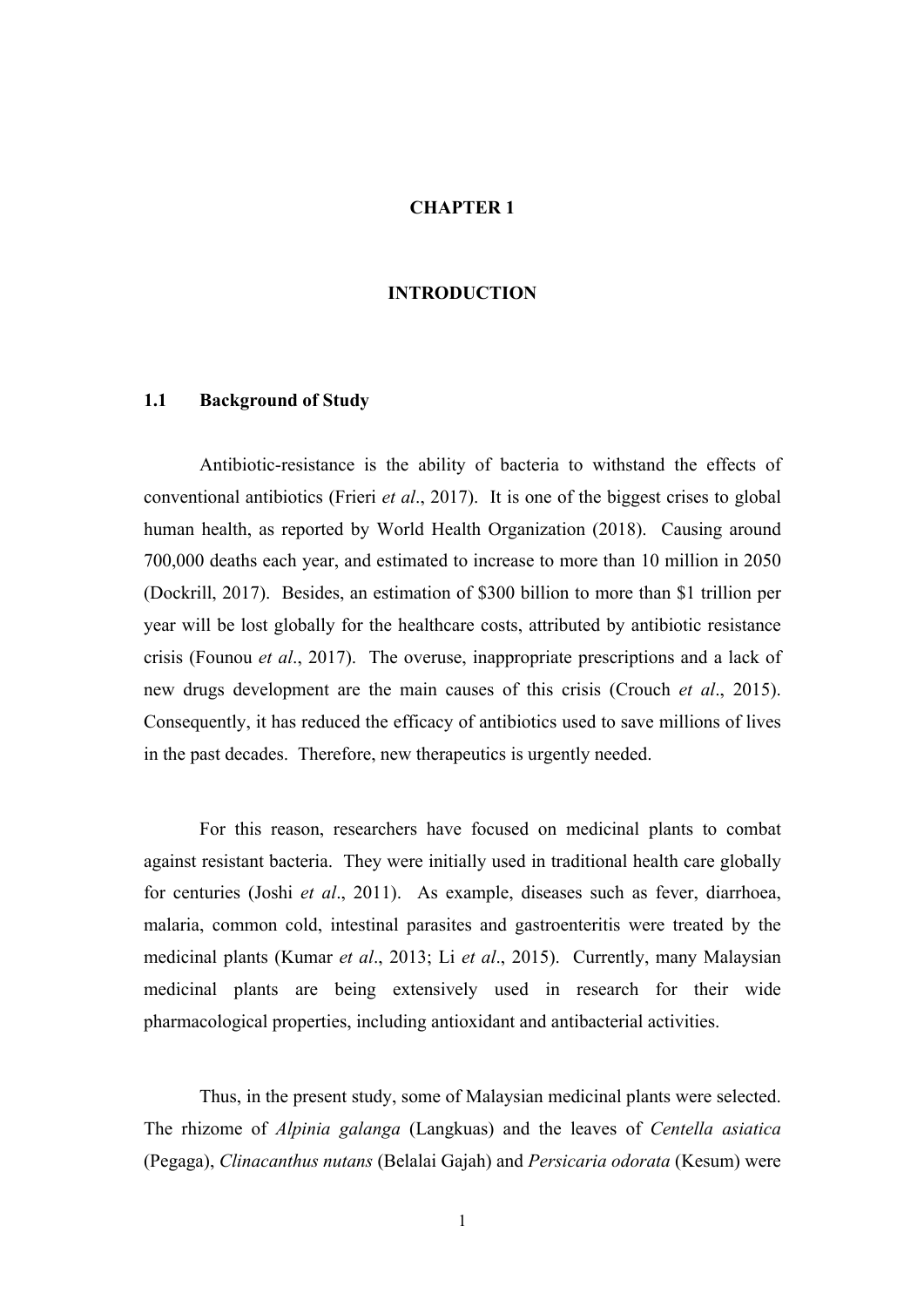used extensively in antioxidant, antimicrobial, anti-cancer and anti-inflammatory activities (Rao *et al*., 2010; Orhan, 2012; Yong *et al*., 2013; Yanpirat and Vajrodaya, 2015). These beneficial medicinal effects were detected due to the presence of phytochemicals (Godstime *et al*., 2014). According to a review by Compean and Ynalves (2014), phytochemicals are the chemicals produced by plants, which involved in their defence mechanisms. However, large percentages of these phytochemicals are still yet to be known. Their medicinal effects could be important strategies to understand the biological activities of medicinal plants to the well-being of humanity (Munita and Arias, 2016).

Therefore, the present study attempted to evaluate the antioxidant and antibacterial activities of *Alpinia galanga* (Langkuas), *Centella asiatica* (Pegaga), *Clinacanthus nutans* (Belalai Gajah) and *Persicaria odorata* (Kesum) extracts against antibiotic-resistant bacteria include gram-positive (*Bacillus subtilis*, *Staphylococcus epidermidis*, *Staphylococcus aureus*, Methicillin-resistant *Staphylococcus aureus*) and gram-negative (*Escherichia coli*, *Pseudomonas putida*). Further possible mechanisms of antibacterial actions were also attempted based on *in vitro* and *in silico* studies.

# **1.2 Problem Statement**

The year 1950s to 1970s were considered as the golden era of antibiotics. The antibiotics were known as a magic bullet that selectively targeted the bacteria, without affecting the host (Govindappa *et al*., 2011). However, due to their irresponsible usage, resistant strains have rapidly increased (Barbieri *et al*., 2017). Recently, the development of resistant bacteria was directly proportional to the production of new antibiotics (Zaman *et al*., 2017). Every year, around 25,000 patients die in Europe, while others resulted in extra healthcare and losses of productivity (Crouch *et al*., 2015). The major antibiotic-resistance bacteria, *S. aureus* were the main cause of bacteraemia and infective endocarditis (Tong *et al*., 2015). The diseases could cause heart damage, infections in various organs, especially in the kidneys, and also leads to death (Rosa *et al*., 2014). A more serious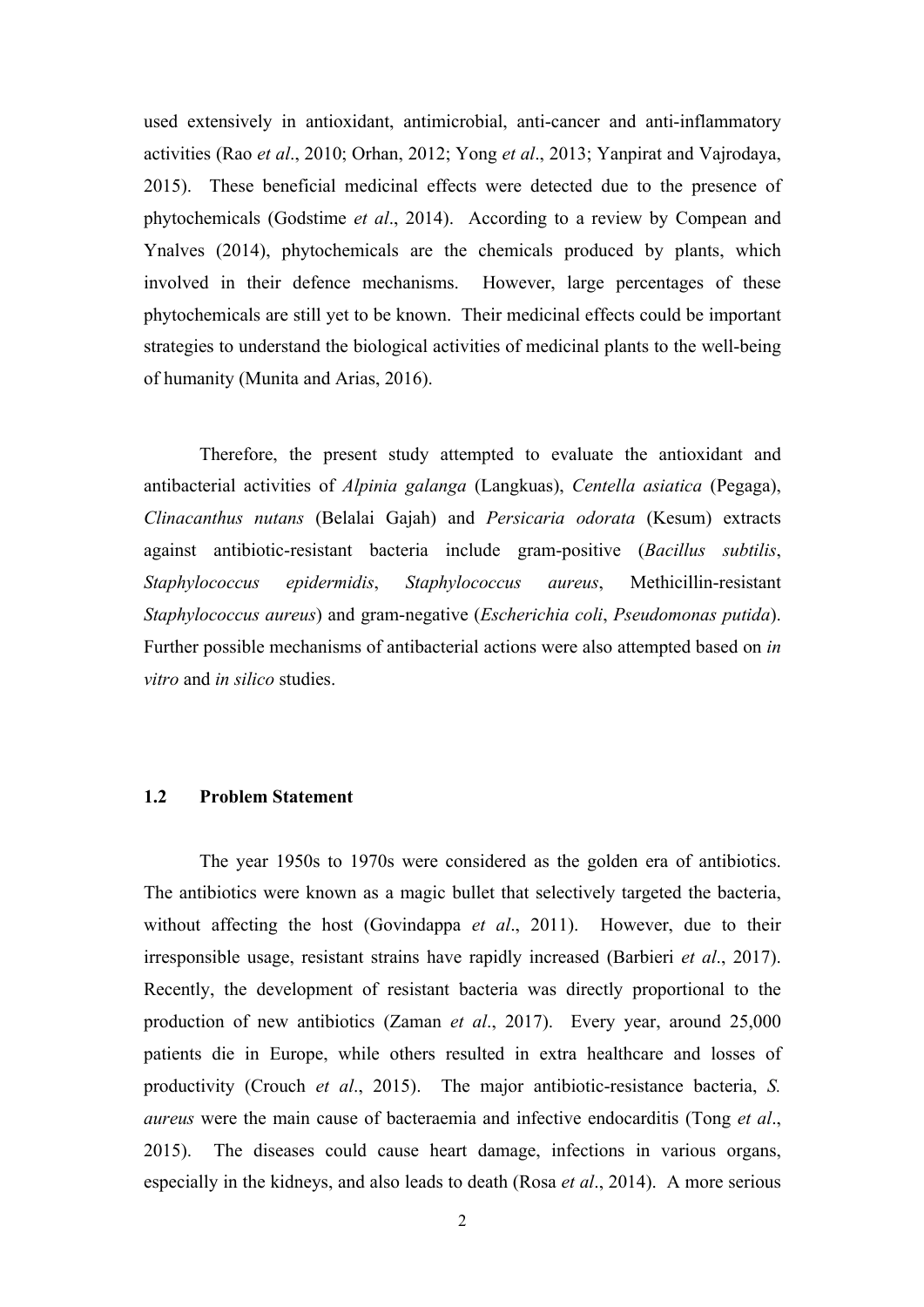infection was associated with the resistant strain of *S. aureus*, known as MRSA (Salvador *et al*., 2017). In 2011, 80,000 serious MRSA diseases, with 11,285 deaths were reported (Centers for Disease Control and Prevention, 2015).

Medicinal plants possess strong pharmacological activities, economic viability and low toxicity (Arya and Mehta, 2017). Previous literatures by Chomnawang *et al*. (2009), Jarrar *et al*. (2010) and Oskay *et al*. (2009) found that plant sources has significant antioxidant and antibacterial activities. Responding to the need for evidence regarding medicinal plants, the antioxidant and antibacterial properties of selected Malaysian medicinal plants were evaluated in this study. Therefore, medicinal plants could be used as new sources in designing potential antibacterial drugs.

### **1.3 Objectives of Study**

- 1. To isolate and determine the antioxidant capacities of *A. galanga*, *C. asiatica*, *C. nutans* and *P. odorata* extracts by total phenolic, total tannins and DPPHfree radical scavenging activity.
- 2. To evaluate the antibacterial activities of plant extracts by disc diffusion, minimal inhibitory concentration (MIC) followed by minimum bactericidal concentration (MBC) assays.
- 3. To isolate and identify the bioactive compounds of the most effective plant extract by bioassay-guided fractionation and Gas Chromatography Mass Spectrometry (GCMS).
- 4. To determine the antibacterial effect of fractions on bacterial cell membrane by Zeta potential measurement and scanning electron microscopic (SEM) observations.
- 5. To visualize the interactions between the modelled bioactive compounds of plant extracts with receptor protein of human pathogenic bacteria by using bioinformatic tools.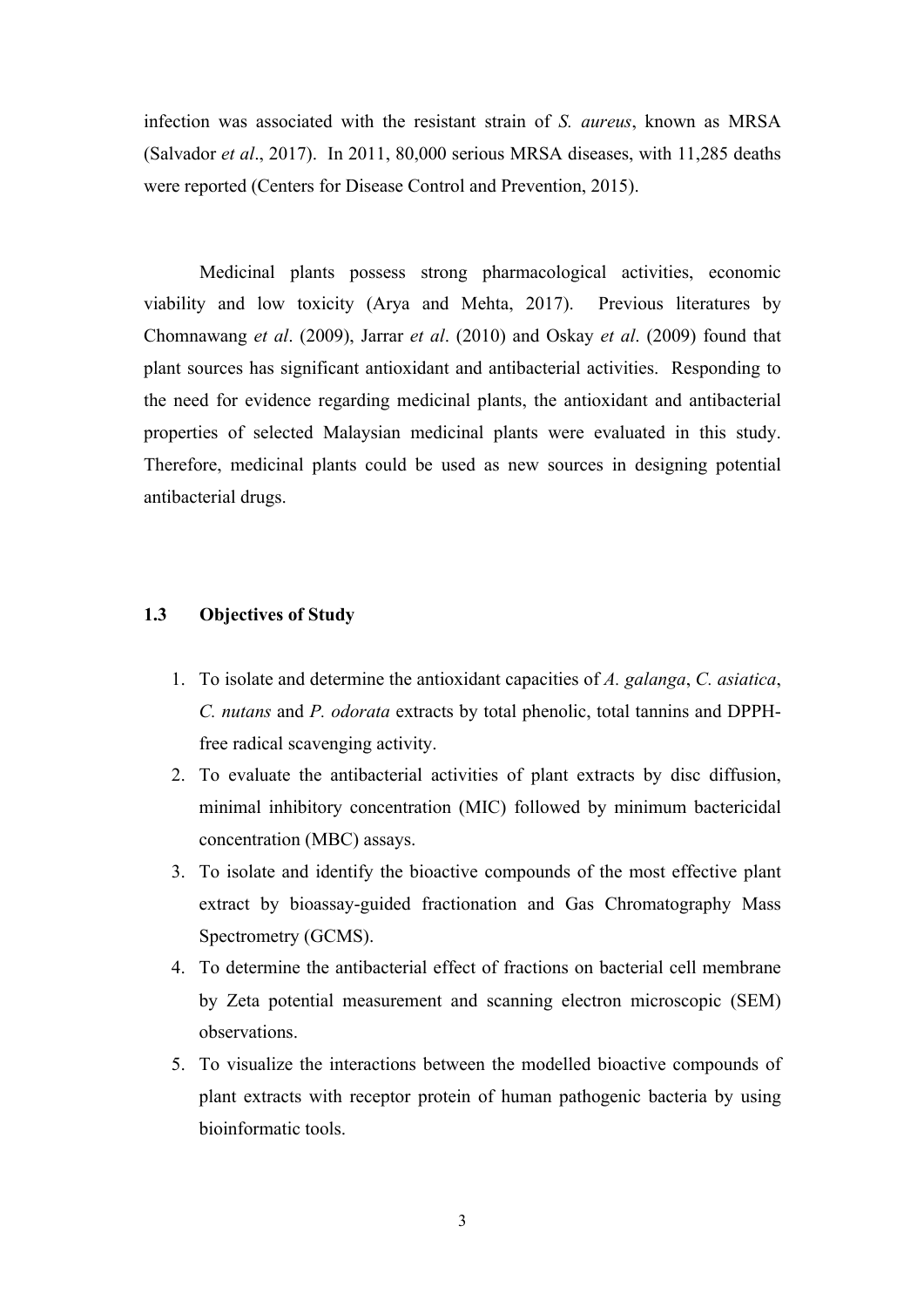### **1.4 Scope of Study**

As referred to the objectives, the study was started with the plant extraction in 80% of hexane, 80% of acetone, 80% of ethanol and 100% of aqueous solvents. The crude extracts were screened for their total phenolic and tannins content of plant extracts using Folin-Ciocalteu method and antioxidant capacity by DPPH-free radical scavenging activity. The correlation of TPC with the antioxidant activity of plant extracts were demonstrated by Pearson's Correlation Coefficient. Then, the antibacterial activities were conducted by disc diffusion assay, minimal inhibitory concentration (MIC) assay which followed by minimum bactericidal concentration (MBC) test against gram-positive (*B. subtilis*, *S. epidermidis*, *S. aureus*, MRSA) and gram-negative (*E. coli*, *P. putida*). Further studies on the bioactive compounds of the most effective plant extract were determined by bioassay-guided fractionation involving the column chromatography and thin-layer chromatography (TLC) techniques. Fractionates selected based on the weight of yield were evaluated by conducting a series of antibacterial assay. The bacterial surface charge of untreated and treated bacteria were measured by Zeta potential, followed by the visualization of membrane permeability by Scanning Electron Microscopy (SEM). SHIMADZU QP2010 Gas Chromatography Mass Spectrometry (GCMS) was used to identify the bioactive compounds of the most effective plant extract based on NIST Standard Reference Database. The sequence of identified bioactive compounds were then obtained from ChemSpider webpage in PDB format, or modelled by using ChemSketch free software. The same format of bacterial receptor protein, Penicillin binding protein (PBP) was obtained by RCSB webpage (PDB code: 1CEF). Further molecular docking and molecular dynamics (MD) simulations of the protein-ligand interactions were conducted by using a series of bioinformatic tools.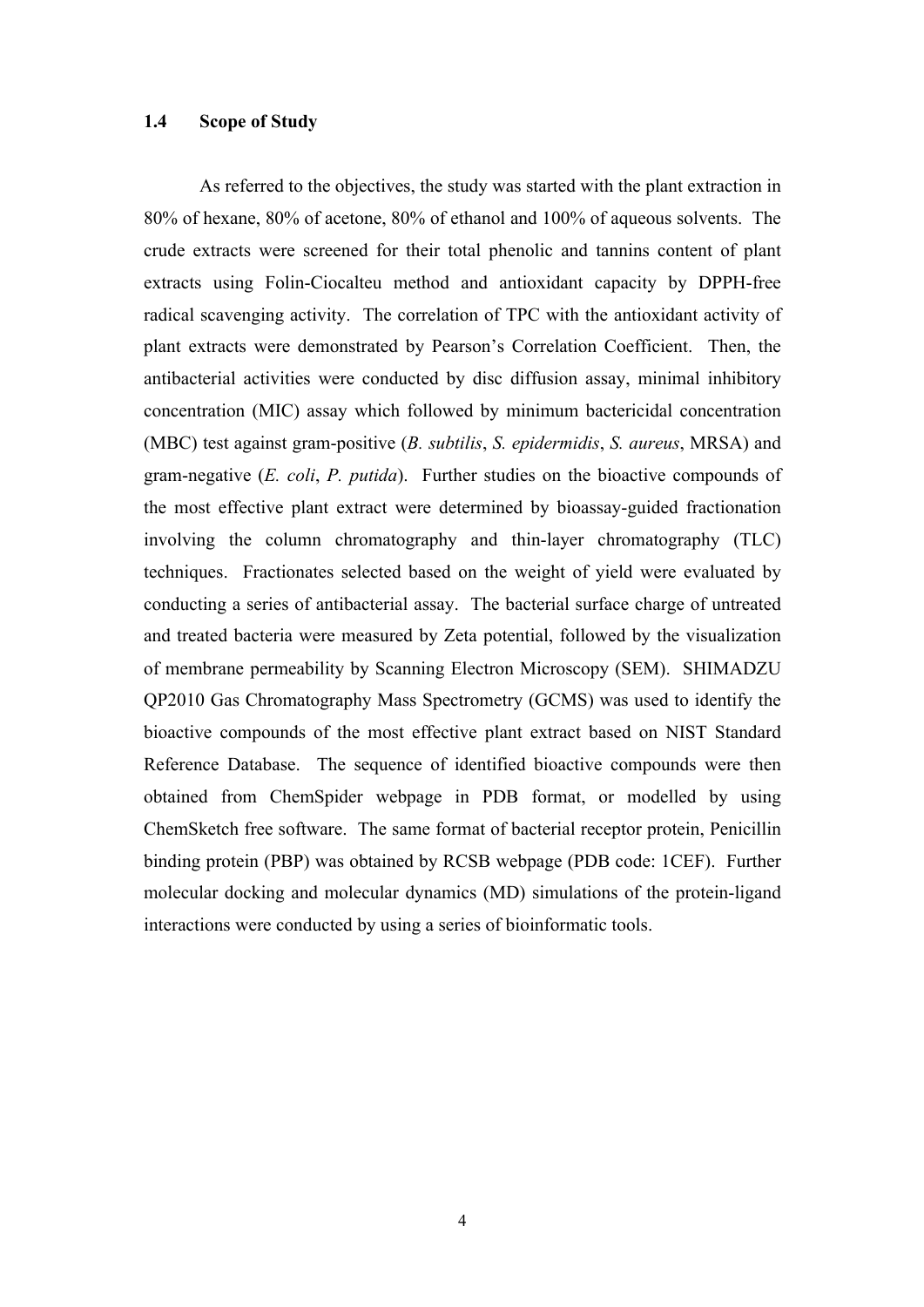# **1.5 Significance of Study**

The emergence of bacterial resistance to commonly available antibiotics has necessitated the search for new antibacterial agents. In Malaysia, there were many medicinal plants were reported to pose potential antibacterial activities. Hence, in this study, their phytochemicals were explored further. It was done to highlight the mechanisms and mode of antibacterial actions based on *in vitro* and *in silico* analyses. The study could provide a significant finding of the antibacterial potential, and explore their additional values as highly beneficial herbs.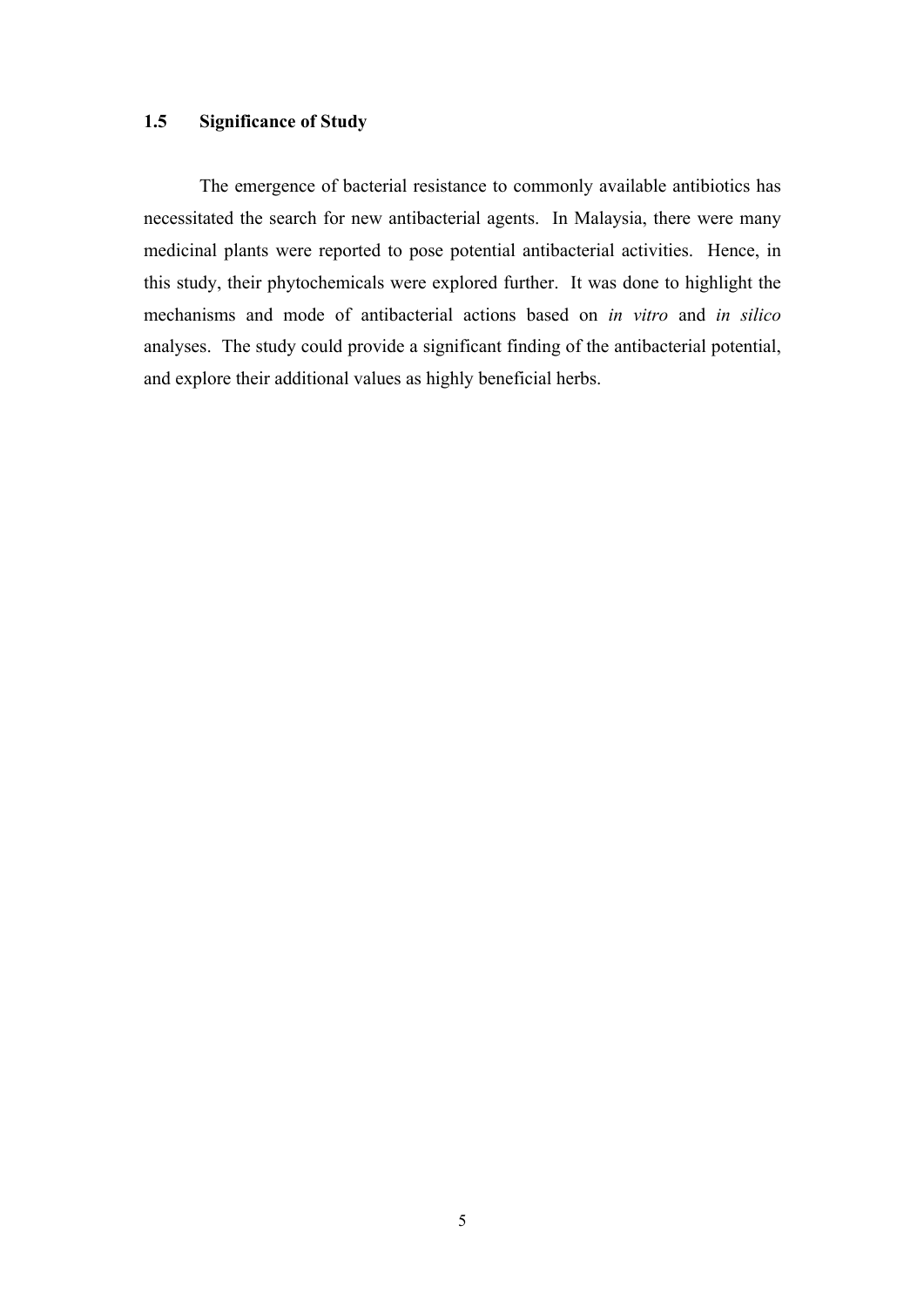#### **REFERENCES**

- Adnan, S. N. A., Ibrahim, N. & Yaacob, W. A. (2017). Disruption of methicillin resistant *Staphylococcus aureus* protein synthesis by tannins. *GERMS* 7(4): 186-192.
- Akowuah, G. A., Zhari, I., Norhayati, I. & Sadikun, A. (2005). Radical scavenging activity of methanol leaf extracts of *Orthosiphon stamineus*. *Journal of Pharmaceutical Biology* 42(8): 629-635.
- Al-Adhroey, A. H., Nor, Z. M., Al-Mekhlafi, H. M. & Mahmud, R. (2010). Median lethal dose, antimalarial activity, phytochemical screening and radical scavenging of methanolic *Languas galanga* rhizome extract. *Molecules* 15: 8366-8376.
- Al-Malki, A. L. (2016). Inhibition of  $\alpha$ -glucosidase by thiosulfinate as a target for glucose modulation in diabetic rats. *Evidence-Based Complementary and Alternative Medicine* 1-5.
- Alam, A., Ferdosh, S., Ghafoor, K., Hakim, A., Juraimi, A. S., Khatib, A. & Sarker, Z. L. (2016). *Clinacanthus nutans*: A review of the medicinal uses, pharmacology and phytochemistry. *Asian Pacific Journal of Tropical Medicine* 9(4): 402-409.
- Alexandraki, I. & Palacio, C. (2010). Gram-negative versus Gram-positive bacteraemia: what is more alarming? *Critical Care* 14: 161.
- Alharbi, S. A., Wainwright, M., Alahmadi, T. A., Salleeh, H. B., Faden, A. A. & Chinnathambi, A. (2014). What if Fleming had not discovered Penicillin? *Saudi Journal of Biological Sciences* 21: 289-293.
- Ali, K., Ashraf, A. & Biswas, N. N. (2012). Analgesic, anti-inflammatory and antidiarrheal activities of ethanolic leaf extract of *Typhonium trilobatum* L. Schott. *Asian Pacific Journal of Tropical Biomedicine* 722-726.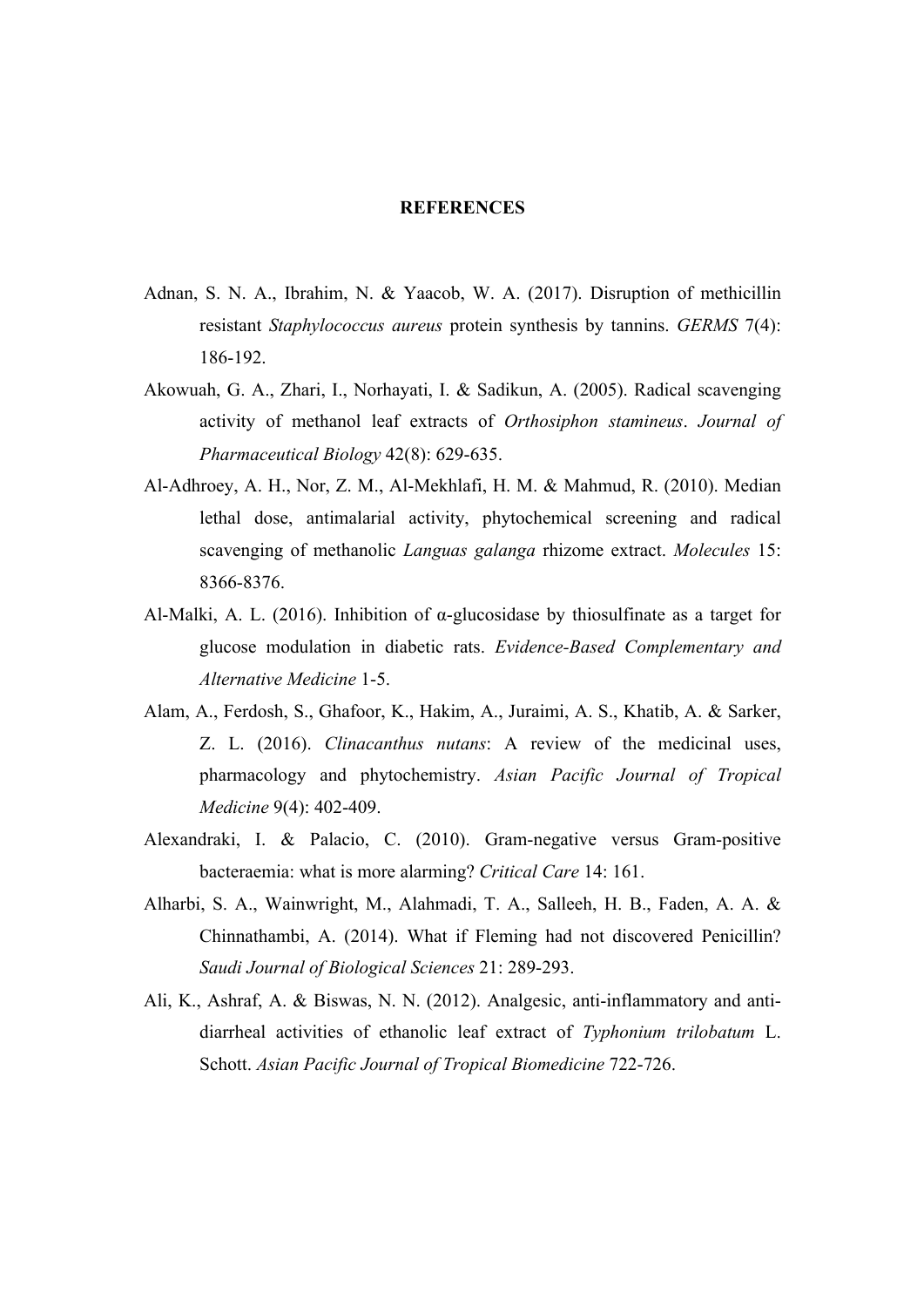- Allen, S. J., Wareham, K. & Wang, D. (2013). A high-dose preparation of lactobacilli and bifidobacteria in the prevention of antibiotic-associated and *Clostridium difficile* diarrhoea in older people admitted to hospital: A multicentre, randomised, double-blind, placebo-controlled, parallel arm trial (PLACIDE). NIHR Journals Library 17 (57).
- Alsarhan, A., Sultana, N., Al-Khatib, A. & Kadir, M. R. A. (2014). Review on Some Malaysian Traditional Medicinal Plants with Therapeutic Properties. *Journal of Basic and Applied Sciences* 10: 149-159.
- Altemimi, A., Lakhsassi, N., Baharlouei, A., Watson, D. G. & Lightfoot, D. A. (2017). Phytochemicals: Extraction, Isolation and Identification of Bioactive Compounds from Plant Extracts. *Plants* 6(42): 1-23.
- Alvarez-Suarez, J. M., Tulipani, S., Diaz, D., Estevez, Y., Romandini, S., Giampieri, F., Damiani, E., Astolfi, P., Bompadre, S. & Battino, M. (2010). Antioxidant and antimicrobial capacity of several monofloral Cuban honeys and their correlation with color, polyphenol content and other chemical compounds. *Food and Chemical Toxicology* 48: 2490-2499.
- Amoa Onguene, P., Ntie-Kang, F., Lifongo, L. L., Ndom, J. C., Sippl, W. & Mbaze, L. M. (2013). The potential of anti-malarial compounds derived from African medicinal plants. Part I: A pharmacological evaluation of alkaloids and terpernoids. *Malaria Journal* 12: 449.
- Amorati, R., Lynett, P. T., Valgimigli, L. & Pratt, D. A. (2012). The reaction of sulfenic acids with peroxyl radicals insights into the radical-trapping antioxidant activity of plant-derived thiosulfinates. *Chemistry* 18(20): 6370- 6379.
- Amorim, E. L. C., Nascimento, J. E., Monteiro, J. M., Sobrinho, T. J. S. P., Araujo, T. A. S. & Albuquerque, U. P. (2008). A Simple and Accurate Procedure for the Determination of Tannin and Flavonoid Levels and Some Applications in Ethnobotany and Ethnopharmacology. *Global Science Books* 2(1): 88-94.
- Argudin, M. A., Mendoza, M. C. & Rodicio, M. R. (2010). Food Poisoning and *Staphylococcus aureus* Enterotoxins. *Toxins* 2: 1751-1773.
- Arthur, M. (2016). Regulation of Bacterial Peptidoglycan Polymerization. *Trends in Microbiology* 24(7): 519-521.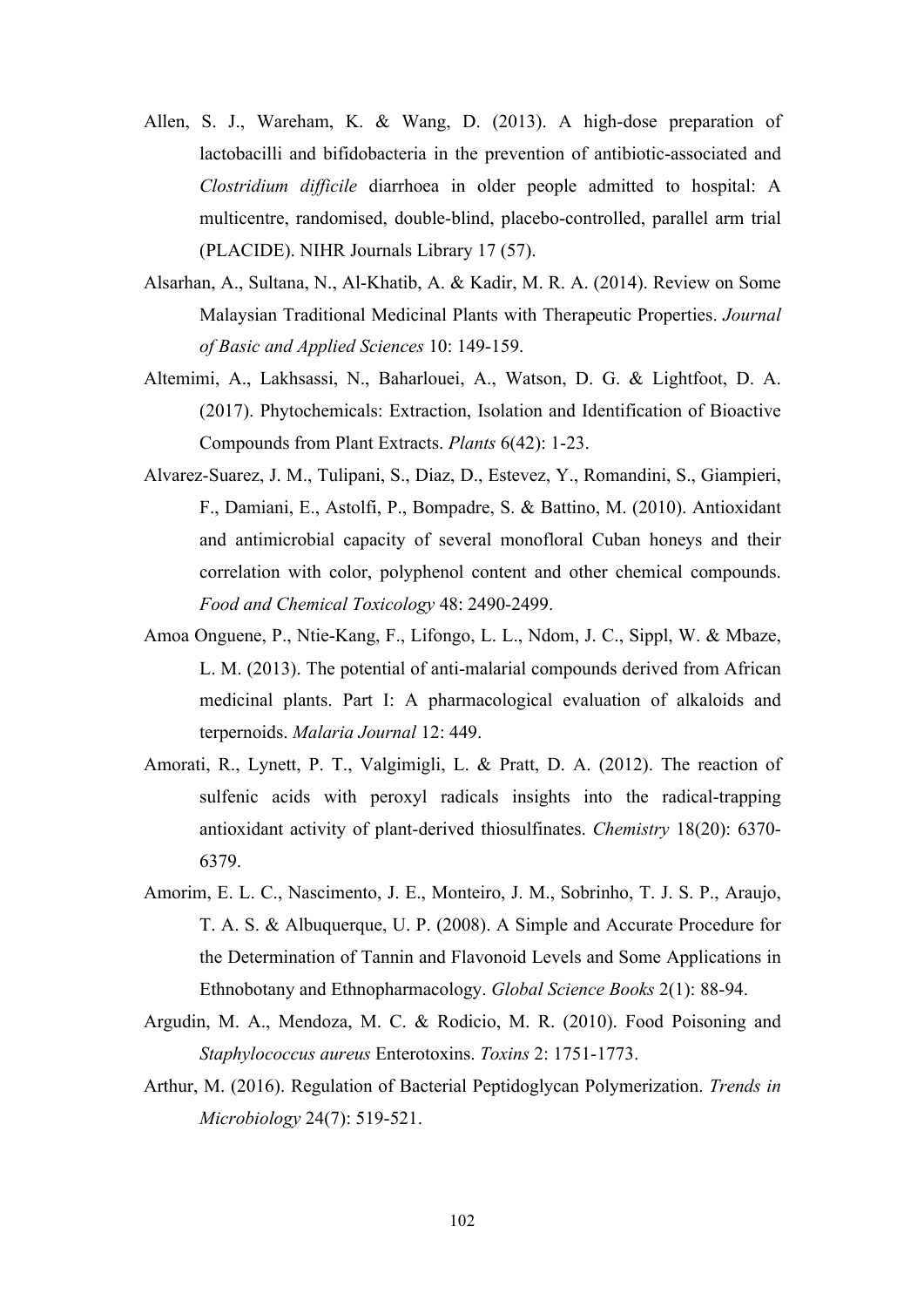- Arullapan, S., Rajamanickam, P., Thevar, N. & Kodimani, C. C. (2014). *In Vitro* Screening of Cytotoxic, Antimicrobial and Antioxidant Activities of *Clinacanthus nutans* (Acanthaceae) leaf extracts. *Tropical Journal of Pharmaceutical Research* 13(9): 1455-1461.
- Arya, P. & Mehta, J. P. (2017). A review on antimicrobial and phytochemical screening of traditionally used Himalayan medicinal plants. *Environment Conservation Journal* 18(1&2): 49-62.
- Ashraf, Z., Bais, A., Manir, M. M. & Niazi, U. (2015). Novel Penicillin Analogues as Potential Antimicrobial Agents; Design, Synthesis and Docking Studies. *PLOS ONE* 10(8).
- Aslam, M. S., Ahmad, M. S. & Mamat, A. S. (2015). A review on phytochemical constituents and pharmacological activities of *Clinacanthus nutans*. *International Journal of Pharmacy and Pharmaceutical Sciences* 7(2): 30-33.
- Astani, A., Reichling, J. & Schnitzler, P. (2011). Screening for antiviral activities of isolated compounds from essential oils. *Evidence-Based Complementary and Alternative Medicine*.
- Atanasov, A. G., Waltenberger, B., Pferschy-Wenzig, E. M., Linder, T., Wawrosch, C., Uhrin, P., Temml, V., Wang, L., Schwaiger, S., Heiss, E. H., Rollinger, J. M., Schuster, D., Breuss, J. M., Bochkov, V., Mihovilovic, M. D., Kopp, B., Bauer, R., Dirsch, V. M. & Stuppner, H. (2015). Discovery and resupply of pharmacologically active plant-derived natural products: A review. *Biotechnology Advances* 33(8): 1582-1614.
- Ayoub, A. T., Craddock, T. J. A., Klobukowski, M. & Tuszynski, J. (2014). Analysis of the Strength of Interfacial Hydrogen Bonds between Tubulin Dimers Using Quantum Theory of Atoms in Molecules. *Biophysical Journal* 107(3): 740-750.
- Azizan, N., Said, S. M., Abidin, Z. Z. & Jantan, I. (2017). Composition and Antibacterial Activity of the Essential Oils of *Orthosiphon stamineus* Benth and *Ficus deltoidea* Jack against Pathogenic Oral Bacteria. *Molecules* 22: 2135.
- Baba, S. A. & Malik, S. A. (2015). Determination of total phenolic and flavonoid content, antimicrobial and antioxidant activity of a root extract of *Arisaema jacquemontii* Blume. *Journal of Taibah University for Sci*ence 9(2015): 449- 454.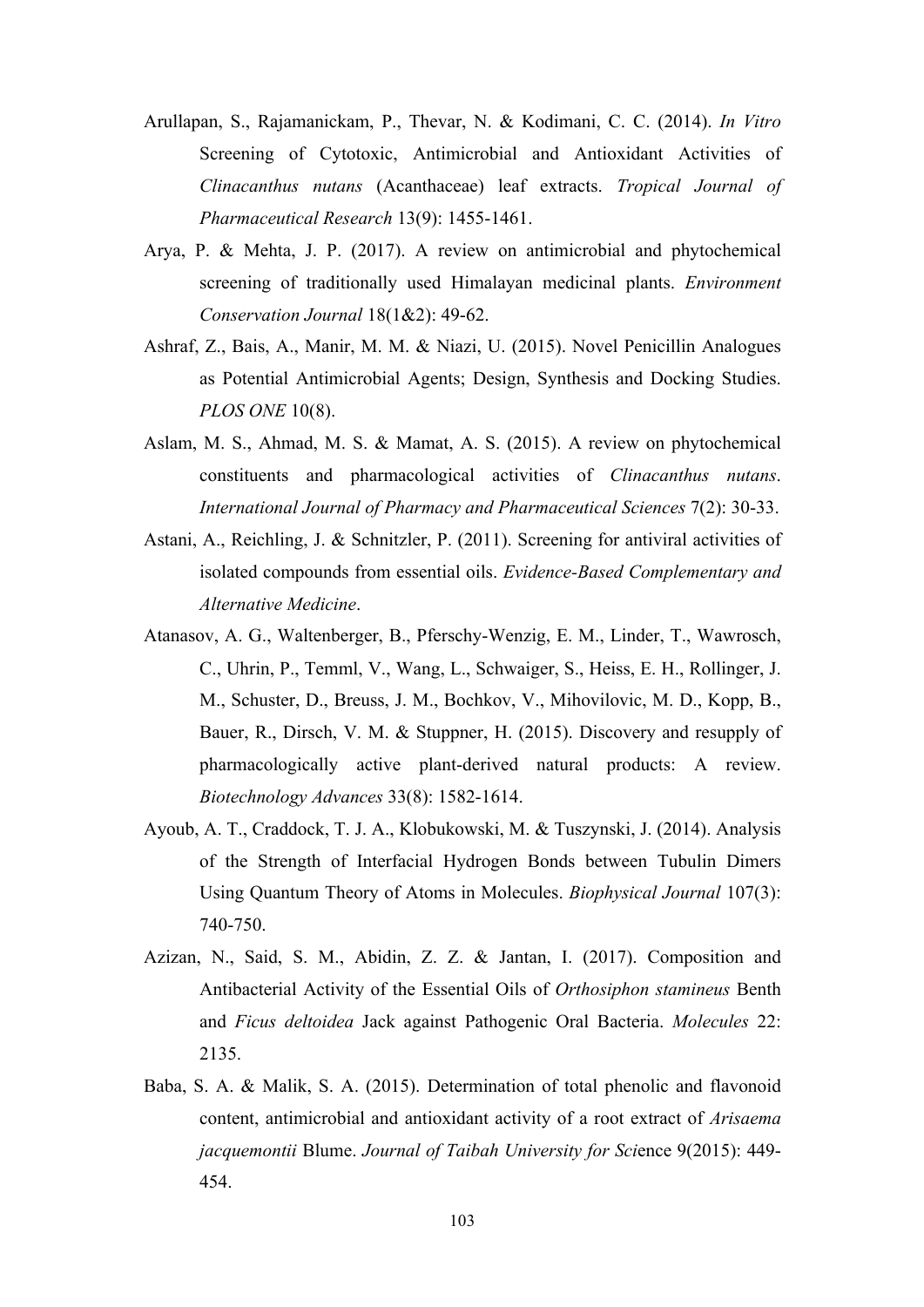- Baditoiu, L., Axente, C., Lungueanu, D., Muntean, D., Horhat, F., Moldovan, R., Hogea, E., Bedreag, O., Sandesc, D. & Licker, M. (2017). Intensive care antibiotic consumption and resistance patterns: A cross-correlation analysis. *Annals of Clinical Microbiology and Antimicrobials* 16: 71.
- Baig, M. H., Ahmad, K., Adil, M., Khan, Z. A., Khan, M. I., Lobani, M., Khan, M. S. & Kamal, M. A. (2014). Drug Discovery and *In Silico* Techniques: A Mini-Review. *Enzyme Engineering* 4: 1.
- Barbieri, R., Coppo, E., Marchese, A., Daglia, M., Sobarzo-Sánchez, E., Nabavi, S. F. & Nabavi, S. M. (2017). Phytochemicals for human disease: An update on plant-derived compounds antibacterial activity. *Microbiological Research* 196: 44-68.
- Bartash, R. & Nori, P. (2017). Beta-Lactam combination therapy for the treatment of *Staphylococcus aureus* and *Enterococcus* species bacteraemia: A summary and appraisal of the evidence. *International Journal of Infectious Diseases* 63: 7-12.
- Bartlett, J. G., Gilbert, D. N. & Spellberg, B. (2013). Seven Ways to Preserve the Miracle of Antibiotics. *Clinical Infectious Diseases* 56(10): 1445-1450.
- Bassole, I. H. N. & Juliani, H. R. (2012). Essential Oils in Combination and Their Antimicrobial Properties. *Molecules* 17: 3989-4006.
- Belakhdar, G., Benjouad, A. & Abdennebi, E. H. (2015). Determination of some bioactive chemical constituents from *Thesium humile* Vahl. *Journal of Materials and Environmental Science* 6(10): 2778-2783.
- Belanger, L. B., Garenaux, A., Harel, J., Bouliann, M., Nadeau, E. & Dozois, C. M. (2011). *Escherichia coli* fromanimal reservoirs as a potential source of human extraintestinal pathogenic E. coli. *Immunology and Medical Microbiology* 62: 1-10.
- Berends, E. T. M., Horswill, A. R., Haste, N. M., Monestier, M., Nizet, V. & Kockritz-Blickwede, M. (2010). Nuclease Expression by *Staphylococcus aureus* Facilitates Escape from Neutrophil Extracellular Traps. *Journal of Innate Immunity* 2: 576-586.
- Bermingham, A. & Derrick, J. P. (2002). The folic acid biosynthesis pathway in bacteria: evaluation of potential for antibacterial drug discovery. *BioEssays* 24: 637-648.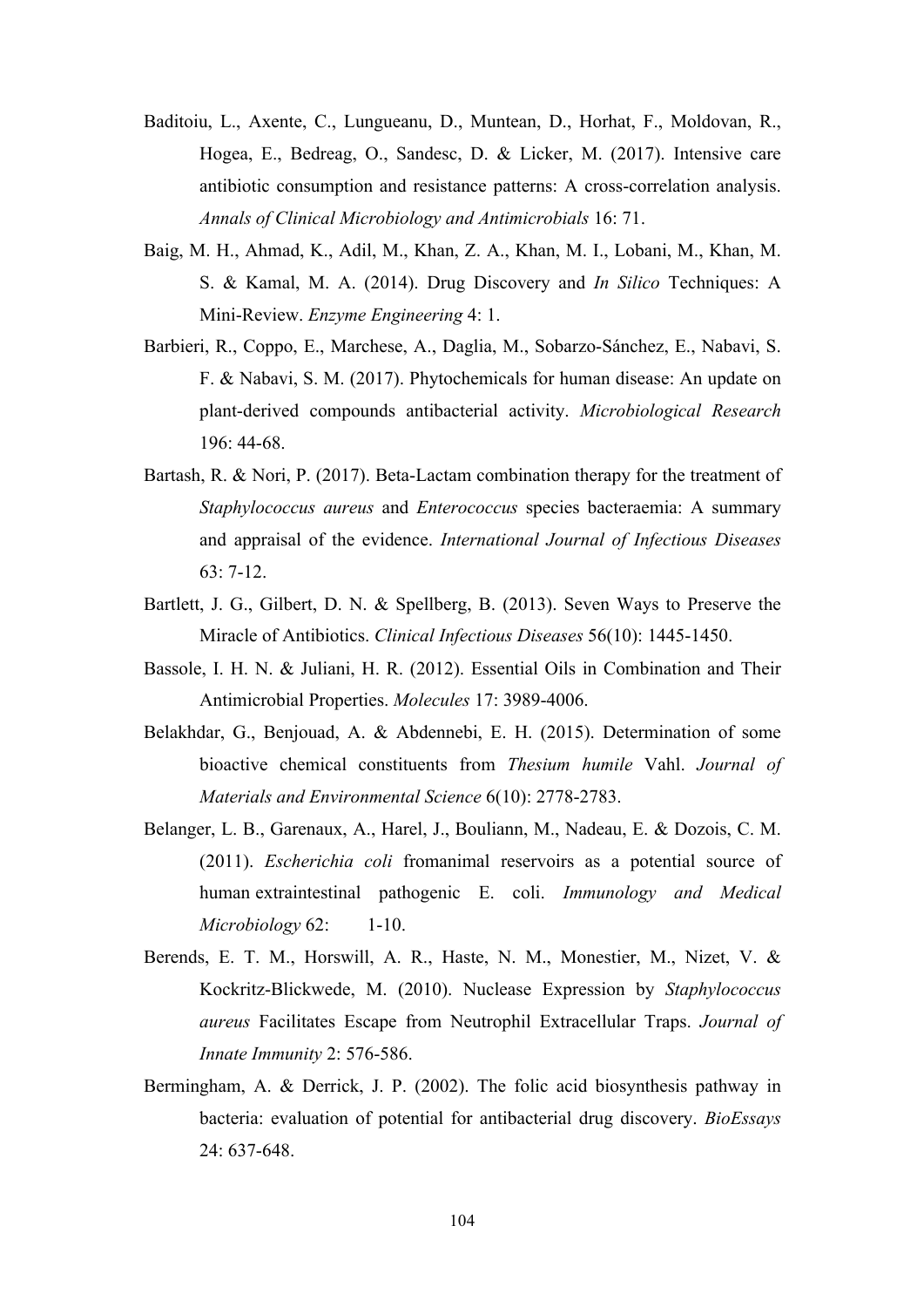- Bisi-Johnson, M. A., Obi, C. L., Hattori, T., Oshima, Y., Li, S., Kambizi, L., Eloff, J. N. & Vasaikar, S. D. (2011). Evaluation of the antibacterial and anticancer activities of some South African medicinal plants. *BMC Complementary and Alternative Medicine* 11: 14.
- Blair, J. M. A., Webber, M. A., Baylay, A. J., Ogbolu, D. O. & Piddock, L. J. V. (2015). Molecular mechanisms of antibiotic resistance. *Nature* 13: 42-51.
- Bonner, J. C. (2010). Nanoparticles as a Potential Cause of Pleural and Interstitial Lung Disease. *Proceedings of the American Thoracic Society* 7: 138-141.
- Boshiwi, S. S. & Udo, E. E. (2018). Methicillin-resistant *Staphylococcus aureus*: An update on the epidemiology, treatment options and infection control. *Current Medicine Research and Practice* 8: 18-24.
- Bosso, A., Guaita, M. & Petrozziello, M. (2016). Influence of solvents on the composition of condensed tannins in grape pomace seed extracts. *Food Chemistry* 207: 162-169.
- Brandelli, A., Ritter, A. C. & Veras, F. F. (2017). Antimicrobial Activities of Metal Nanoparticles. *Metal Nanoparticles in Pharma* 337-363.
- Brown, D. G., Lister, T., May-Dracka, T. L. (2014). New natural products as new leads for antibacterial drug discovery. *Bioorganic and Medicinal Chemistry Letters* 24: 413-418.
- Cabreras-Contreras, R., Morelos-Ramirez, R., Galicia-Camacho, A. N. & Melendez Herrada, E. (2012). Antibiotic Resistance and Biofilm Production in *Staphylococcus epidermidis* Strains, Isolated from a Tertiary Care Hospital in Mexico City. *ISRN Microbiology* 1-5.
- Candida, T., Franca, J. P., Chaves, A. L. F., Lopes, F. A. R., Gaiba, S., Sacramento, C. K., Ferreira, L. M. & Franca, L. P. (2014). Evaluation of antitumoral and antimicrobial activity of *Morinda citrifolia* L. grown in Southeast Brazil. *Acra Cirurgica Brasileira* 29(2): 10-14.
- Capkin, E., Ozcelep, T., Kayis, S. & Altinok, I. (2017). Antimicrobial agents, triclosan, chloroxylenol, methylisothuazolinone and borax, used in cleaning had genotoxic and histopathologic effects on rainbow trout. *Chemosphere* 182: 720-729.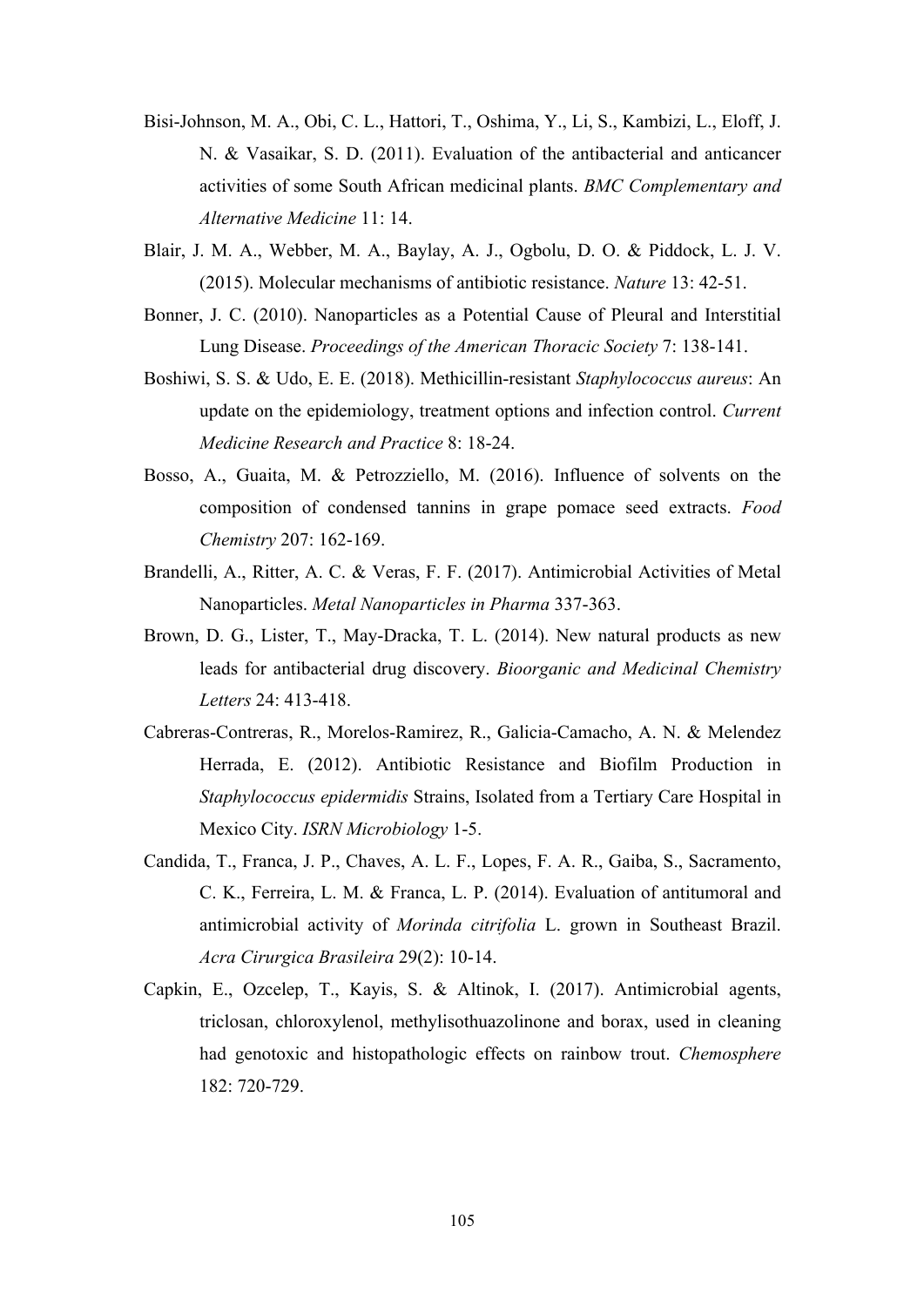- Cavet, M. E., Harrington, K. L., Vollmer, T. R., Ward, K. W. & Zhang, J. (2011). Anti-inflammatory and anti-oxidatibe effects of the green tea polyphenol epigallocatechin gallate in human corneal epithelial cells. *Molecular Vision* 17: 533-542.
- Centers for Disease Control and Prevention (2015) Methicillin-resistant *Staphylococcus aureus* (MRSA). Retrieved from https://www.cdc.gov/mrsa/index.html
- Cerqueira, N. M. F. S. A., Gesto, D., Oliveira, E. F., Santos-Martins, D., Brás, N. F., Sousa, S. F. & Ramos, M. J. (2015). Receptor-based Virtual Screening Protocol for Drug Discovery. *Archives of Biochemistry and Biophysics* 582: 56–67.
- Chan, E. W. C., Lim, Y. Y. & Omar, M. (2007). Antioxidant and antibacterial activity of leaves of *Etlingera* species (Zingiberaceae) in Peninsular Malaysia. *Food Chemistry* 104: 1586-1593.
- Chan, E. W. C., Ng, V. P., Tan, V. V. & Low, Y. Y. (2011). Antioxidant and Antibacterial Properties of *Alpinia galanga*, *Curcuma longa* and *Etlingera elatior* (Zingiberaceae). *Pharmacognosy Journal* 3(22): 55-61.
- Chan, Y. S., Khoo, K. S. & Sit, N. W. (2016). Investigation of twenty selected medicinal plants from Malaysia for anti-Chikungunya virus activity. *International Microbiology* 19(3): 175-182.
- Chan, Y. S., Wong, J. H., Fang, E. F., Pan, W. & Ng, T. B. (2012). Isolation of a glucosamine binding leguminous lectin with mitogenic activity towards splenocytes and anti-proliferative activity towards tumor cells. *PLOS One* 7(6): 1-13.
- Chang, Q., Wang, W., Regev-Yochay, G., Lipsitich, M. & Hanage, W. P. (2015). Antibiotics in agriculture and the risk to human health: How worried should we be? *Evolutionary Applications* 8: 240-245.
- Chatterjee, S. N. & Chaudhuri, K. (2016). Outer Membrane Vesicles of Bacteria. *SpringerBriefs in Microbiology* 161: 15-34.
- Chattopadhyay, M. K. (2014). Use of antibiotics as feed additives: A burning question. *Frontiers in Microbiology* 5(334): 1-3.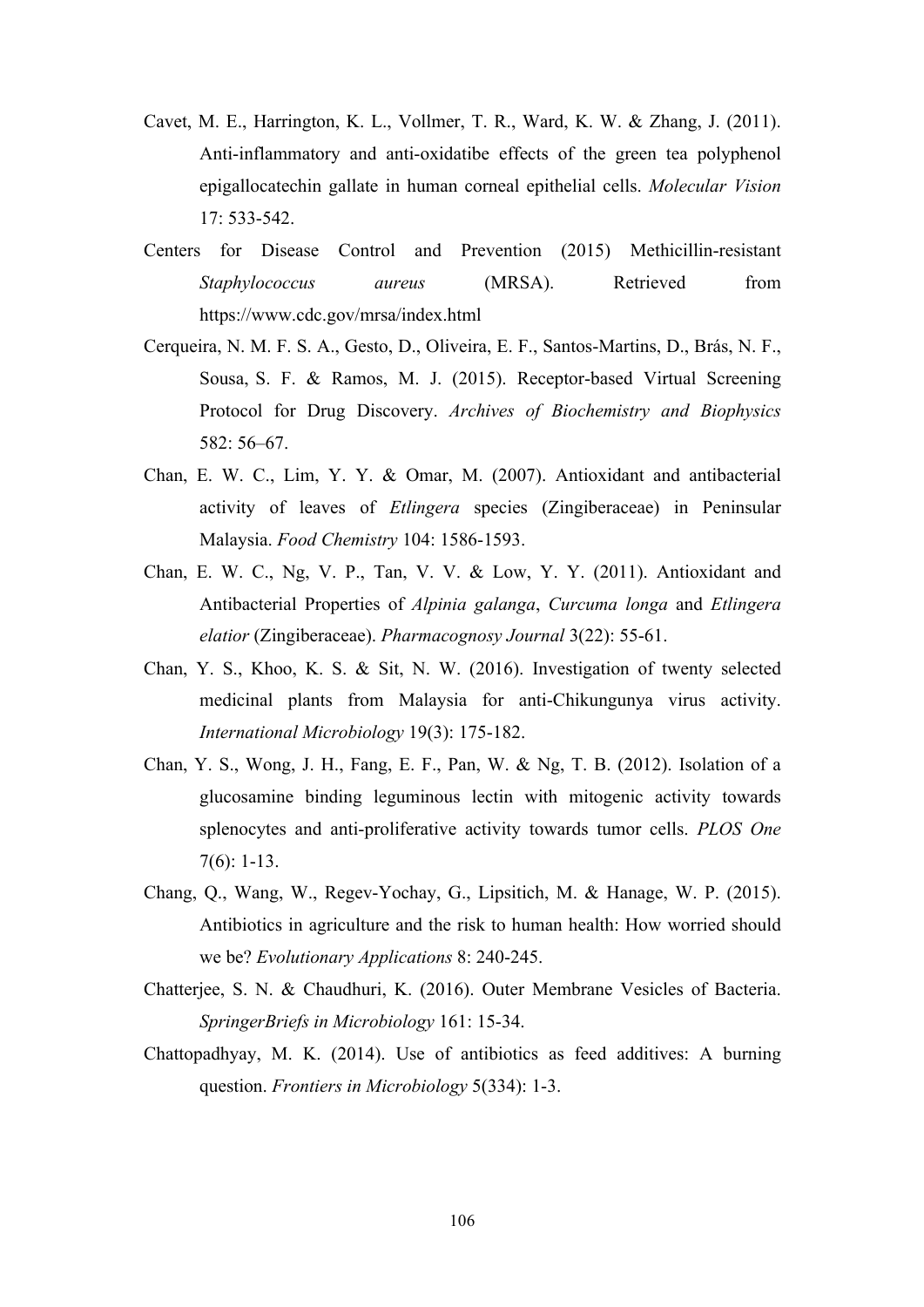- Chen, Y., Yan, F., Chai, Y., Liu, H., Kolter, R., Losick, R. & Guo, J. (2013). Biocontrol of tomato wilt disease by *Bacillus subtilis* isolates from natural environments depends on conserved genes mediating biofilm formation. *Environmental Microbiology* 15(3): 848-864.
- Cheung, G. Y. C., Rigby, K., Wang, R., Queck, S. Y., Braughton, K. R., Whitney, A. R., Teintz, M., DeLeo, F. R. & Otto, M. (2010). *Staphylococcus epidermidis* strategies to avoid killing by human neutrophils. *PLOS Pathogens* 6(10): 1- 11.
- Chew, Y. L., Chan, E. W. L., Tan, P. L., Lim, Y. Y., Stanslas, J. & Goh, J. K. (2011). Assessment of phytochemical content, polyphenolic composition, antioxidant and antibacterial activities of Leguminosae medicinal plants in Peninsular Malaysia. *BMC Complementary and Alternative Medicine* 11: 12.
- Chew, Y. L., Mahadi, A. M., Wong, K. M. & Goh, J. K. (2018). Anti-methicillin resistance *Staphylococcus aureus* (MRSA) compounds from Bauhinia kockiana Korth. and their mechanism of antibacterial activity. *BMC Complementary and Alternative Medicine* 18: 70.
- Chomnawang, M. T., Surassmo, S., Wongsariya, K. & Bunyapraphatsara, N. (2009). Antibacterial activity of Thai medicinal plants against methicillin-resistant *Staphylococcus aureus*. *Fitoterapia* 80(2): 102-104.
- Christapher, P. V., Parasuraman, S., Christina, J. M. A., Asmawi, M. Z. & Vikneswaran, M. (2015). Review on *Polygonum minus*. Huds, a commonly used food additive in Southeast Asia. *Pharmacognosy Res*  $7(1): 1-6.$
- Chun, S., Huh, H. J. & Lee, N. Y. (2015). Species-specific difference in antimicrobial susceptibility among Viridans group streptococci. *Clinical Microbiology* 35: 205-211.
- Chung, B. K. S., Dick, T. & Lee, D. Y. (2013). *In silico* analyses for the discovery of tuberculosis drug targets. *Journal of Antimicrobial Chemotherapy* 68: 2701- 2709.
- Chung, K., Wong, T. Y., Wei, C., Huang, Y. & Lin, Y. (2010). Tannins and Human Health: A Review. *Critical Reviews in Food Science and Nutrition* 38(6): 421-464.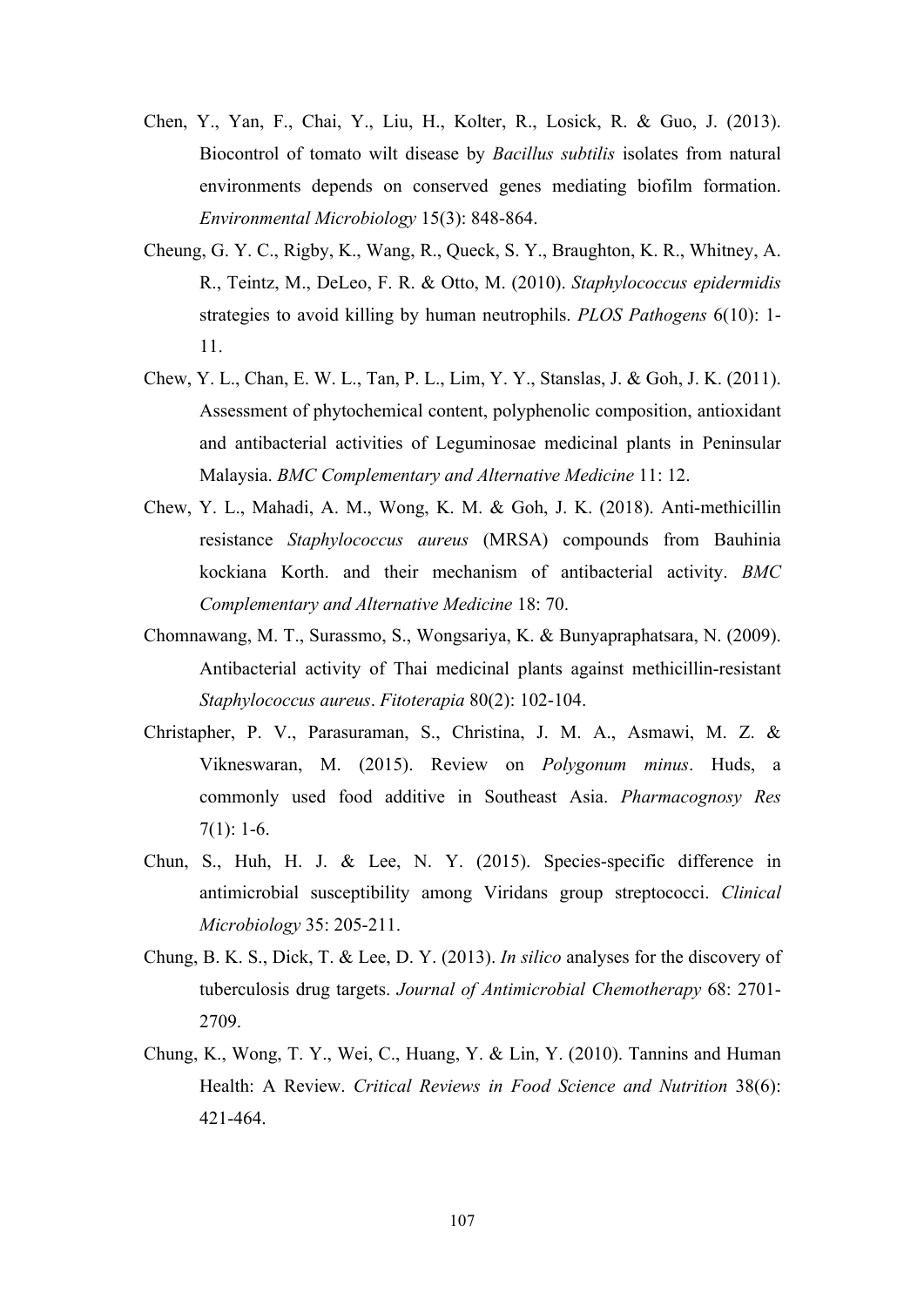- Clermont, O., Olier, M., Hoede, C., Diancourt, L., Brisse, S., Keroudean, M., Glodt, J., Picard, B., Oswald, E. & Denamur, E. (2011). Animal and human pathogenic *Escherichia coli* strains share common genetic backgrounds. *Infections, Genetics and Evolution* 11: 654-662.
- Compean, K. L. & Ynalves, R. A. (2014). Antimicrobial activity of plant secondary metabolites: A review. *Research Journal of Medicinal Plant* 8(5): 204-213.
- Cooper, I. A. M. & Duffield, M. L. (2011). The *in silico* prediction of bacterial essential genes. Science Against Microbial Pathogens: Communicating Current Research and Technological Advances 551-559.
- Cosentino, S., Tuberoso, C. I., Pisano, B., Satta, M., Mascia, V., Arzedi, E. & Palmas, F. (1999). *In-vitro* antimicrobial activity and chemical composition of *Sardinian Thymus* essential oils. *Letters in Applied Microbiology* 29(2): 130-135.
- Cowan, M. M. (1999). Plant Products as Antimicrobial Agents. *Clinical Microbiology Review* 12(4): 564-582.
- Crouch, E., Dickes, L. & Kahle, A. (2015). Review on antibiotic resistance. *Advances in Pharmacoepidemiology and Drug Safety* 4: 3.
- Croxen, M. A., Law, R. J., Scholz, R., Keeney, K. M., Wlodarska, M. & Finlay, B. B. (2013). Recent Advances in Understanding Enteric Pathogenic *Escherichia coli*. *Clinical Microbiology Reviews* 26(4): 822-880.
- Cueva, C., Moreno-Arribas, M. V., Ivarez, P. J. M., Bills, G., Vicente, M. F., Basilio, A., Rivas, C. L., Rodriguez, J. M. & Bartolome, B. (2010). Antimicrobial activity of phenolic acids against commensal probiotic and pathogenic bacteria. *Research in Microbiology* 161: 372-382.
- Cuevas-Ramos, G., Petit, C. R., Marcq, I., Boury, M., Oswald, E. & Nougayrede, J. (2010). *Escherichia coli* induces DNA damage *in vivo* and triggers genomic instability in mammalian cells. *Proceedings of the National Academy of Sciences of the United States of America* 107(25): 11537-11542.
- Daglia, M. (2012). Polyphenols as antimicrobial agents. *Current Opinion in Biotechnology* 23: 174-181.
- Dahl, J. L. (2004). Electron microscopy analysis of *Mycobacterium tuberculosis* cell division. *FEMS Microbiology Letters* 240: 15-20.
- Dai, J. & Mumper, R. J. (2010). Plant Phenolics: Extraction, Analysis and Their Antioxidant and Anticancer Properties. *Molecules* 15: 7313-7352.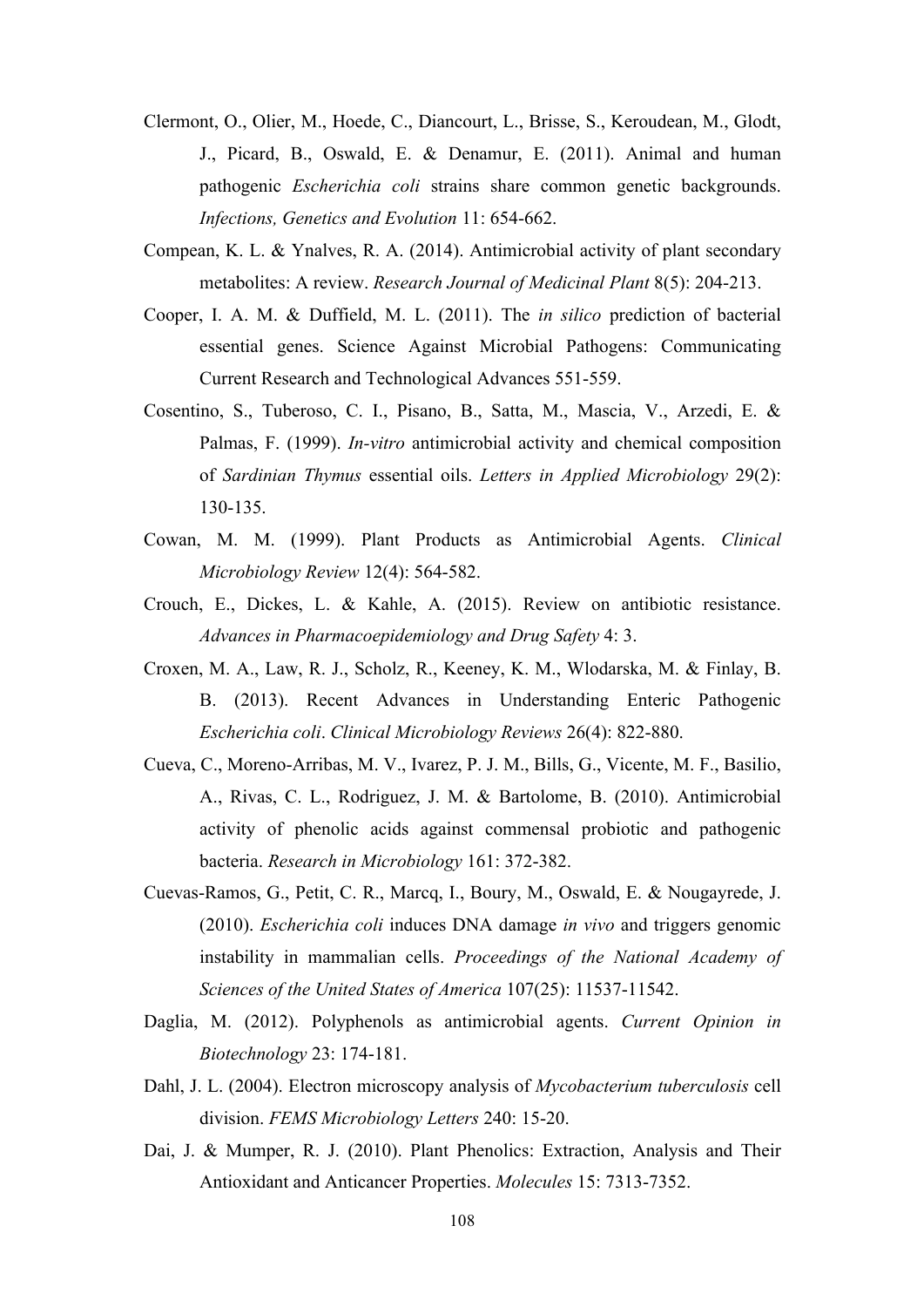- Das, S. K. (2016). Screening of Bioactive Compounds for Development of New Pesticides: A Mini Review. *Universal Journal of Agricultural Research* 4(1): 15-20.
- Dash, B. K., Faruquee, H. M., Biswas, S. K., Alam, M. K., Sisir, S. M. & Prodhan, U. K. (2011). Antibacterial and Antifungal Activities of Several Extracts of *Centella asiatica* L. against Some Human Pathogenic Microbes. *Life Sciences and Medicine Research* 2011: 35.
- Dash, G. K. & Zakaria, Z. (2016). Pharmacognostic studies on *Persicaria odorata* (Lour.) Sojak. *Journal of Pharmacy Research* 10(6): 377-380.
- Dhifi, W., Bellili, S., Jazi, S., Bahloul, N. & Mnif, W. (2016). Essential Oils' Chemical Characterization and Investigation of Some Biological Activities: A Critical Review. *Medicines* 3: 25.
- Dias, D. A., Urban, S. & Roessner, U. (2012). A historical overview of natural products in drug discovery. *Metabolite*s 2: 303-336.
- Dimech, G. S., Soares, L. A. L., Ferreira, M. A., Oliveira, A. G. V., Carvalho, M. d. C. & Ximenes, E. A. (2013). Phytochemical and Antibacterial Investigations of the Extracts and Fractions from the Stem Bark of *Hymenaea stigonocarpa* Mart. ex Hayne and Effect on Ultrastructure on *Staphylococcus aureus* Induced by Hydroalcoholic Extract. *The Scientific World Journal* 2: 8.
- Do, Q. D., Angkawijaya, A. E., Tran-Nguyen, P. L., Huynh, L. H., Soetaredjo, F. E., Ismadji, S. & Ju, Y. (2014). Effect of extraction solvent on total phenol content, total flavonoid content, and antioxidant activity of *Limnophila aromatica*. *Journal of Food and Drug Analysis* 22(3): 296-302.
- Dockrill, P. (2017) The 12 deadliest drug-resistant bacteria have officially been ranked. *Science Alert*.
- Doughari, J. H. (2012). Phytochemicals: Extraction Methods, Basic Structures and Mode of Action as Potential Chemotherapeutic Agents. *InTechOpen* 1-32.
- Dowling, A., Dwyer, J. O. & Adley, C. C. (2017). Antibiotics: Mode of action and mechanisms of resistance. *Antimicrobial Research: Novel Bioacknowledge and Educational Programs* 536-545.
- Downey, M. O. & Hanlin, R. L. (2010). Comparison of Ethanol and Acetone Mixtures for Extraction of Condensed Tannin from Grape Skin. South African *Journal for Enology and Viticulture* 31(2): 154-159.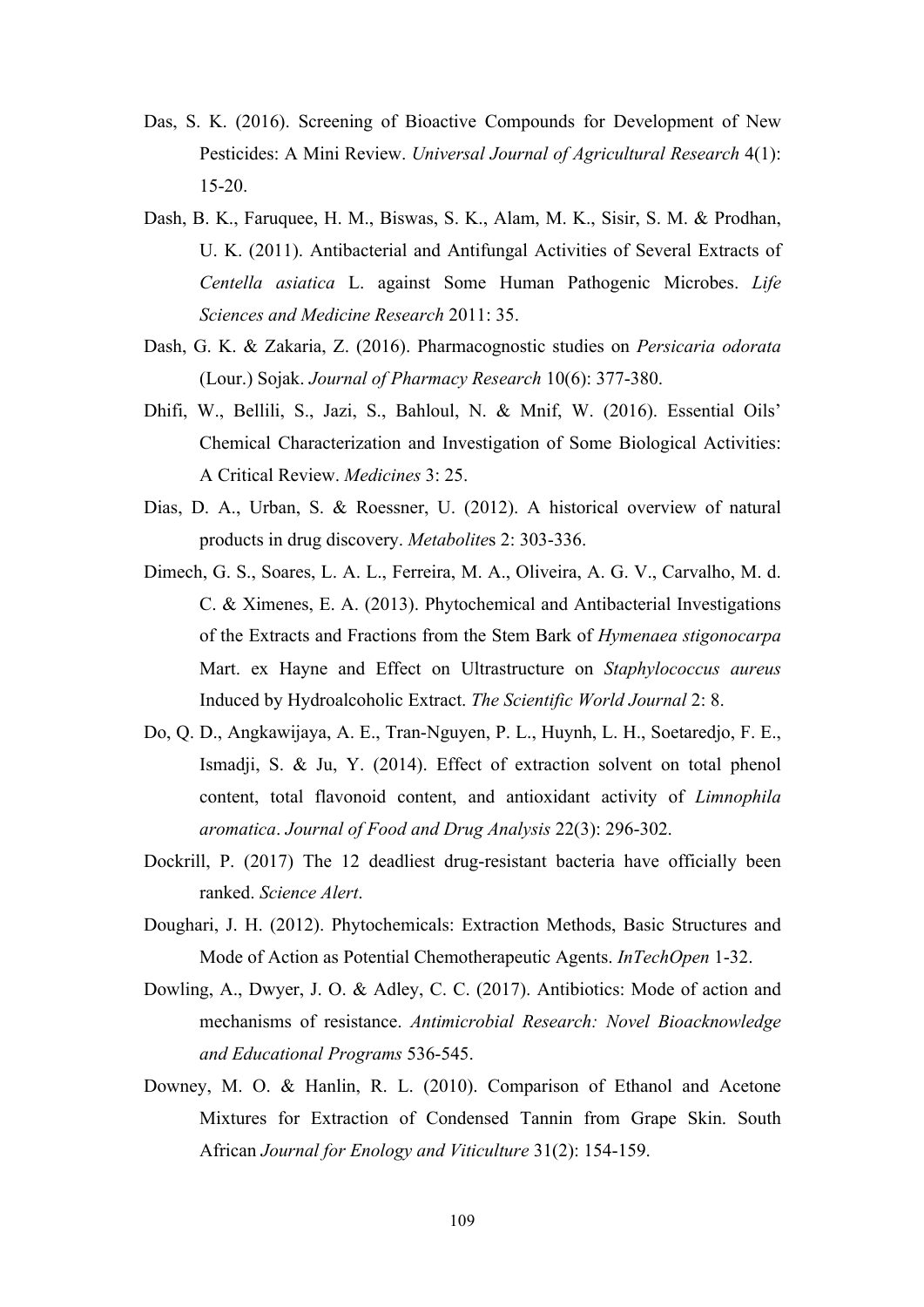- Earl, A. M., Losick, R. & Kolter, R. (2008). Ecology and genomics of *Bacillus subtilis*. *Trends in Microbiology* 16(6): 269.
- Edwards, C. A. (2003). Dietary Importance. *Elsevier Science*.
- Ekins, S., Mestres, J. & Testa, B. (2007). *In silico* pharmacology for drug discovery: Methods for virtual ligand screening and profiling. *British Journal of Pharmacology* 152: 9-20.
- El-Chaghaby, G. A., Ahmad, A. F. & Ramis, E. S. (2014). Evaluation of the antioxidant and antibacterial properties of various solvents extracts of *Annona squamosa* L. leaves. *Arabian Journal of Chemistry* 7: 227-233.
- El-Messery, T. M., El-Din, H. M. F., Mehanna, N. S., Ali, A. A., Hassan, Z. M. R. & Amarowicz, R. (2015). Determination of interaction between some planet tannins and milk proteins by HPLC. *International Journal of Food and Nutritional Sciences* 4(1): 2320-7876.
- Eladli, M. G., Alharbi, N. S., Khaled, J. M., Kadaikunnan, S., Alobaidi, A. S. & Alyahya, A. S. (2018). Antibiotic-resistant *Staphylococcus epidermidis* isolated from patients and healthy students comparing with antibiotic resistant bacteria isolated from pasteurized milk. *Saudi Journal of Biological Sciences*.
- Elangovan, K., Vignesh, A. & Murugesan, K. (2016). *In Vitro* Micropropagation, Antioxidant and Antibacterial Activity of *Orthosiphon stamineus* Benth. *Indo American Journal of Pharmaceutical Resea*rch 6(4): 5260-5266.
- Epand, R. M., Walker, C., Epand, R. F. & Magarvey, N. A. (2016). Molecular mechanisms of membrane targeting antibiotics. *Biochimica et Biophysica Acta* 1858: 980-987.
- Ernawita. (2008). Bioassay-guided fractionation and identification of antioxidant and antimicrobial compounds from *Callistemon viminalis* (Gaertn.) G. Don. *School of Biological Sciences*.
- Etebu, E. & Arikekpar, I. (2016). Antibiotics: Classification and mechanisms of action with emphasis on molecular perspectives. *International Journal of Applied Microbiology and Biotechnology Research* 4: 90-101.
- Fabricant, D. S. & Farnsworth, N. R. (2001). The value of plants used in traditional medicine for drug discovery. *Environmental Health Perspectives* 109(1): 69 75.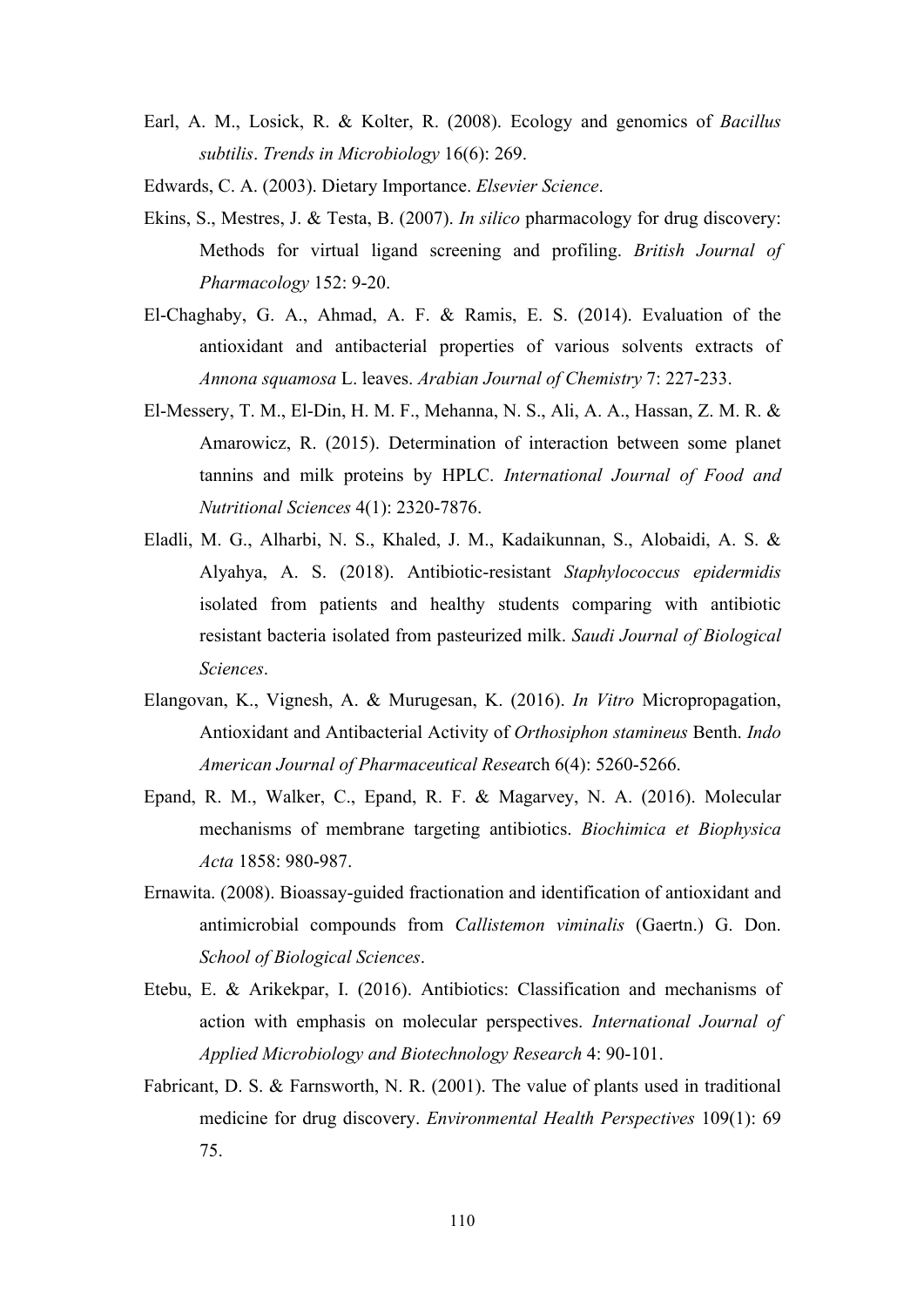- Fang, B., Jiang, Y., Nusslein, K., Rotello, V. M. & Santore, M. M. (2015). Antimicrobial surfaces containing cationic nanoparticles: How immobilized, clustered and protruding cationic charge presentation affects killing activity and kinetics. *Colloids and Surfaces B: Biointerfaces* 125:255-263.
- Fernández, M., Conde, S., Torre, J., Molina-Santiago, C., Ramos, J. L. & Duque, E. (2012). Mechanisms of Resistance to Chloramphenicol in *Pseudomonas putida* KT2440. *Antimicrobial Agents and Chemotherapy* 1001-1009.
- Fernando, C. T., Goldstein, R. a, Husbands, P., & Stekel, D. J. (2010). *In Silico* Biology. *Pacific Symposium on Biocomputing. Pacific Symposium on Biocomputing* 480: 477-480.
- Fey, P. D. & Olson, M. E. (2010). Current concepts in biofilm formation of *Staphylococcus epidermidis*. *Future Microbiology* 5(6): 917-933.
- Flemming, H. (2009). Why microorganisms live in Biofilms and the problem of biofouling. *Biofilms* 13.
- Folin, O. & Ciocalteu, V. (1927). On tyrosine and tryptophane determinations in proteins. *Journal of Biological Chemistry* 73: 627-650.
- Foster, T. J. (2017). Antibiotic resistance in *Staphylococcus aureus*: Current status and future prospects. *Microbiology Reviews* 41: 430-449.
- Founou, R. C., Founou, L. L. & Essack, S. Y. (2017). Clinical and economic impact of antibiotic resistance in developing countries: A systematic review and meta-analysis. *PLOS ONE* 12(12): 18.
- Francis, B. R., Watkins, K. & Kubelka, J. (2017). Double Hydrogen Bonding between Side Chain Carboxyl Groups in Aqueous Solutions of Poly (ß-L Malic Acid): Implication for the Evolutionary Origin of Nucleic Acids. *Life in Basel* 7(3): 35.
- Frazier, R. A., Deaville, E. R., Greenz, R. J., Stringano, E., Willoughby, I., Plant, J. & Mueller-Harvey, I. (2010). Interactions of tea tannins and condensed tannins with proteins. *Journal of Pharmaceutical and Biomedical Analysis* 51: 490-495.
- Freitas, E., Aires, A., Rosa, A. S. & Saavedra, M. J. (2013). Antibacterial activity and synergistic effect between watercress extracts, 2-phenylethyl isothiocyanate and antibiotics against 11 isolates of *Escherichia coli* from clinical and animal source. *Letters in Applied Microbiology* 57: 266-273.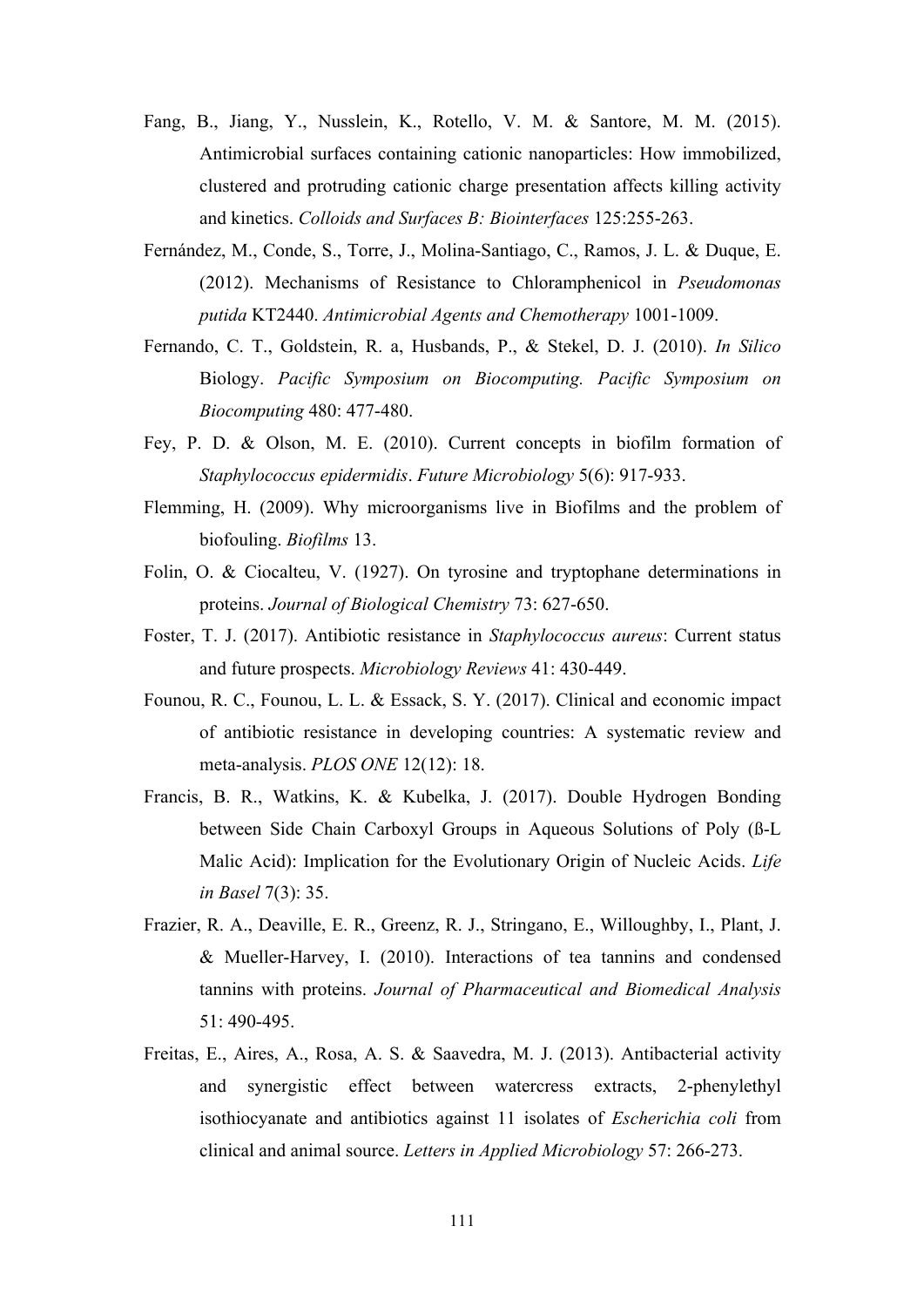- Fresco, P., Borges, F., Marques, M. P. M. & Diniz, C. (2010). The Anticancer Properties of Dietary Polyphenols and its Relation with Apoptosis. *Current Pharmaceutical Design* 16: 114-134.
- Frieri, M., Kumar, K. & Boutin, A. (2017). Antibiotic resistance. *Journal of Infection and Public Health* 10: 369-378.
- Frirdich, E. & Gaynor, E. C. (2013). Peptidoglycan hydrolases, bacterial shape and pathogenesis. *Current Opinion in Microbiology* 16: 767-778.
- Garba, S. & Okeniyi, S. O. (2012). Antimicrobial activities of total alkaloids extracted from some Nigerian medicinal plants. *Journal of Microbiology and Antimicrobial*s 4(3): 60-63.
- Garcias-Salas, P., Morales-Soto, A., Segura-Carretero, A. & Fernandez-Gutierrez, A. (2010). Phenolic-Compound-Extraction Systems for Fruit and Vegetable Sample. *Molecules* 15(12): 8813-8826.
- Garode, A. M. & Waghode, S. M. (2014). Antibacterial activity of *Psidium guajava* Linn (Guava) leaves extracts on bacterial pathogens. *International Journal of Bioassays* 3(2): 1794-1796.
- Genwali, G. R., Acharya, P. P. & Rajbhandari, M. (2013). Isolation of gallic acid and estimation of total phenolic content in some medicinal plants and their antioxidant activity. *Nepal Journal of Science and Technology* 14(1): 95-102.
- Ghasemzadeh, A., Nasiri, A., Jaafar, H. Z. E., Baghdadi, A. & Ahmad, I. (2014). Changes in Phytochemical Synthesis, Chalcone Synthase Activity and Pharmaceutical Qualities of Sabah Snake Grass (*Clinacanthus nutans* L.) in Relation to Plant Age. *Molecules* 19: 17632-17648.
- Ghosh, S. & Rangan, L. (2013). Alpinia: The gold mine of future therapeutics. *3 Biotechnology* 3: 173-185.
- Gill, S. S. & Tuteja, N. (2010). Polyamines and abiotic stress tolerance in plants. *Plant Signaling and Behaviour* 5(1): 26-33.
- Godstime, O. C., Felix, E. O., Augustina, J. O. & Christopher, E. O. (2014). Mechanisms of antimicrobial actions of phytochemicals against enteric pathogens-A review. *Journal of Pharmaceutical, Chemical and Biological Sciences* 2(2): 77-85.
- Gohil, K. J., Patel, J. A. & Gajjar, A. K. (2010). Pharmacological review on *Centella asiatica*: A potential herbal cure all. *Indian Journal of Pharmaceutical Sciences* 72(5): 546-556.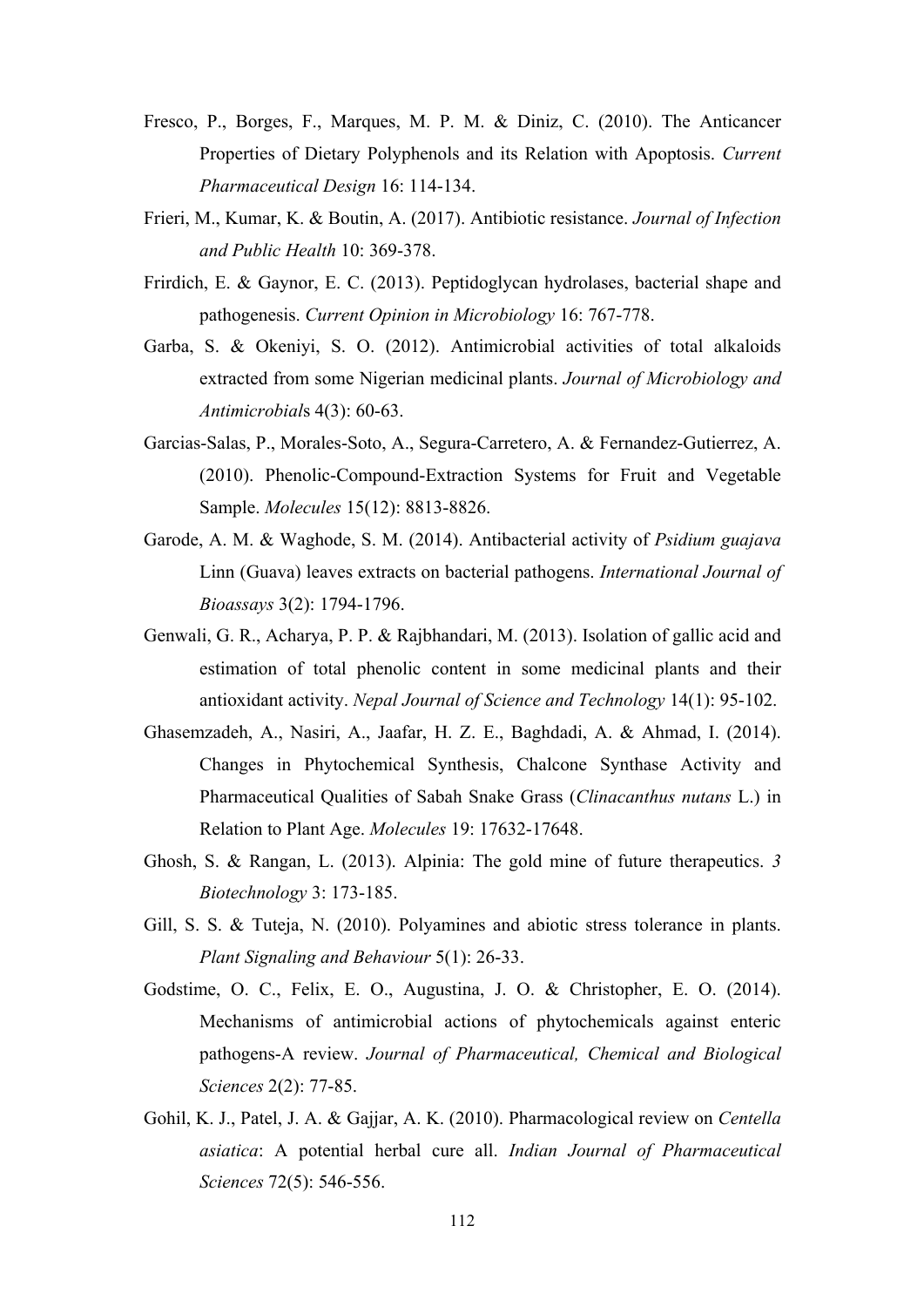- Gorlach, S., Fichna, J. & Lewandowska, U. (2015). Polyphenols as mitochondria targeted anticancer drugs. *Cancer Letters* 1-9.
- Govindappa, M., Bharath, N., Shruth, H. B., Sadananda, T. S. & Sharanappa, P. (2011). Antimicrobial, antioxidant and *in vitro* anti-inflammatory activity and phytochemical screening of *Crotalaria pallida* Aiton. *African Journal of Pharmacy and Pharmacology* 5(1): 2359-2371.
- Guilhelmelli, F., Vilela, N., Albuquerque, P., Derengowski, L. S., Silva-Pereira, I. & Kyaw, C. M. (2013). Antibiotic development challenges: The various mechanisms of action of antimicrobial peptides and of bacterial resistance. *Frontiers in Microbiology* 4(353): 1-12.
- Gujjeti, R. P. & Mamidala, E. (2013). Phytochemical screening and thin layer chromatographic studies of *Aerva lanata* root extract. *International Journal of Innovative Research in Science, Engineering and Technology* 2(10): 5725- 5730.
- Hagerman, A. E., Riedl, K. M., Jones, G. A., Sovik, K. N., Ritchard, N. T., Hartzfeld, P. W. & Riechel, T. L. (1998). High molecular weight plant polyphenolics (Tannins) as biological antioxidants. *Journal of Agricultural and Food Chemistry* 46: 1887-1892.
- Hagner, N. & Joerger, M. (2010). Cancer chemotherapy: targeting folic acid synthesis. *Cancer Management and Research* 2: 293-300.
- Halder, S., Yadav, K. K., Sarkar, R., Mukherjee, S., Saha, P., Haldar, S., Karmakar, S. & Sen, T. (2015). Alteration of Zeta potential and membrane permeability in bacteria: A study with cationic agents. *SpringerPlu*s 4: 672.
- Hashim, P. (2011). Mini Review: *Centella asiatica* in food and beverage applications and its potential antioxidant and neuroprotective effect. *International Food Research Journal* 18(4): 1215-1222.
- Hassan, H. M., Jiang, Z., Asmussen, C., McDonald, E. & Qin, W. (2014). Antibacterial activity of northern Ontario medicinal plant extracts. *Journal and Electronic Media* 94: 417-424.
- Hassim, N., Markom, M., Anuar, N., Dewi, K. H., Baharum, S. N. & Noor N. M. (2015). Antioxidant and Antibacterial Assays on *Polygonum minus* Extracts: Different Extraction Methods. *International Journal of Chemical Engineering* 10.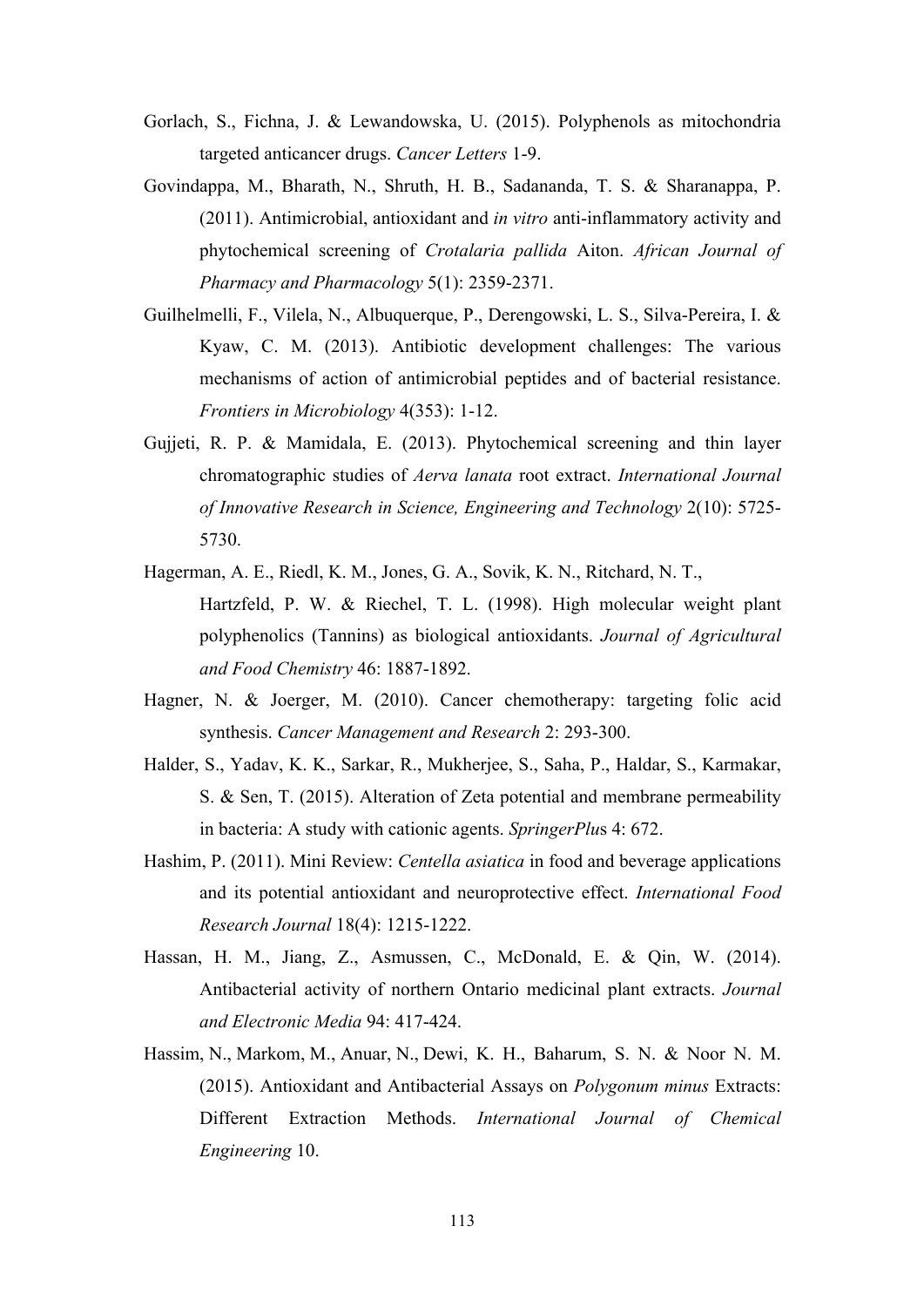- Hemalatha, A., Girija, K., Parthiban, C., Saranya, C. & Anantharaman, P. (2013). Antioxidant properties and total phenolic content of a marine diatom, *Navicula clavata* and green microalgae, *Chlorella marina* and *Dunaliella salina*. *Advances in Applied Science Research* 4(5): 151-157.
- Hershey, J. W. B. (2010). Regulation of protein synthesis and the role of elF3 in cancer. *Brazilian Journal of Medical and Biological Research* 43: 920-930.
- Hivrake, A. U. & Ingale, A. G. (2013). Plant as a plenteous reserve of lectin. *Plant Signaling and Behaviour* 8: 12.
- Hong, C., Park, A. & Lyu, S. (2014). Synergistic anticancer effects of lectin and doxorubicin in breast cancer cells. *Molecular and Cellular Biochemistry* 394: 225-235.
- Huang, D., Guo, W., Gao, J., Chen, J. & Olatunji, J. O. (2015). *Clinacanthus nutans* (Burm. f.) Lindau ethanol extract inhibits hepatoma in mice through upregulation of the immune response. *Molecules* 20: 17405-17428.
- Hussain, S. S., Ali, M., Ahmad, M. & Siddique, K. H. M. (2011). Polyamines: Natural and engineered abiotic and biotic stress tolerance in plants. *Biotechnology Advances* 29: 300-311.
- Hyldgaard, M., Mygind, T. & Meyer, R. L. (2012). Essential oils in food preservation: Mode of action, synergies and interaction with food matrix components. *Frontiers in Microbiology* 3(12): 1-24.
- Imelda, F., Faridah, D. & Kusumaningrum, H. D. (2014). Bacterial inhibition and cell leakage by extract of *Polygonum minus* Huds. Leaves. *International Food Research Journal* 21(2): 553-560.
- Ingle, K. P., Deshmukh, A. G., Padole, D. A., Dudhare, M. S., Moharil, M. P. & Khelurkar, V. C. (2016). Phytochemicals: Extraction methods, identification and detection of bioactive compounds from plant extracts. *Journal of Pharmacognosy and Phytochemistry* 6(1): 32-36.
- Ismail, M., Bagalkotkar, G., Iqbal, S. & Adamu, H. A. (2012). Anticancer properties and phenolic contents of sequentially prepared extracts from different parts of selected medicinal plants indigenous to Malaysia. *Molecules* 17(5): 5745 5756.
- ITIS Standard Report Page. Derived from: https://www.itis.gov/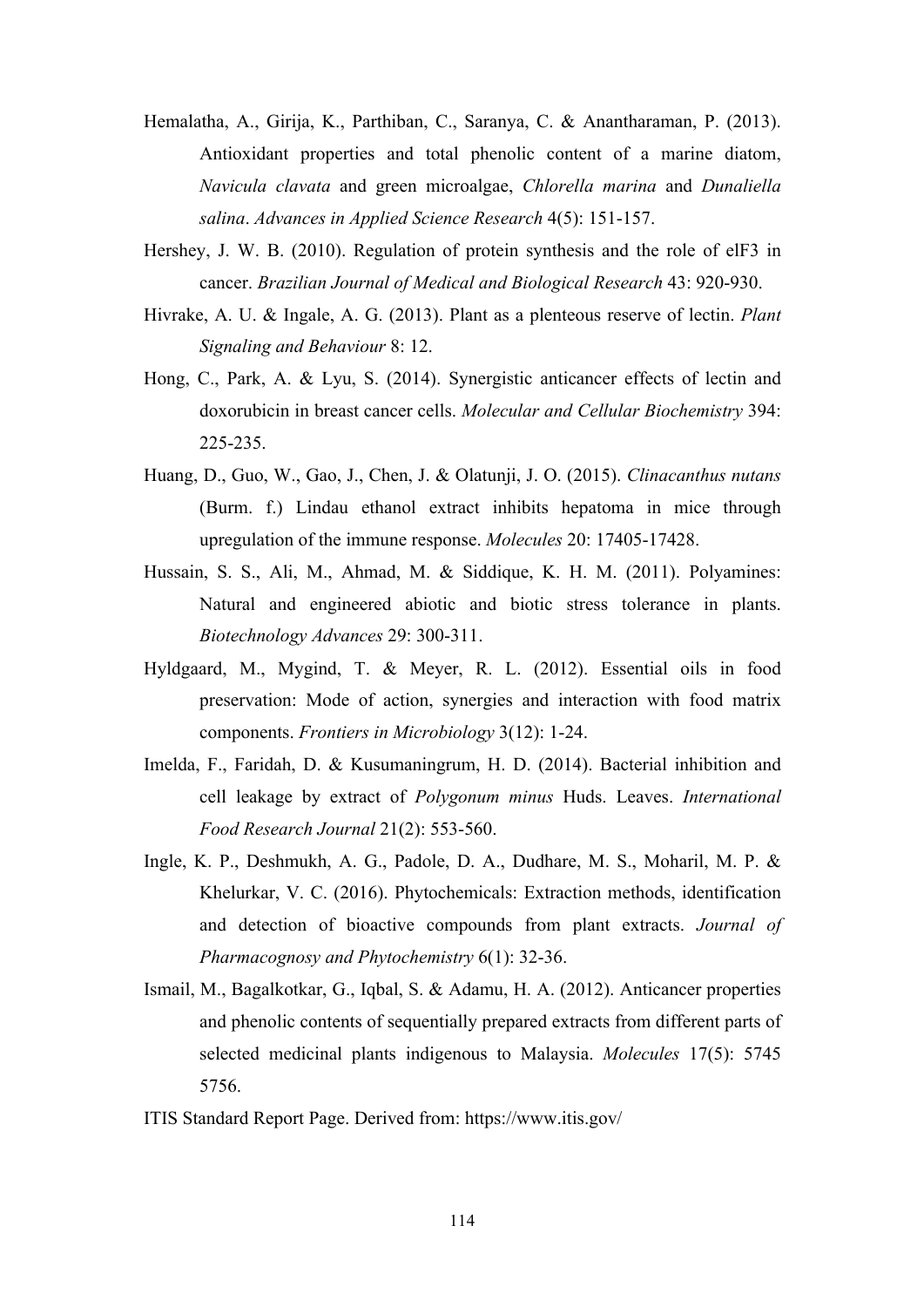- Izzreen, I. & Noriham, A. (2011). Evaluation of the antioxidant potential of some Malaysian herbal aqueous extracts as compared with synthetic antioxidants and ascorbic acid in cakes. *International Food Research Journal* 18: 583- 587.
- Jakobek, L. (2015). Interactions of polyphenols with carbohydrates, lipids and proteins. *Food Chemistry* 175: 556-567.
- Jalaluldeen, A. M., Sijam, K., Othman, R. & Ahmad, Z. A. M. (2015). Growth characteristics and production of secondary metabolites from selected streptomyces species isolated from the Rhizosphere of Chili Plant. *International Journal of Enhanced Research in Science Technology and Engineering* 4(1): 1-8.
- Jamal, J. A., Ghafar, Z. A. & Husain, K. (2011). Medicinal Plants used for Postnatal Care in Malay Traditional Medicine in the Peninsular Malaysia. *Pharmacognosy Journal* 3(24): 15-24.
- Jamil, M., Haq, I., Mirza, B. & Qayyum, M. (2012). Isolation of antibacterial compounds from *Quercus dilatata* L. through bioassay guided fractionation. *Annals of Clinical Microbiology and Antimicrobials* 11:11.
- Jamkhande, P. G., Wattamwar, A. S., Pekamwar, S. S. & Chandak, P. G. (2014). Antioxidant, antimicrobial activity and *in silico* PASS prediction of *Annona reticulata* Linn. root extract. *Beni-Suef University Journal of Basic and Applied Sciences* 3(2): 140-148.
- Jamuna, B. A. & Ravishankar, R. V. (2014). Environmental Risk, Human Health, and Toxic Effects of Nanoparticles. *Nanomaterials for Environmental Protection* 523-533.
- Jarrar, N., Abu-Hijleh, A. & Adwan, K. (2010). Antibacterial activity of *Rosmarinus officinalis* L. alone and in combination with cefuroxime against methicillin resistant *Staphylococcus aureus*. *Asian Pacific Journal of Tropical Medicine* 121-123.
- Jeon, Y. L., Yang, J. J., Kim, M. J., Lim, G., Cho, S. Y., Park, T. S., Suh, J. T., Park, Y. H., Lee, M. S., Kim, S. C. & Lee, H. J. (2012). Combined *Bacillus licheniformis* and *Bacillus subtilis* infection in a patient with oesophageal perforation. *Journal of Medical Microbiology* 61: 1766-1769.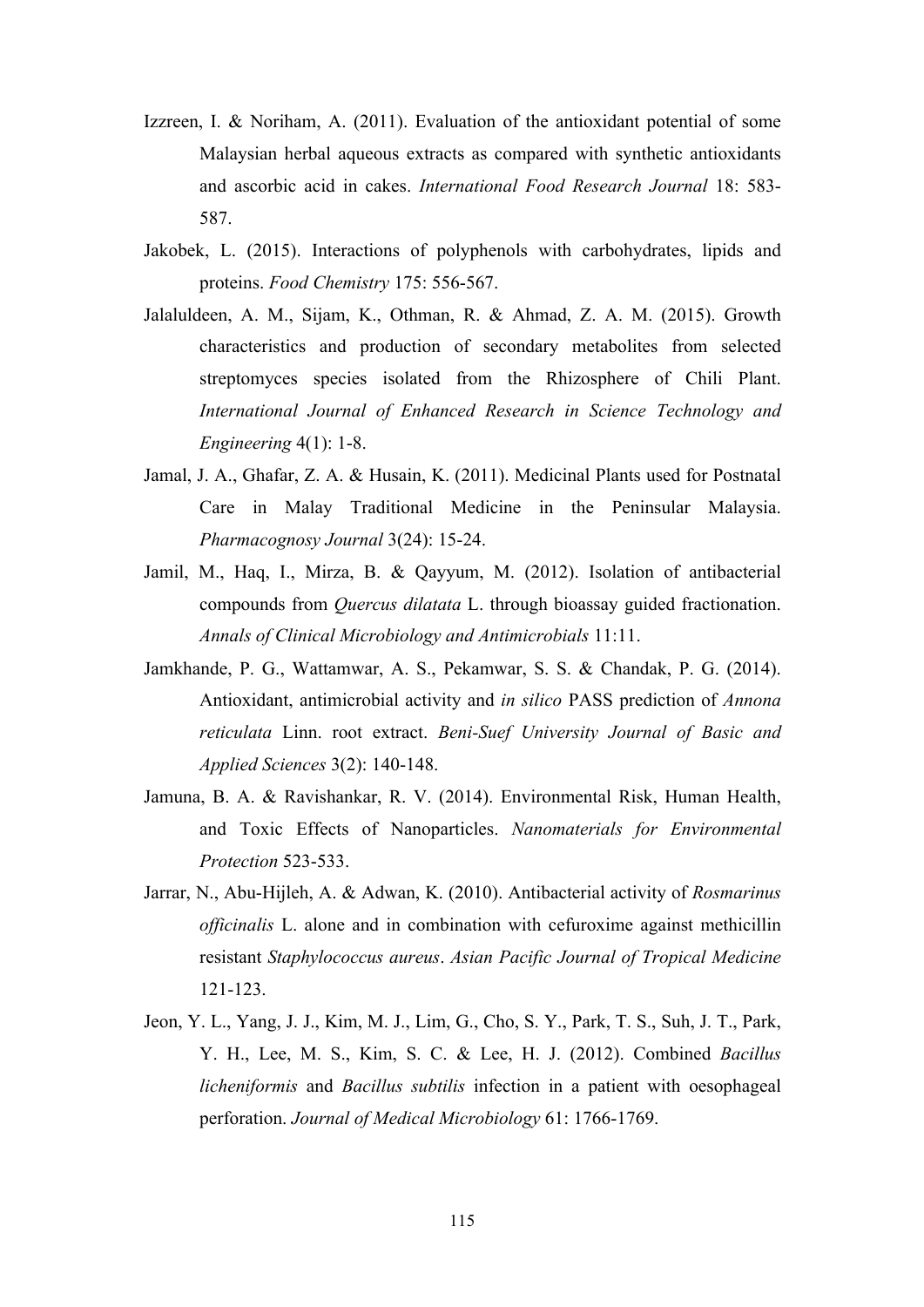- Johari, S. A., Mohtar, M., Mohamad, S. A. S., Mohammat, M. F., Sahdan, R., Mohamed, A. & Ridhwan, J. M. (2017). *In Vitro* Evaluations and *In Vivo* Toxicity and Efficacy Studies of MFM501 against MRSA. *BioMed Research International*.
- Joshi, B., Sah, G. P., Basnet, B. B., Bhatt, M. R., Sharma, D., Subedi, K., Pandey, J. & Malla, R. (2011). Phytochemical extraction and antimicrobial properties of different medicinal plants: *Ocimum sanctum* (Tulsi), *Eugenia caryophyllata* (Clove), *Achyranthes bidentata* (Datiwan) and *Azadirachta indica* (Neem). *Journal of Microbiology and Antimicrobials* 3(1): 1-7.
- Kang, C., Hah, D., Kim, C., Kim, Y., Kim, E. & Kim, J. (2011). Evaluation of antimicrobial activity of the methanol extracts from 8 traditional medicinal plants. *Official Journal of Korean Society of Toxicology* 27(1): 31-36.
- Kang, F. N. (2013). An *in silico* evaluation of the ADMET profile of the StreptomeDB database. *A springer Open Journal* 2: 353.
- Karpova, I. S., Lylo, V. V., Macewicz, L. L., Kotsarenko, K. V., Palchykovska, L. G., Ruban, T. O. & Lukash, L. L. (2015). Lectins of *Sambucus nigra* as biologically active and DNA-protective substances. *Ukrainskii Biokhimicheskii Zhurnal* 93-102.
- Kaushik, D., Yadav, J., Kaushik, P., Sacher, D. & Rani, R. (2011). Current pharmacological and phytochemical studies of the plant *Alpinia galanga*. *Journal of Chinese Integrative Medicine* 9(10): 1061-1065.
- Kawai, Y., Mickiewicz, K. & Errington, J. (2018). Lysozyme Counteracts B-Lactam Antibiotics by Promoting the Emergence of L-Form Bacteria. *Cell* 172: 1038- 1049.
- Kelly, J. A. & Kuzin, A. P. (2008). The Refined Crystallographic Structure of a DD Peptidase Penicillin-target Enzyme at 1.6 Ǻ Resolution. *Journal of Molecular Biology* 254: 223-236.
- Khan, A. M., Qureshi, R. A., Ullah, F., Gilani, S. A., Nosheen, A., Sahreen, S., Laghari, M. K., Laghari, M. Y., Shafiq-Ur-Rehman, Hussain, I. & Murad, W. (2011). Phytochemical analysis of selected medicinal plants of Margalla Hills and surroundings. *Journal of Medicinal Plants Research* 5(25): 6017-6023.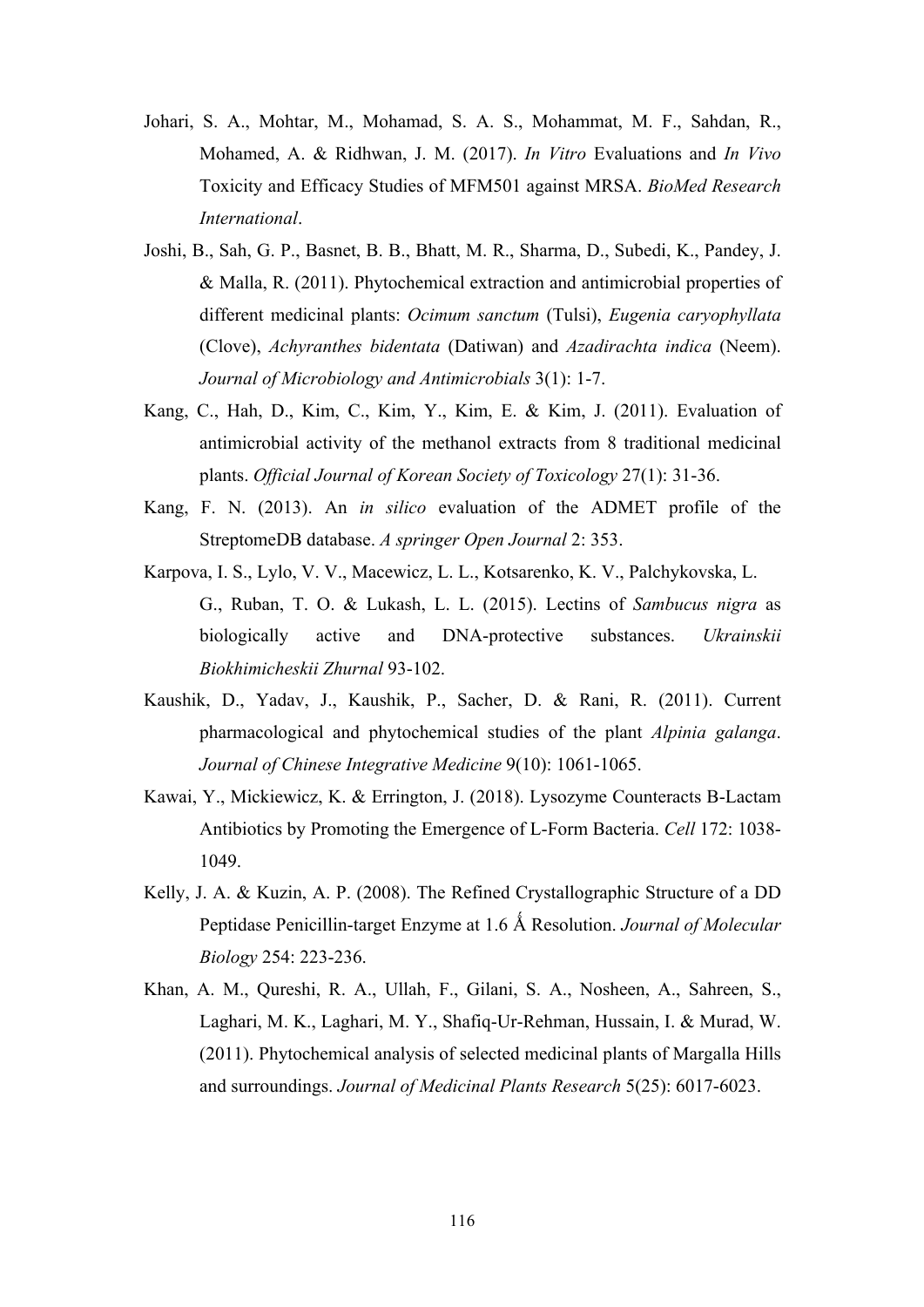- Khodavandi, A., Tahzir, N. A., Cheng, P. W., Chen, P. Y. V., Alizadeh, F., Hrmal, N. S. & Pei, C. P. (2013). Antifungal activity of *Rhizome coptidis* and *Alpinia galangal* against *Candida* species. *Journal of Pure and Applied Microbiology* 7(3): 1725-1730.
- Khoo, L. W., Mediani, A., Zolkeflee, N. K. Z., Leong, S. W., Ismail, I. S., Khatib, A., Shaari, K. & Abas, F. (2015). Phytochemical diversity of *Clinacanthus nutans* extracts and their bioactivity correlations elucidated by NMR based metabolomics. *Phytochemistry Letters* 14: 123-133.
- Kim, S. E., Park, S. H., Park, H. B., Park, K. H., Kim, S. H., Jung, S. I., Shin, J. H., Jang, H. C. & Kang, S. J. (2012). Nosocomial *Pseudomonas putida* Bacteraemia: High Rates of Carbapenem Resistance and Mortality. *Chonnam Medical Journal* 48: 91-95.
- Kim, S. J., Chang, J. & Singh, M. (2015). Peptidoglycan architecture of Gram positive bacteria by solid-state NMR. *Biochimica et Biophysica Acta* 1848: 350-362.
- Kittinger, C., Lipp, M., Baumert, R.,Folll, B., Koralmann, G., Toplitsch, D., Liebmann, A., Grisold, A., Farnleltner, A. H., Klrschner, A. & Zarfel, G. (2016). Antibiotic Resistance Patterns of *Pseudomonas* spp. Isolated from the River Danube. *Frontiers in Microbiology* 7: 586.
- Klodziňska, E., Szumski, M., Dziubakiewicz, E., Hrynkieqicz, K., Skwarek, E., Janusz, W. & Buszewski, B. (2010). Effect of zeta potential value on bacterial behaviour during electrophoretic separation *Electrophoresis* 31: 1590-1596.
- Kocaoglu, O. & Carlson, E. E. (2015). Profiling of ß-Lactam Selectivity for Penicillin-Binding Proteins in *Escherichia coli* Strain DC2. *Antimicrobial Agents and Chemotherapy* 59(5): 2785-2790.
- Kohanski, M. A., Dwyer, D. J. & Collins, J. J. 2010. How antibiotics kill bacteria: from targets to networks. *Nature Review Microbiology* 8: 423-435.
- Komolafe, N. T. (2014). Antimicrobial activity of some medicinal plant extracts against bacteria causing diarrhoea. *University of South Africa*.
- Krishnaiah, D., Sarbatly, R. & Nithyanandam, R. (2011). A review of the antioxidant potential of medicinal plant species. *Food and Bioproducts Processing* 89: 217-233.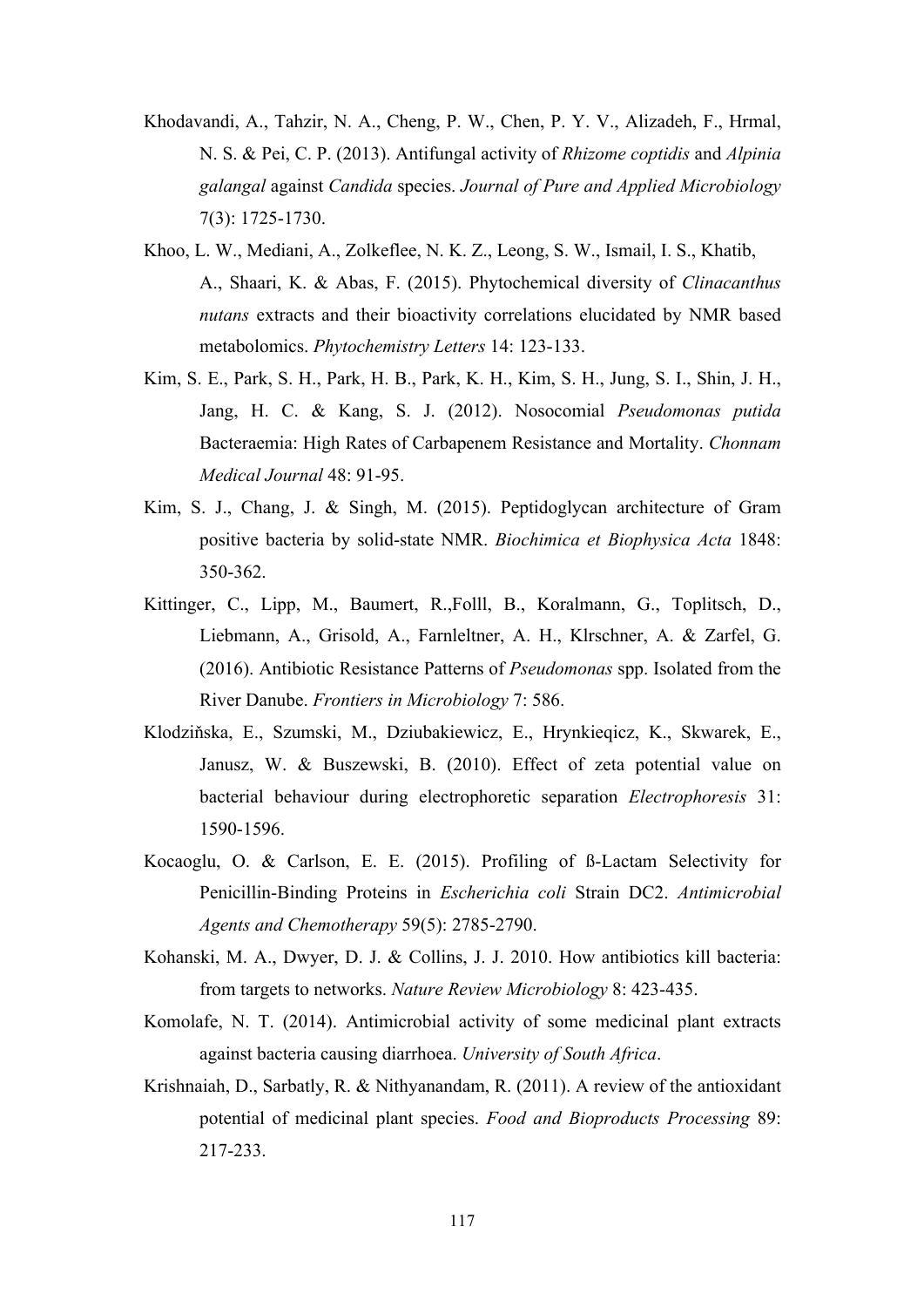- Kumar, K. M., Anitha, P., Sivasakthi, V., Bag, S., Lavanya, P., Anbarasu, A. & Ramaiah, S. (2014). *In silico* study on Penicillin derivatives and Cephalosporins for upper respiratory tract bacterial pathogens. *3 Biotech* 4: 241-251.
- Kumar, S. G., Adithan, C., Harish, B. N., Sujatha, S., Roy, G. & Malini, A. (2013). Antimicrobial resistance in India: A review. *Journal of Natural Science, Biology and Medicine* 4(2): 286-291.
- Kumar, V., Bhatnagar, A. K. & Srivastava, J. N. (2011). Antibacterial activity of crude extracts of *Spirulina platensis* and its structural elucidation of bioactive compound. *Journal of Medicinal Plants Research* 5(32): 7043-7048.
- Kumara, P. M., Zuehlke, S., Priti, V., Ramesha, B. T., Shweta, S., Ravikanth, G., Vasudeva, R., Santhoshkumar, T. R., Spiteller, M. & Shaanker, R. U. (2012). *Fusarium proliferatum*, an endophytic fungus from *Dysoxylum binectariferum* Hook.f, produces rohitukine, a chromane alkaloid possessing anti-cancer activity. *Antonie van Leeuwenhoek Journal* 101: 323-329.
- Kundrat, L. (2016). Environmental Isolate Case Files: *Staphylococcus epidermidis*. *Microbiologics Blog*
- Lacriola, C. J., Falk, S. P. & Weisblum, B. (2017). Inhibition of DNA replication in *Staphylococcus aureus* by tegaserod. *The Journal of Antibiotics* 1-3.
- Lambert, R. J. & Pearson, J. (2000). Susceptibility testing: Accurate and reproducible minimum inhibitory concentration (MIC) and non-inhibitory concentration (NIC) values. *Journal of Applied Microbiology* 88(5): 784-790.
- Landers, T. F., Cohen, B., Wittum, T. E. & Larson, E. L. (2012). A Review of Antibiotic Use in Food Animals: Perspective, Policy and Potential. *Public Health Reports* 127: 4-22.
- Lara, H. H., Ayala-Nuňez, N. V., Turrent, L.d. C. I. & Padilla, C. R. (2010). Bactericidal effect of silver nanoparticles against multidrug-resistant bacteria. *World Journal of Microbiology and Biotechnology* 26: 615-621.
- Laxminarayan, R. & Chaudhury, R. R. (2016). Antibiotic Resistance in India: Drivers and Opportunities for Action. *PLOS Medicine* 13(3).
- Lee, J. A., Kim, J. H., Woo, S. Y., Son, H. J., Han, S. H., Jang, B. K., Choi, J. W., Kim, D. J., Park, K. D. & Hwang, O. (2011). A novel compound VSC2 has anti-inflammatory and antioxidant properties in microglia and in Parkinson's disease animal model. *British Journal of Pharmacology* 172(4): 1087-1100.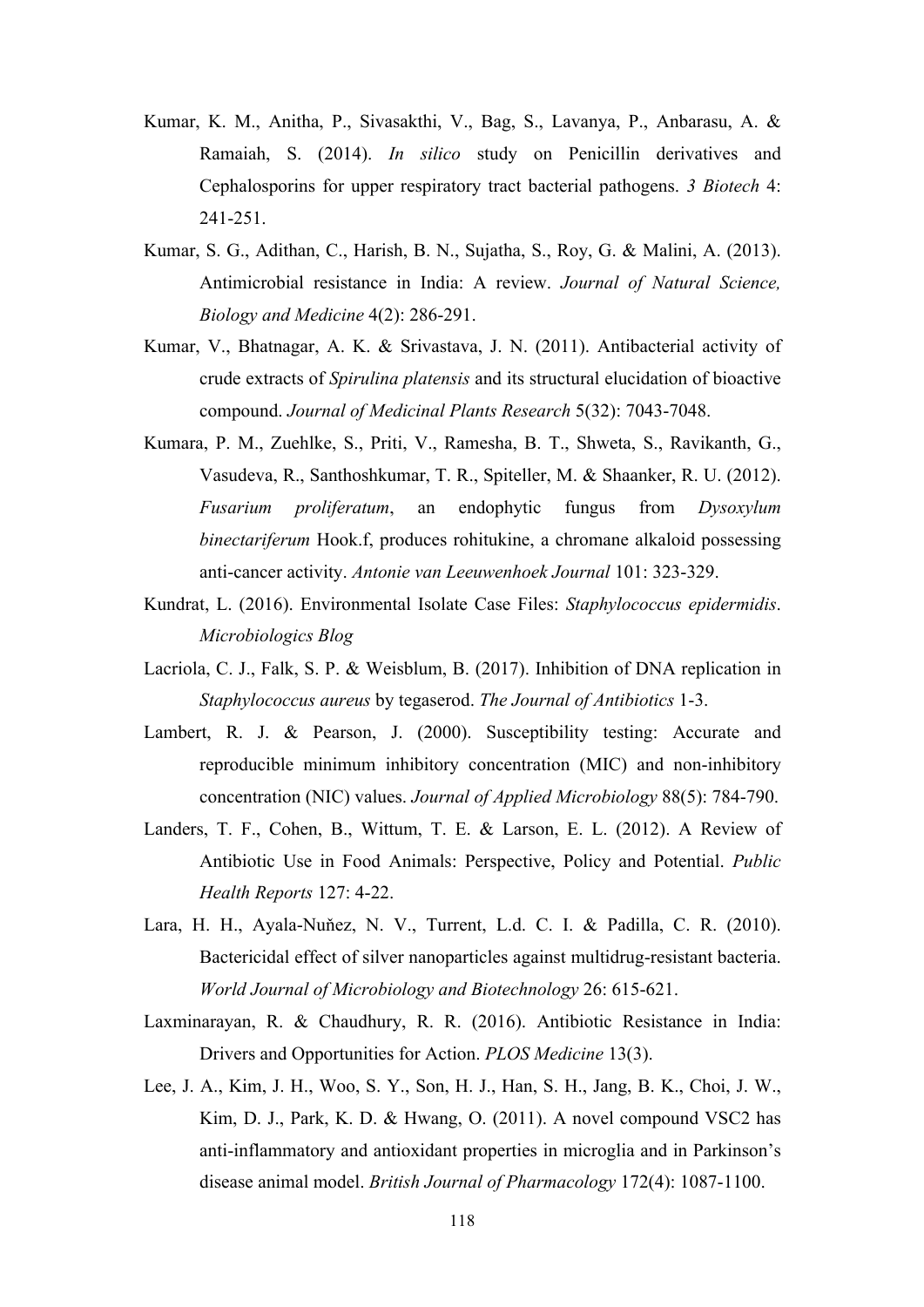- Lee, Y., Lee, J., Kim, S., Lee, S., Han, J., Heu, W., Park, K., Kim, H. J., Cheong, H., Kim, D., Kim, H. & Lee, K. W. (2014). Dissecting the Critical Factors for Thermodynamic Stability of Modular Proteins Using Molecular Modelling Approach. *PLOS ONE* 9(5).
- Lewis, K. (2012). Recover the lost art of drug discovery. *Nature* 485: 439-440.
- Li, G., Ma, X., Deng, L., Zhao, X., Wei, Y., Gao, Z., Jia, J., Xu, J. & Sun, C. (2015). Fresh garlic extract enhances the antimicrobial activities on antibiotics on resistant strains *in vitro*. *Jundishapur Journal of Microbiology* 8(5): 14814.
- Li, S., Chen, G., Zhang, C., Wu, M., Wu, S. & Liu, Q. (2014). Research progress of natural antioxidants in foods for the treatment of diseases. *Food Science and Human Wellness* 3: 110-116.
- Liu, J., Chen, D., Peters, B. M., Li, L., Xu, Z. & Shirliff, M. E. (2016). Staphylococcal chromosomal cassettes mec (SCCmec): A mobile genetic element in methicillin-resistant *Staphylococcus aureus. Microbial Pathogenesis 101: 56-67.*
- Loeschcke, A. & Thies, S. (2015). *Pseudomonas putida* A versatile host for the production of natural products. *Applied Microbiology and Biotechnology* 99: 6197-6241.
- Luo, Y. & Helmann, J. D. (2012). Analysis of the role of *Bacillus subtilis* in ß-lactam resistance reveals an essential role for c-di-AMP in peptidoglycan homeostasis. *Molecular Biology* 83(3): 623-639.
- Maciel, M. V., Morais, S. M., Bevilaqua, C. M. L., Silva, R. A., Barros, R. S., Sousa, R. N., Sousa, L. C., Brito, E. S. & Souza-Neto, M. A. (2010). Chemical composition of *Eucalyptus* spp. essential oils and their insecticidal effects on *Lutzomyia longipalpis*. *Veterinary Parasitology* 167: 1-7.
- Mahabaleshwara, K., Chandrasekhar, N. & Govindappa, M. (2016). Phytochemical Investigations of Methanol Leaf Extracts of *Randia spinosa* Using Column Chromatography, HPTLC and GC-MS. *Natural Products Chemistry and Research* 4:2.
- Mahlangu, Z. P., Botha, F. S., Madoroba, E., Chokoe, K. & Elgorashi, E. E. (2017). Antimicrobial activity of *Albizia gummifera* (*J.F.Gmel*.) *C.A.Sm* leaf extracts against four *Salmonella* serovars. *South African Journal of Botany* 108: 132 136.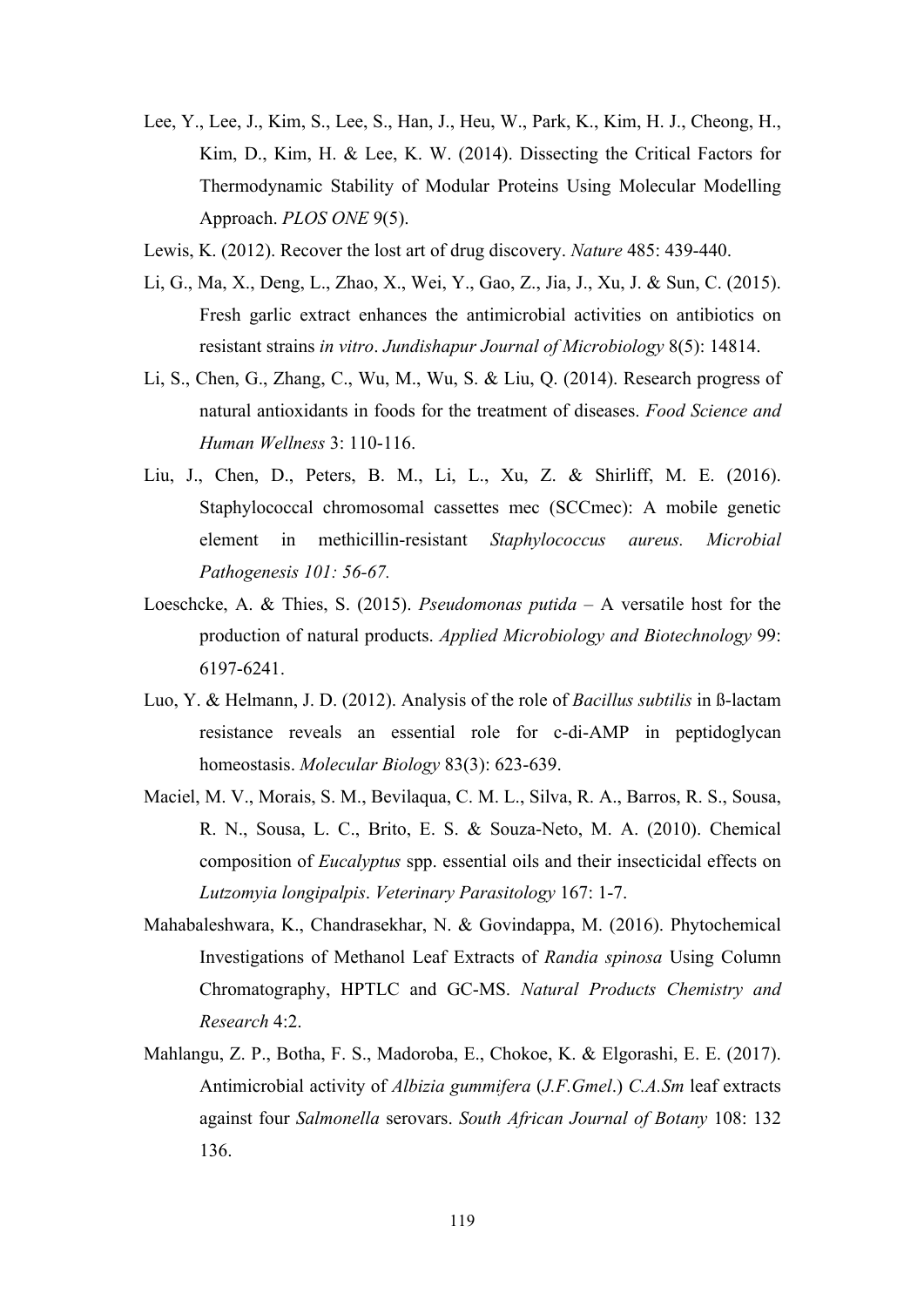- Maizura, M., Aminah, A. & Wan Aida, W. M. (2011). Total phenolic content and antioxidant activity of kesum (*Polygonum minus*), ginger (*Zingiberofficinale*) and turmeric (*Curcuma longa*) extract. *International Food Research Journal* 18: 526-531.
- Maldonado, R. F., Correia, I. S. & Valvano, M. A. (2016). Lipopolysaccharide modification in Gram-negative bacteria during chronic infection. *Microbiology Reviews* 40: 480-493.
- Matoba, N., Husk, A. S., Barnett, B. W., Pickel, M. M., Arntzen, C. J., Montefiori, D. C., Takahashi, A., Tanno, K., Omura, S., Cao, H., Mooney, J. P., Hanson, C. V. & Tanaka, H. (2010). HIV-1 Neutralization Profile and Plant-Based Recombinant Expression of Actinohivin, an Env Glycan-Specific Lectin Devoid of T-Cell Mitogenic Activity. *PLOS One* 5(6): 1-11.
- Mazzola, P. G., Jozala, A. F., Novaes, L. C. L., Moriel, P. & Penna, T. C. V. (2009). Minimal inhibitory concentration (MIC) determination of disinfectant and/or sterilizing agents. *The Brazilian Journal of Pharmaceutical Sciences* 45(2).
- McCaig, L. F., McDonald, L. C., Mandal, S. & Jernigan, D. B. (2006). *Staphylococcus aureus*-associated Skin and Soft Tissue Infections in Ambulatory Care. *Emerging Infectious Diseases* 12(11): 1715-1723.
- McCoy, L. S., Xie, Y. & Tor, Y. (2010). Antibiotics that target protein synthesis. *John Wiley and Sons Academic Journals* 2: 209-232.
- Mellroth, P., Daniels, R., Eberhardt, A., Ronnlund, D., Blom, H., Widengren, J., Normark, S. & Normark, B. H. (2012). LytA, Major Autolysin of *Streptococcus pneumonieae*, Requires Access to Nascent Peptidoglycan. *The Journal of Biological Chemistry* 287(14): 11018-11029.
- Mendes, R. E., Deshpande, L. M., Costello, A. J. & Farrell, D. J. (2012). Molecular Epidemiology of *Staphylococcus epidermidis* Clinical Isolates from U.S. Hospitals. *Antimicrobial Agents and Chemotherapy* 56(9): 4656-4661.
- Miguel, M. G. (2010). Antioxidant and anti-inflammatory activities of essential oils: A short review. *Molecules* 15: 9252-9287.
- Mims, C. A., Playfair, J. H. L., Roitt, I. M., Wakelin, D. & Williams, R. (1993). Antimicrobials and chemotherapy. *Reviews in Medical Microbiology* 35: 1-3.
- Min, B. R., Pinchak, W. E., Merkel, R., Walker, S., Tomita, G. & Anderson, R. C. (2008). Comparative antimicrobial activity of tannin extracts from perennial plants on mastitis pathogens. *Scientific Research and Essay* 3(2): 66-73.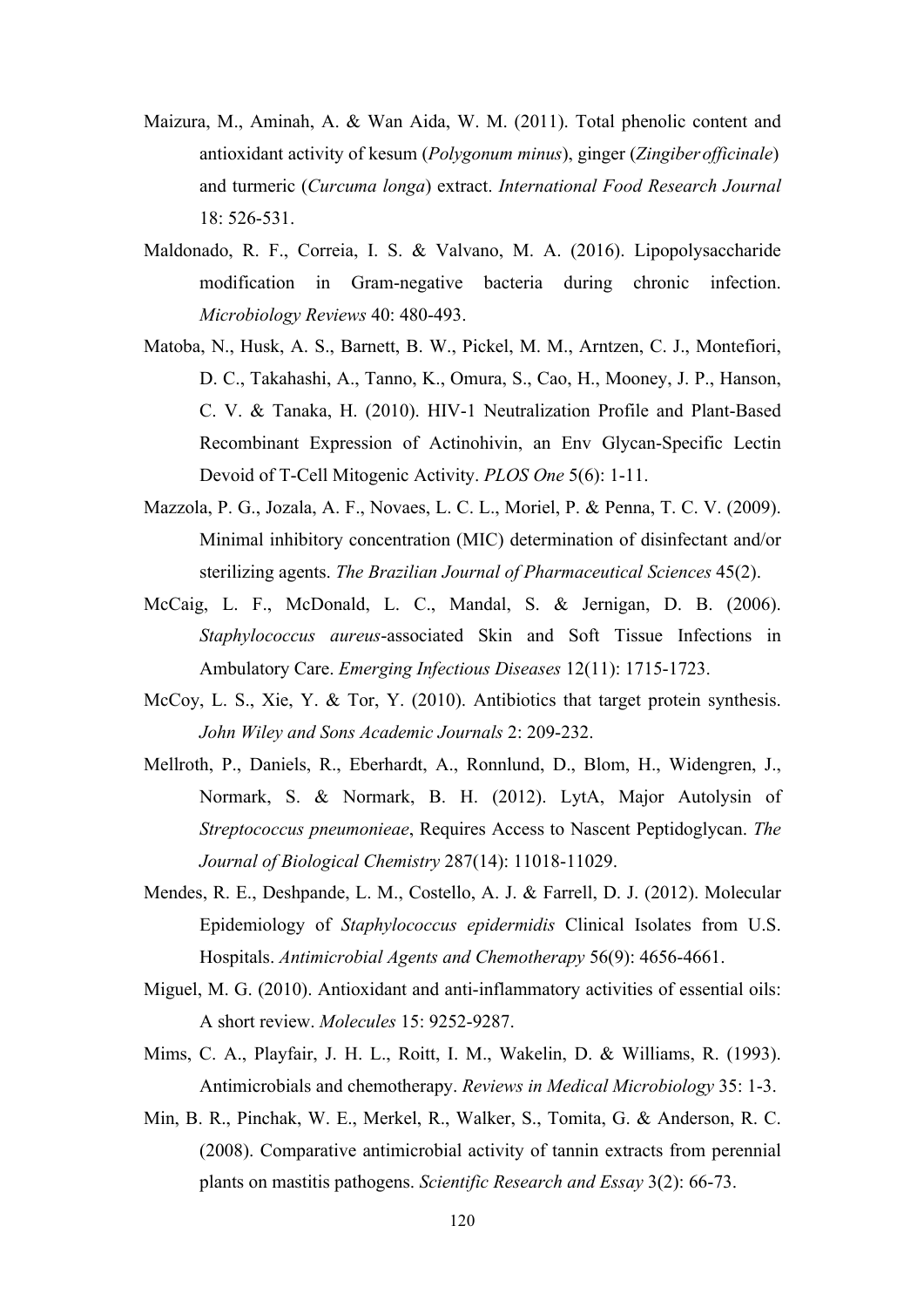- Minh, T. N., Khang, D. T., Tuyen, P. T., Minh, L. T., Anh, L. H., Quan, N. V., Ha, P. T. T., Quan, N. T., Toan, N. P., Elzaawely, A. A. & Xuan, T. D. (2016). Phenolic compounds and Antioxidant Activity of Phalaenopsis Orchid Hybrids. *Antioxidants* 5: 31.
- Mishra, P. K., Singh, R. K., Gupta, A., Chaturvedi, A., Pandey, R., Tiwari, S. P. & Mohapatra, T. M. (2013). Antibacterial activity of *Andrographis paniculata* (Burm, f.) Wall ex Nees leaves against clinical pathogens. *Journal of Pharmacy Research* 7: 459-462.
- Mohamed Sham Shihabudeen, H., Hansi Priscilla, D. & Kavitha Thirumurugan. (2010). Antimicrobial activity and phytochemical analysis of selected Indian folk medicinal plants. *International Journal of Pharma Sciences and Research* 1(10): 430-434.
- Mojzer, E. B., Hrncic, M. K., Skerget, M., Knez, Z. & Bren, U. (2016). Polyphenols: Extraction Methods, Antioxidative Action, Bioavailability and Anticarcinogenic Effects. *Molecules* 21: 901.
- Molina, L., Udaondo, Z., Duque, E., Ferna'ndez, M., Molina-Santiago, C., Roca, A., Porcel, M., Torre, J., Segura, A., Plesiat, P., Jeannot, K. & Ramos, J. L. (2014). Antibiotic Resistance Determinants in a *Pseudomonas putida* Strain Isolated from a Hospital. *PLOS One* 9(1): 1-11.
- Mongkol, R., Chavasiri, W., Ishida, M., Matsuda, K. & Morimoto, M. (2015). Phytotoxic and antiphytopathogenic compounds from Thai *Alpinia galanga* (L.) Willd. rhizomes. *Weed Biology and Management*
- Mubassir, M. H. M., Abu Naser, M., Abdul-Wahab, M. F. & Hamdan, S. (2017). *In silico* structural modelling and molecular dynamics simulation of pathogen associated molecular pattern RAXX21. *Journal of Chemical and Pharmaceutical Sciences* 10(1): 121-126.
- Mukaka, M. M. (2012). Statistics Corner: A guide to appropriate use of Correlation coefficient in medical research. *Malawi Medical Journal* 24(3): 69-71.
- Munita, J. M. & Arias, C. A. (2016). Mechanisms of antibiotic resistance. *Microbiology Spectrum* 4(2).
- Musyoka, T. M., Kanzi, A. M., Lobb, K. A. & Bishop, O. T. (2016). Structure Based Docking and Molecular Dynamic Studies of Plasmodial Cysteine Proteases against a South African Natural Compound and its Analogs. *Scientific Reports* 6: 23690.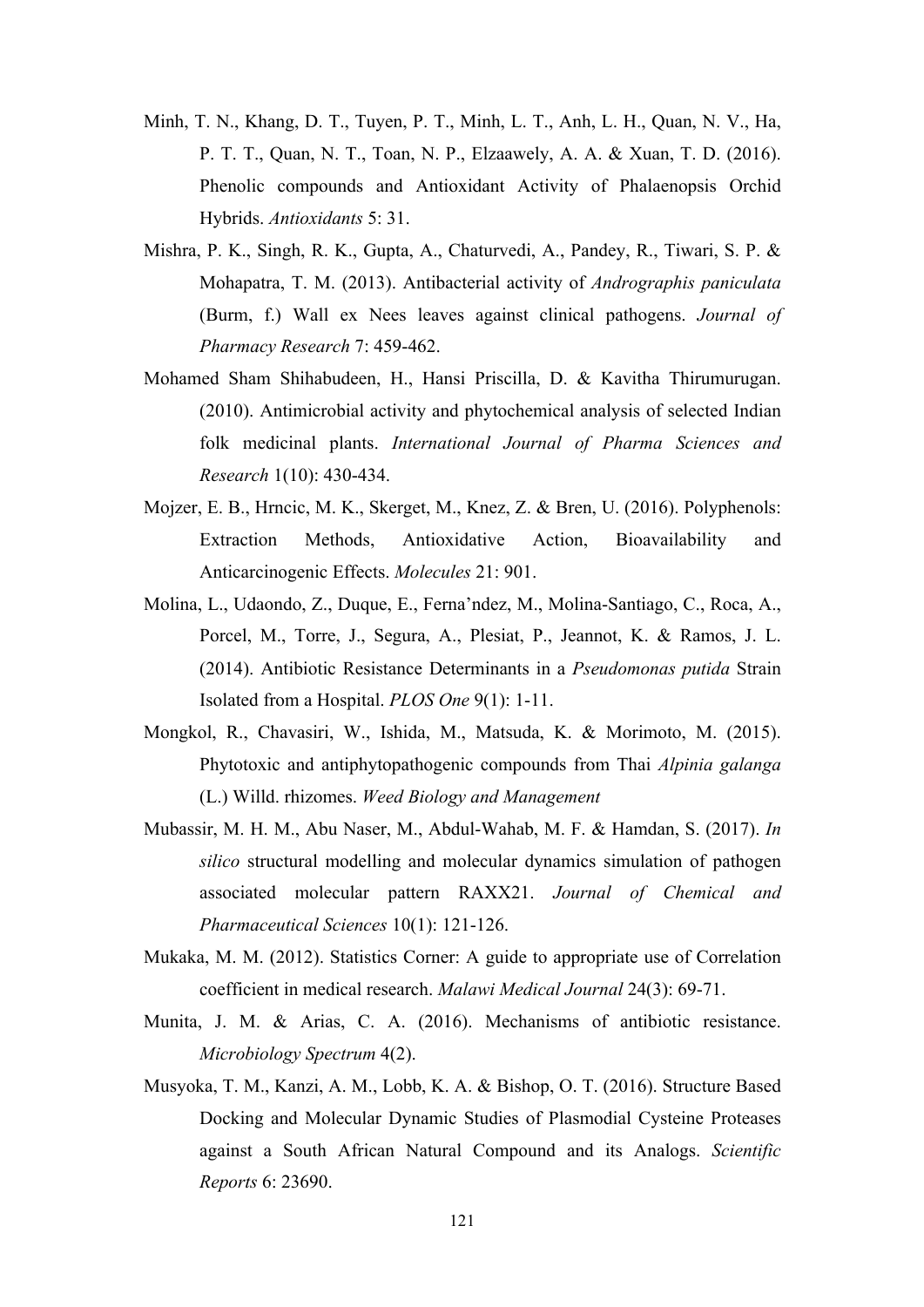- Nascimento, K. S., Sattler, J. A. G., Macedo, L. F. L., Gonzalez, C. V. S., Melo, I. L. P., Araujo, E. S., Granato, D., Sattler, A. & Almeida-Muradian, L. B. (2018). Phenolic compounds, antioxidant capacity and physicochemical properties of Brazilian *Apis mellifera* honeys. *Food Science and Technology* 91: 85-94.
- Nelson, I., Higuita, A. & Huycke, M. M. (2014). Enterococcal Disease, Epidemiology and Implications for Treatment. *Enterococci* 1-35.
- Nemeth, J., Oesch, G. & Kuster, S. P. (2014). Bacteriostatic versus bactericidal antibiotics for patients with serious bacterial infections: systematic review and meta-analysis. *Journal of Antimicrobial Chemotherapy* 1-14.
- Noller, H. F., Cate, J., Dallas, A., Culver, G., Earnest, T. N., Green, R., Holmberg, L., Joseph, S., Lancaster, L., Lieberman, K., Merryman, C., Newcomb, L., Samaha, R., Ahsen, V. U., Yusupov, M., Yusupova, G. & Wilson, K. (2000). Studies on the structure and function of ribosomes by combined use of chemical probing and X-ray crystallography *ASM Press* 129-150.
- Ocampo, P. S., Lazar, V., Papp, B., Arnoldini, M., Wiesch, P. A., Busa-Fekete, R., Fekete, G., Pai, C., Ackermann, M. & Bonhoeffer, S. (2014). Antagonism between Bacteriostatic and Bactericidal Antibiotics Is Prevalent. *Antimicrobial Agents and Chemotherapy* 58(8): 4573-4582.
- Okoh, O. O., Sadimenko, A. P. & Afolayan, A. J. (2010). Comparative evaluation of the antibacterial activities of the essential oils of *Rosmarinus officinalis* L. obtained by hydrodistillation and solvent free microwave extraction methods. *Food Chemistry* 120: 308-312.
- Okoro, I. O., Osagie, A. & Asibor, E. O. (2010). Antioxidant and antimirobial activities of polyphenols from ethnomedicinal plants of Nigeria. *Asian Journal of Biotechnology* 9(20): 2989-2993.
- Okuda, T. & Ito, H. (2011). Tannins of Constant Structure in Medicinal and Food Plants-Hydrolyzable Tannins and Polyphenols Related to Tannins. *Molecules* 16: 2191-2217.
- Olech, Marta, Komsta, L., Nowak, R., Cieśla, L. & Waksmundzka-Hajnos. (2012). Investigation of Antiradical Activity of Plant Material by Thin Layer Chromatography with Image Processing. *Food Chemistry*.
- Orhan, I. E. (2012). *Centella asiatica* (L.) Urban: From Traditional Medicine to Modern Medicine with Neuroprotective Potential. *Evidence-Based Complementary and Alternative Medicines* 8.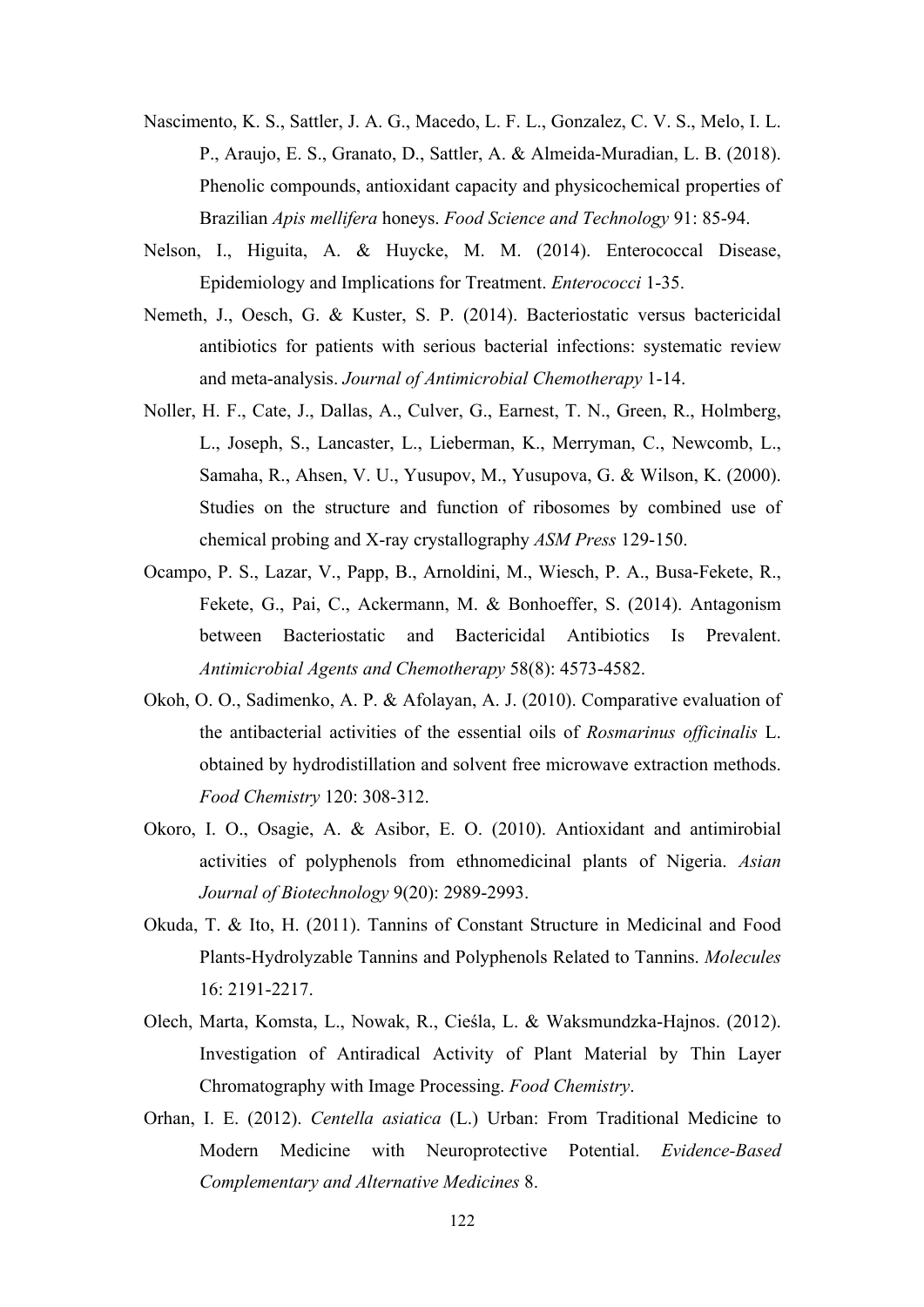- Oskay, M., Oskay, D. & Kalyoncu, F. (2009). Activity of some plant extracts against multi-drug resistant human pathogens. *Iranian Journal of Pharmaceutical Research* 8(4): 293-300.
- Othman, A., Mukhtar, N. J., Ismail, N. S. & Chang, S. K. (2013). Phenolics, flavonoids content and antioxidant activities of 4 Malaysian herbal plants. *International Food Research Journal* 21(2): 759-766.
- Owusu-Kwarteng, J., Wuni, A., Akabanda, F., Tano-Debrah, K. & Jespersen, L. (2017). Prevalence, virulence factor genes and antibiotic resistance of *Bacillus cereus sensu* lato isolated from dairy farms and traditional dairy products. *BMC Microbiology* 17: 65.
- Ozdal, T., Capanoglu, E. & Altay, F. (2013). A review on protein-phenolic interactions and associated changes. *Food Research International* 51: 954 970.
- Pace, C. N., Fu, H., Fryar, K. L., Landua, J., Trevino, S. R., Schelk, D., Thurkill, R. L., Imura, S., Scholtz, J. M., Gajiwala, K., Sevcik, J., Urbanikova, L., Myers, J. K., Takano, K., Hebert, E. J., Shirley, B. A. & Grimsley, G. R. (2014). Contribution of hydrogen bonds to protein stability. *Protein Science* 23: 652- 661.
- Padalia, H. & Chanda, S. (2015). Antimicrobial efficacy of different solvent extracts of *Tagetes erecta* L. flower, alone and in combination with antibiotics. *Applied Microbiology* 1:1.
- Panawala, L. (2017). Difference between gram positive and gram negative bacteria. *Pediaa*
- Pandey, A. K. & Kumar, S. (2013). Perspective on Plant Products as Antimicrobial Agents: A Review. *Pharmacologia* 4(7): 469-480.
- Panich, U., Kongtaphan, K., Onkoksoong, T., Jaemsak, K., Phadungrakwittaya, R., Thaworn, A., Akarasereenont, P. & Wongkajornsilp, A. (2010). Modulation of antioxidant defense by *Alpinia galanga* and *Curcuma aromatica* extracts correlates with their inhibition of UVA-induced melanogenesis. *Cell Biology and Toxicology* 26: 103-116.
- Patharajan, S. & BalaAbirami, S. (2014). Antioxidant activity and phytochemical analysis of fractionated leaf extracts of *Catharanthus roseus. International Journal of Pharmacognosy* 1(2): 138-143.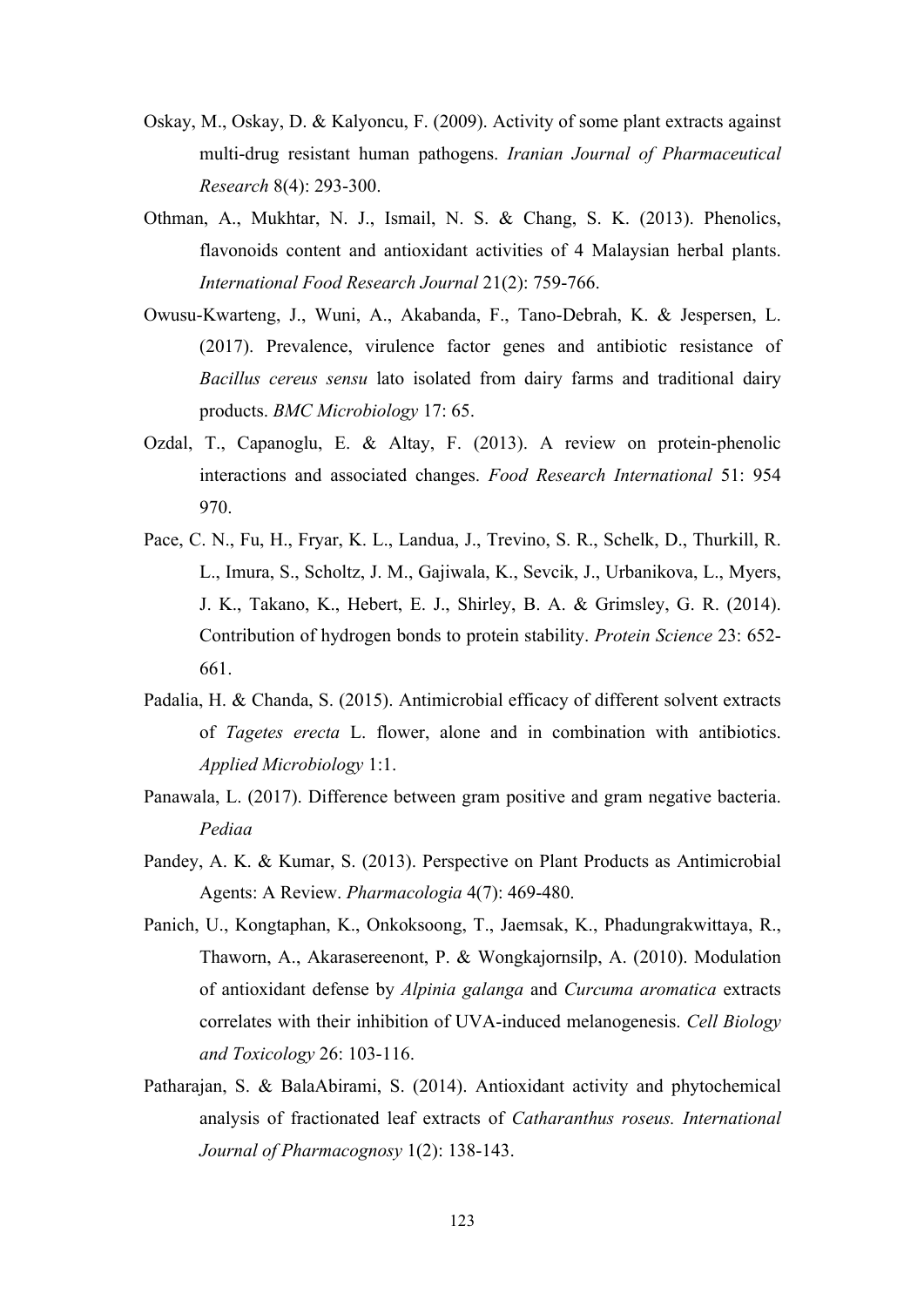- Peng, W., Li, D., Zhang, M., Ge, S., Mo, B., Li, S. & Ohkoshi, M. (2017). Characteristics of antibacterial molecular activities in poplar wood extractives. *Saudi Journal of Biological Sciences* 24: 399-404.
- Pitout, J. D. D. (2012). Extraintestinal pathogenic *Escherichia coli*: A combination of virulence with an antibiotic resistance. Frontiers in Microbiology 3(9): 1-7.
- Poblete-Castro, I., Becker, J., Dohnt, K., Santos, V. M. & Wittmann, C. (2012). Industrial biotechnology of *Pseudomonas putida* and related species. *Applied Microbiology and Biotechnology* 93: 2279-2290.
- Priyanka, C., Kumar, Bankar, S. P. & Karthik, L. (2015). In vitro antibacterial activity and gas chromatography-mass spectroscopy analysis of *Acacia karoo* and *Ziziphus mauritiana* extracts. *Journal of Taibah University for Science* 9: 13-19.
- Putthawan, P., Poeaim, S. & Areekul, V. (2017). Cytotoxic activity and apoptotic induction of some edible Thai local plant extracts against colon and liver cancer cell lines. *Tropical Journal of Pharmaceutical Research* 16(12): 2927- 2933.
- Qader, S. W., Abdulla, M. A., Chua, L. S. & Hamdan, S. (2012). Potential bioactive property of *Polygonum minus* Huds (kesum) – Review. *Scientific Research and Essays* 7(2): 90-93.
- Qadir, M. A., Shahzadi, S. K., Bashir, A., Munir, A. & Shahzad, S. (2017). Evaluation of phenolic compounds and antioxidant and antimicrobial activities of some common herbs. *International Journal of Analytical Chemistry* 6.
- Qing-zhi, M., Wan-xi, P. & Xu, Z. (2012). TD-GC-MS Study on Soybean Straw Biomass for Automatic Control Bioenergy Engineering. *International Conference in Electrics, Communication and Automatic Control Proceedings* 1511-1515.
- Quideau, S., Deffieux, D., Douat-Casassus, C. & Pouysgu, L. (2011). Plant Polyphenols: Chemical Properties, Biological Activities and Synthesis. *Natural Products* 50: 586-621.
- Radulović, N. S., Blagojevic, P. D., Stojanovic, Z. Z. & Stojanovic, N. M. (2013). Antimicrobial Plant Metabolites: Structural Diversity and Mechanism of Action. *Current Medicinal Chemistry* 20: 932-952.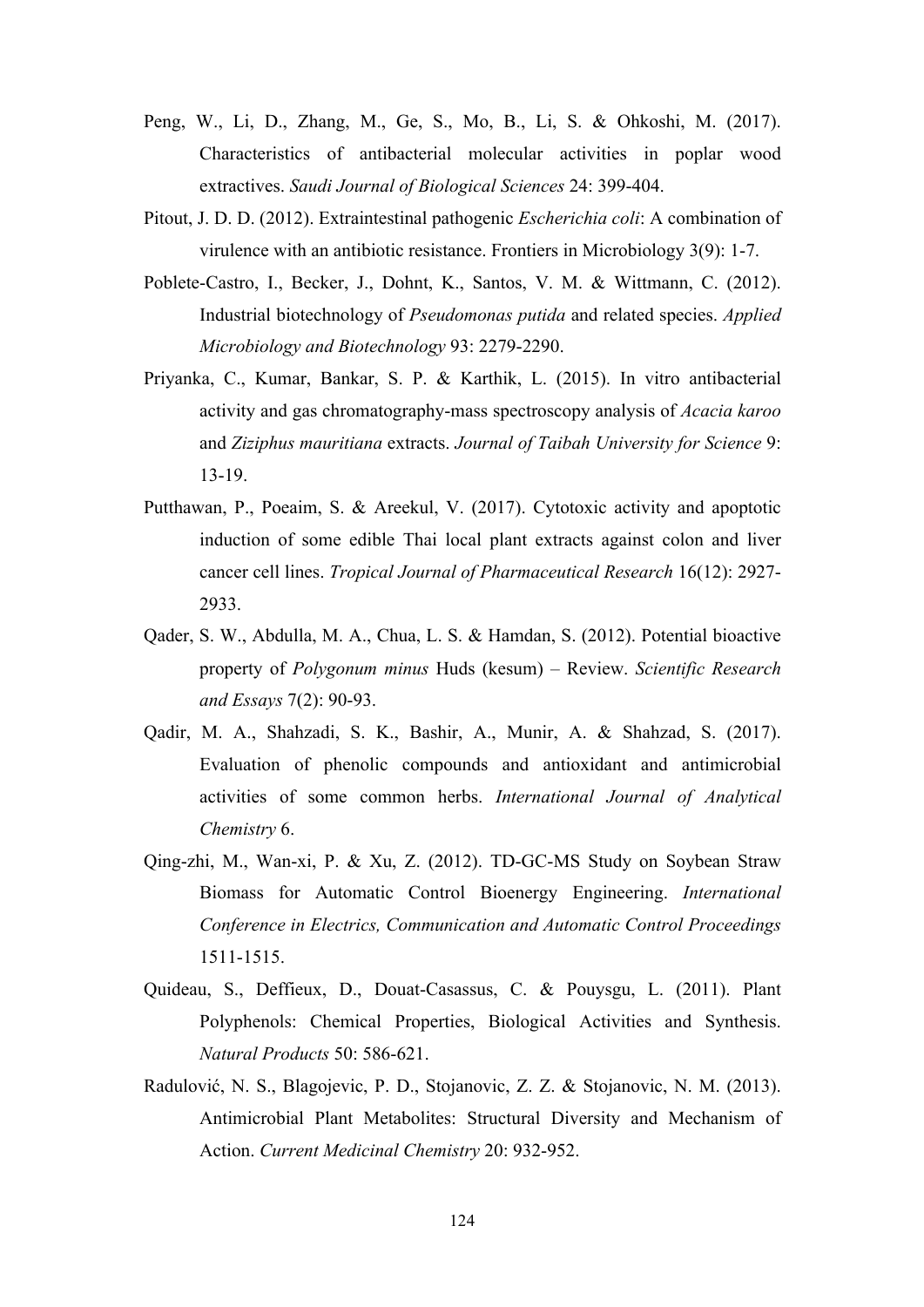- Rahmatullah, M., Khatun, M. A., Morshed, N., Neogi, P. K., Khan, S. U. A., Hossan, Md. S., Mahal, M. J. & Jahan, R. (2010). A randomized survey of medicinal plants used by folk medicinal healers of Sylhet Division, Bangladesh. *Advances in Natural and Applied Sciences* 4: 52-62.
- Ramachandran, G. (2014). Gram-positive and gram-negative bacterial toxins in sepsis: A brief review. *Virulence* 5(1): 213-218.
- Rao, K., Ch, B., Narasu, L. M. & Giri, A. (2010). Antibacterial Activity of *Alpinia galanga* (L) Willd Crude Extracts. *Applied Biochemistry and Biotechnology* 162: 871-844.
- Raut, S. & Karuppayil, S. M. (2014). A status review on the medicinal properties of essential oils. *Industrial Crops and Products* 62: 250-264.
- Renwick, M. J., Brogan, D. M. & Mossialos, E. (2016). A systematic review and critical assessment of incentive strategies for discovery and development of novel antibiotics. *The Journal of Antibiotics* 69: 73-88.
- Revathy, S., Elumalai, S. & Antony, M. B. (2011). Isolation, Purification and Identification of Cucumionoids from Turmeric (*Curcuma longa* L.) by Column Chromatography. *Journal of Experimental*.
- Ridzuan, P. M., Hairul Aini, H., Norazian, M. H., Shah, A., Roesnita & Aminah, K. S. (2013). Antibacterial and antifungal properties of *Persicaria odorata* leaf against pathogenic bacteria and fungi. *The Open Conference Proceedings Journal* 4(2): 71-74.
- Rivera, A., Giono, S., Gonzalez, M., Rodriguez, N. & Cedillo, L. (2011). Antibacterial effect of *Morinda citrifolia* fruit juice against mycoplasmas. *Annals of Biological Research* 2(3): 491-497.
- Rodríguez Vaquero, M. J., Tomassini-Serravalle, L. R., Manca-de-Nadra, M. C. & Strassed de Saad, A. M. (2010). Antioxidant capacity and antibacterial activity of phenolic compounds from argentinian herbs infusion. *Food Control* 21: 779-785.
- Romero-Urbina, D. G., Lara, H. H., Velazquez-Salazar, L. J. J., Arellano-Jimenez, M. J., Larios, E., Sriniwasan, A., Lopez-Ribot, J. L. & Yacaman, M. J. (2015). Ultrastructural changes in methicillin-resistant *Staphylococcus aureus* induced by positively charged silver nanoparticles. *Journal of Nanotechnology* 6: 2396-2405.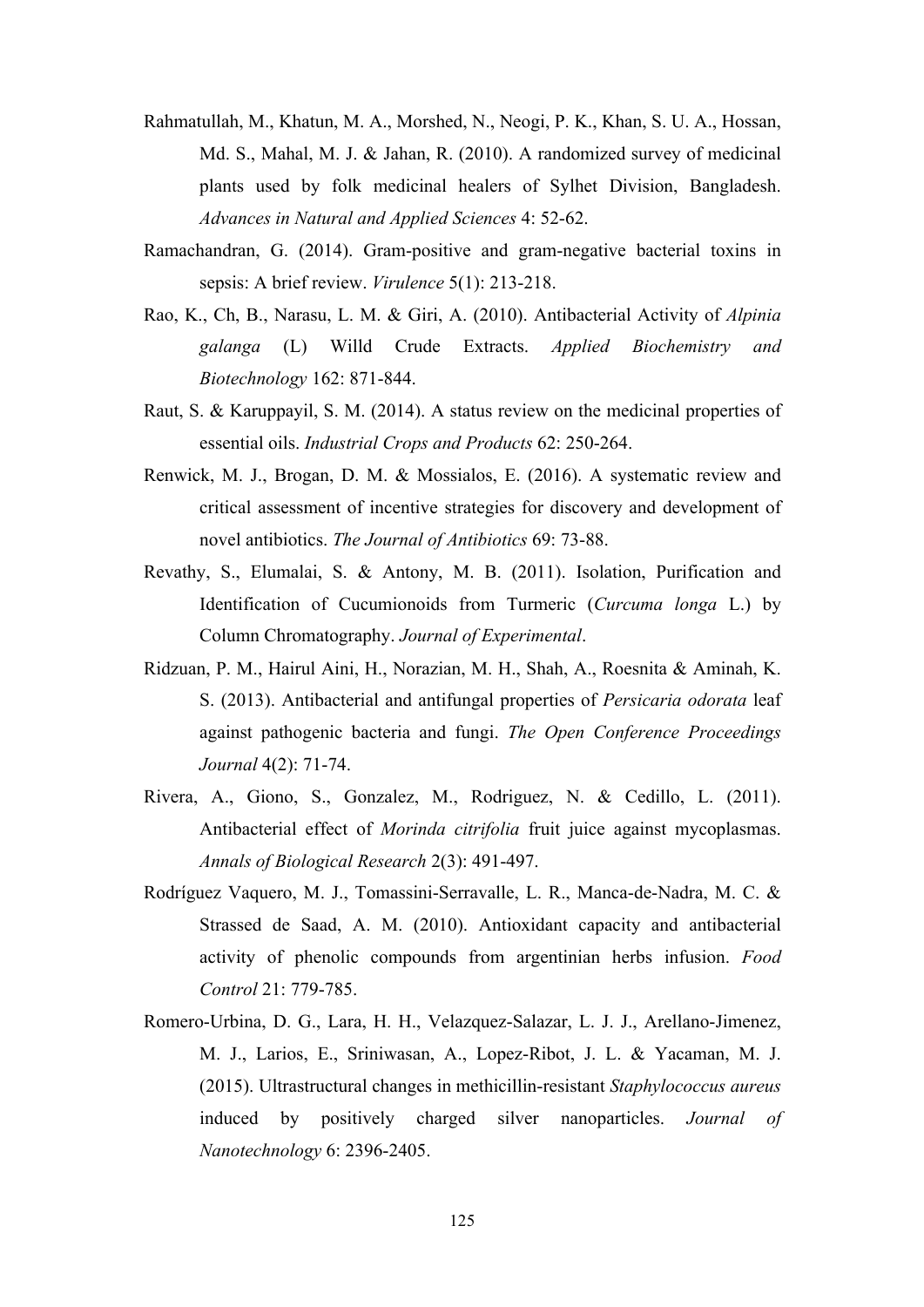- Rosa, M. M., Castellanos-Cosano, L., Romero-Perez, M. & Cutando, A. (2014). The bacteremia of dental origin and its implications in the appearance of bacterial endocarditis. *Med Oral Patol Cir Bucal* 19(1): 67-73.
- Routh, M. M., Raut, J. S. & Karrupayil, S. M. (2011). Dual properties of anticancer agents an exploratory study on the in vitro anti-Candida properties of thirty drugs. *Chemotherapy* 57: 372-380.
- Roy, D. C., Barman, S. K. & Shaik, M. M. (2013). Current Updates on *Centella asiatica*: Phytochemistry, Pharmacology and Traditional Uses. *Medicinal Plant Research* 3(4): 20-36.
- Roy, R. N., Lomakin, I. B., Gagnon, M. G. & Steitz, T. A. (2015). The mechanisms of inhibition of protein synthesis by the proline-rich peptide oncocin. *Natural Structural and Molecular Biology* 1-5.
- Rudkin, J. K., McLoughlin, R. M., Preston, A. & Massey, R. C. (2017). Bacterial toxins: Offensive, defensive or something else altogether? *PLOS Pathogens* 13(9): 1-12.
- Saad, R., Asmani, F., Saad, M., Hussain, M., Khan, J., Kaleemullah, M., Othman, N., Tofigh, A. & Yusuf, E. (2015). A new approach for predicting antioxidant property of herbal extracts. *International Journal of Pharmacognosy and Phytochemical Research* 7(1): 166-174.
- Sahpazidou, D., Geromichalos, G. D., Stagos, D., Apostolou, A., Haroutounian, S. A., Tsatsakis, A. M., Tzanakakis, G. N., Hayes, A. W. & Kouretas, D. (2014).Anticarcinogenic activity of polyphenolic extracts from grape stems against breast, colon, renal and thyroid cancer cells. *Toxicology Letters* 230: 218-224.
- Sakdarat, S., Shuyprom, A., Pientong, C., Ekalaksananan, T. & Thongchai, S. (2009) Bioactive constituents from the leaves of *Clinacanthus nutans* Lindau. *Bioorganic and Medicinal Chemistry* 17(5): 1857-1860.
- Saleh, R. H., Naher, H. S. & Al-Jubory, S. A. (2012). A Study of Efficacy of Disinfectants and Bacterial Contamination in Al-Hilla Teaching Hospital. *Medical Journal of Babylon* 9(4).
- Salem, W., Leitner, D. R., Zingl, F. G., Schratter, G., Prassl, R., Goessler, W., Reidl, J. & Schild, S. (2015). Antibacterial activity of silver and zinc nanoparticles against Vibriocholerae and enterotoxic *Escherichia coli*. *International Journal of Medical Microbiology* 305: 85-95.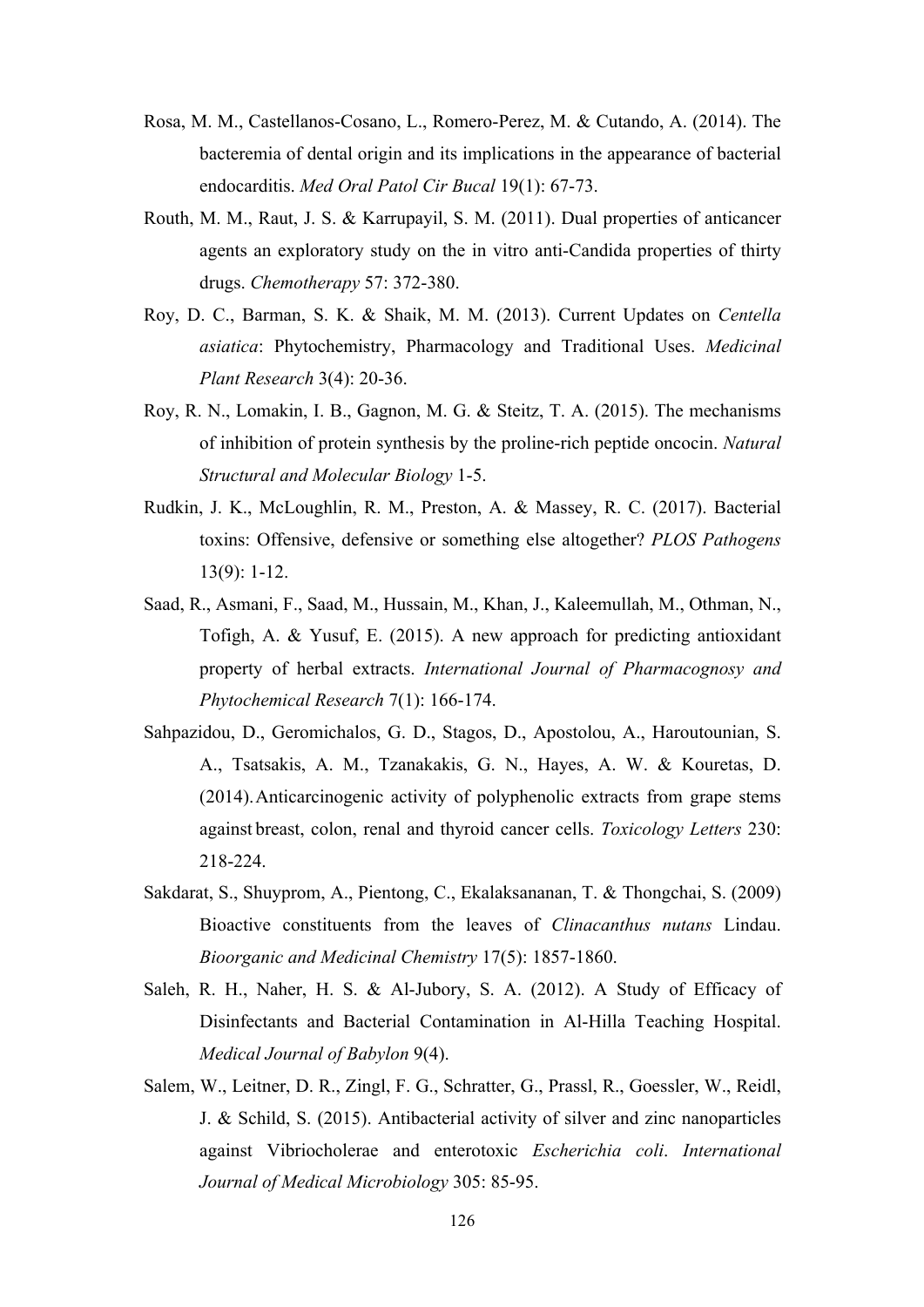- Salvador, V. B. D., Chapagain, B., Joshi, A. & Brennessel, D. J. (2017). Clinical risk factors for infective endocarditis in *Staphylococcus aureus* bacteremia. *Texas Heart Institite Journal* 44(1): 10-15.
- Samarghandian, S., Hadjzadeh, M. A., Afshari, J. T. & Hosseini, M. (2014). Antiproliferative activity and induction of apoptotic by ethanolic extract of *Alpinia galanga* rhizome in human breast carcinoma cell line. *BMC Complementary Alternative Medicine* 14: 1-9.
- Sasidharan, S., Chen, Y., Saravanan, D., Sundram, K. M. & Yoga Latha, L. (2011). Extraction, isolation and characterization of bioactive compounds from plant extracts. *African Journal of Traditional, Complementary and Alternative Medicines* 8(1): 1-10.
- Sasongko, P., Laohankunjit, N. & Kerdchoechuen, O. (2011). Antibacterial activity of the essential oil from *Persicaria odorata* leaves. *Journal of Agricultural Science* 42(2): 105-108.
- Sati, S. C. (2010). Medicinal Plants as Source of Antioxidants. *Research Journal of Phytochemistry* 4: 213-224.
- Sauvage, E. & Terrak, M. (2016). Glycosyltransferases and Transpeptidases/Penicillin-Binding Proteins: Valuable Targets for New Antibacterials. *Antibiotics* 5(12): 1-27.
- Seifu, D., Assefa, F. & Abay, S. M. (2012). Medicinal plants as antioxidant agents: Understanding their mechanism of action and therapeutic efficacy. *Research Signpost* 97-145.
- Sekar, M., Abdullah, M. Z., Nor Azlan, A. Y. H., Nasir, S. N., Zakaria, Z. & Abdullah, M. S. (2014). Ten commonly available medicinal plants in Malaysia used for the treatment of diabetes. *Asian Journal of Pharmaceutical and Clinical Research* 7(1).
- Shahzad, F., Ahmad, S., Ahmad, H., Rashid, Q. A., Parveen, N., Javed, F., Khan, R., Ashraf, M. Z. & Naseer, F. (2015). Production of Proteases by Genetically Improved *Bacillus subtilis* for Enhanced Skin Penetration of Antibacterial Topical Formulation. *Journal of Biotechnology and Biomaterials* 5: 2.
- Shallcross, L. J. & Davies, D. S. C. (2014). Antibiotics Overuse: A key driver of antimicrobial resistance. *British Journal of General Practice* 604-605.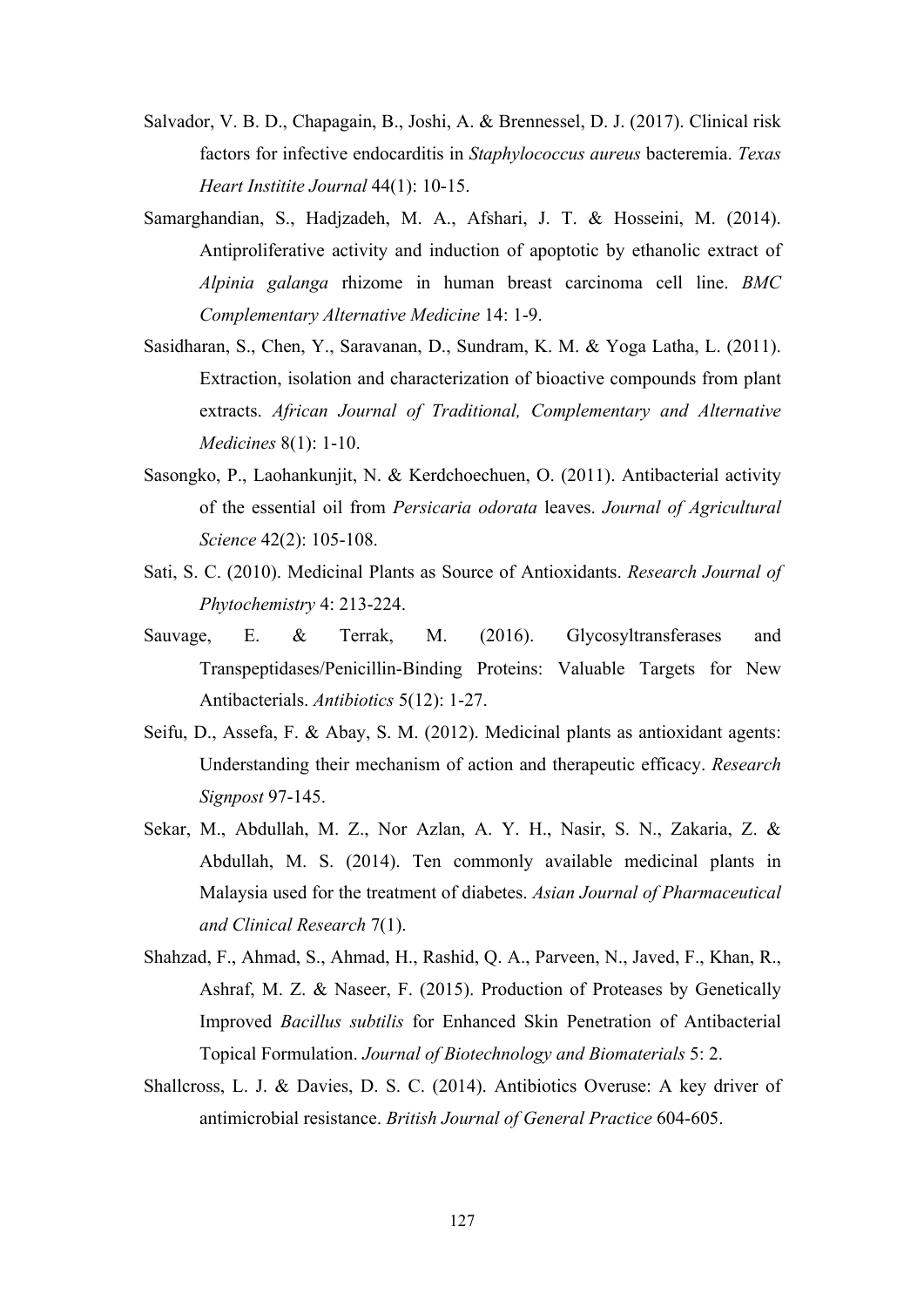- Shareef, H. K., Muhammed, H. J., Hussein, H. M. & Hameed, I. H. (2016). Antibacterial Effect of Ginger (*Zingiber officinale*) Roscoe and Bioactive Chemical Analysis using Gas Chromatography Mass Spectrum. *Oriental Journal of Chemistry* 32(2): 817-837.
- Shavandi, M. A., Haddadian, Z. & Ismail, M. H. S. (2012). *Eryngium foetidum* L. *Coriandrum sativum* and *Persicaria odorata* L: A review. *Journal of Asian Scientific Research* 2(8): 410-426.
- Shinomol, K. G., Ravikumar, H. & Muralidhara. (2010). Prophylaxis with *Centella asiatica* confers protection to prepubertal mice againts 3-nitropropionic-acid induced oxidative stress in brain. *Phytotheraphy Research* 24: 885-892.
- Shitan, N. & Yazaki, K. (2013). New Insights into the Transport Mechanisms in Plant Vacuoles. *International Review of Cell and Molecular Biology* 305: 383-433.
- Silhavy T. J., Kahne, D. & Walker, S. (2010). The Bacterial Cell Envelope. *Cold Spring Harbor Perspectives in Biology* 2: 1-16.
- Silva, L. C. N. & Correia, M. T. S. (2014). Plant lectins and toll-like receptors: Implications for therapy of microbial infections. *Frontiers in Microbiology* 5(20): 1-3.
- Singh, J. C. H., Alagarsamy, V., Diwan, P. V., Kumar, S., Nisha, J. C. & Reddy, N. (2011). Neuroprotective effect of *Alpinia galanga* (L.) fractions on Aß(25-35) induced amnesia in mice. *Journal of Etnopharmacology* 138(2011): 85-91.
- Singleton, V. L. & Rossi, J. A. (1965). Colorimetry of total phenolics with phosphomolybdic-phosphotungstic acid reagents. *American Journal of Enology and Viticulture* 16: 144-158.
- Sissi, H. I., Saleh, N. A. M., Sherbeiny, A. E. A. & Ansary, M. A. I. (1965). Local plants as potential sources of tannins and the isolation of their free and combined sugars. *Tanning Research Unit* 262-268.
- Sit, P. S., Teh, C. S. J., Idris, N., Sam, I., Omar, S. F. S., Sulaiman, H., Thong, K. L., Kamarulzaman, A. & Ponnampalavanar, S. (2017). Prevalence of methicillin resistant *Staphylococcus aureus* (MRSA) infection and the molecular characteristics of MRSA bacteraemia over a two-year period in a tertiary teaching hospital in Malaysia. *Infectious Medicine* 17: 274.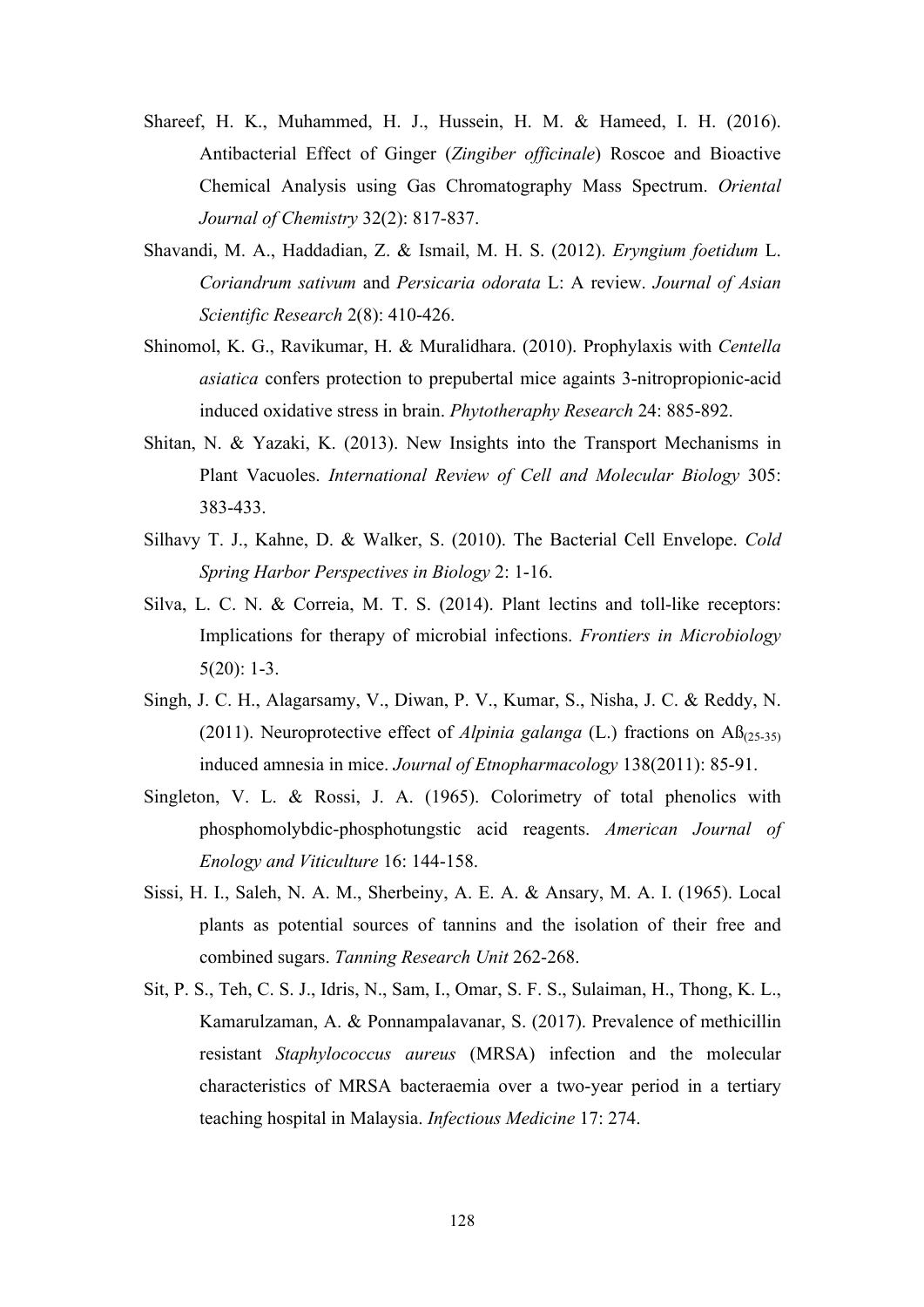- Somboonwong, J., Kankaisre, M., Tantisira, B. & Tantisira, M. H. (2012). Wound healing activities of different extracts of *Centella asiatica* in incision and burn wound models: An experimental animal study. *BMC Complementary and Alternative Medicine* 12: 103.
- Song, J., Hsueh, P., Chung, D. R., Ko, K. S., Kang, C., Peck, K. R., Yeom, J. S., Jung, S. I., Son, J. S., So, T. M., Lalitha, M. K., Yang, Y., Huang, S. G., Wang, H., Lu, Q., Carlos, C. C., Perera, J. A., Chiu, C. H., Liu, J. W., Chongthaleong, A., Thamlikitkul, V. & Van, P. H. (2011). Spread of methicillin-resistant *Staphylococcus aureus* between the community and the hospitals in Asian countries: An ANSORP study. *Journal of Antimicrobial Chemotherapy* 66(5): 1061-1069.
- Spiegler, V., Sendker, J., Petereit, F., Liebau, E. & Hensel, A. (2015). Bioassay Guided Fractionation of a Leaf Extract from *Combretum mucronatum* with Anthelmintic Activity Oligomeric Procyanidins as the Active Principle. *Molecules* 20: 14810-14832.
- Staceviĉienė, I., Petraitiene, S., Vaiĉiuniene, D., Alaseviĉius, T., Kirsliene, J. & Usonis, V. (2016). Antibiotic resistance of Streptococcus pneumoniae, isolated from nasopharynx of preschool children with acute respiratory tract infection in Lithuania. *BMC Infectious Diseases* 16: 216.
- Stagos, D., Amoutzias, G. D., Matakos, A., Spyrou, A., Tsatskis, A. M. & Kouretas, D. (2012). Chemoprevention of liver cancer by plant polyphenols. *Food and Chemical Toxicology* 50(6): 2155-2170.
- Stanković, N., Mihajilov-Krstev, T., Zlatkovi, B., Stankov-Jovanovi, V., Miti, V., Jovi, J., Comi, L., Koci, B. & Bernstein, N. (2016). Antibacterial and Antioxidant Activity of Traditional Medicinal Plants from the Balkan Peninsula. *NJAS Wageningen Journal of Life Sciences* 78: 21-28.
- Stapleton, P. D. & Taylor, P. W. (2002). Methicillin resistance in *Staphylococcus aureus*: Mechanisms and modulation. *Science Progress* 85(1): 57-72.
- Sulaiman, I. S. C., Basri, M., Chan, K. W., Ashari, S. E., Masoumi, H. R. F. & Ismail, M. (2015). *In vitro* antioxidant, cytotoxic and phytochemical studies of *Clinacanthus nutans* Lindau leaf extracts. *African Journal of Pharmacy and Pharmacology* 9(34): 861-874.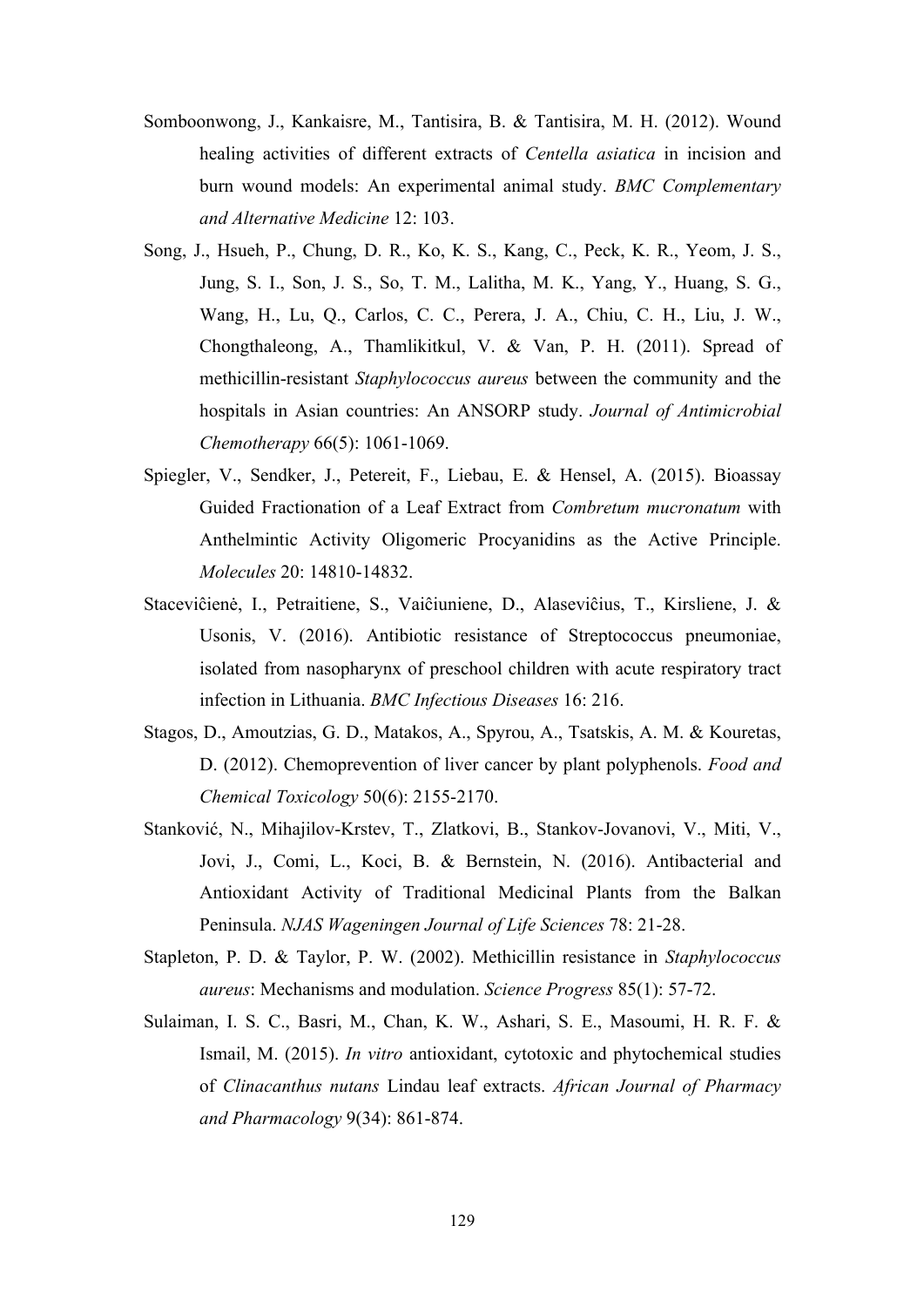- Sung, S. H., Kim, K. H., Jeon, B. T., Cheong, S. H., Park, J. H., Kim, D. H., Kweon, H. J. & Moon, S. H. (2012). Antibacterial and antioxidant activities of tannins extracted from agricultural by-products. *Journal of Medicinal Plants Research* 6(15): 3072-3079.
- Suresh, M. X. (2010). Computer Aided Drug Design Strategies for the Development of Novel Beta Lactam Analogs Targeting Penicillin Binding Proteins. *Sathyabama University* 88-93.
- Suryati, Nurdin, H., Dachriyanus, Lajis, M. N. (2011). Structure Elucidation of Antibacterial Compound from *Ficus deltoidea* Jack Leaves. *Indonesian Journal of Chemistry* 11(1): 67-70.
- Tanih, N. F. & Ndip, R. N. (2012). Evaluation of the Acetone and Aqueous Extracts of Mature Stem Bark of *Sclerocarya birrea* for Antioxidant and Antimicrobial Properties. *Evidence-Based Complementary and Alternative Medicine* 1-7.
- Tanvi, Dogra, P., Ghosh, N., Chandrashekar, V. M. & Rajendra, S. V. (2016). Aqueous extract of aerial parts of *Centella asiatica* arrests cell cycle at G0/G1 on colorectal cancer cell lines. *Journal of Pharmaceutical Research*  $15(2)$ .
- Taylor, T. A. & Unakal, C. G. (2017). *Staphylococcus aureus*. *StatPearls* 1-3.
- Tenzin, C., Jeyanthi, P., Kumar, A., Sujesh, S. & Ramalingam, C. (2017). Estimation of Bioactive Compounds from *Saccharum munja* Extract for the Evaluation of Anti-oxidants and Anti-bacterial Activities. *Journal of Food Processing and Technology* 8: 5.
- Tiwari, P., Kumar, B., Kaur, M., Kaur, G. & Kaur, H. (2011). Phytochemical screening and Extraction: A Review. *Internationale Pharmaceutica Sciencia* 1(1): 98-106.
- Todar, K. (2012). *Staphylococcus aureus* and Staphylococcal Disease. *Todar's Online Textbook of Bacteriolo*gy.
- Todorovic, V., Milenkovic, M., Vidovic, B., Todorovic, Z. & Sobajic, S. (2017). Correlation between Antimicrobial, Antioxidant Activity and Polyphenols of Alkalized Nonalkalized Cocoa Powders. *Journal of Food Science* 1-7.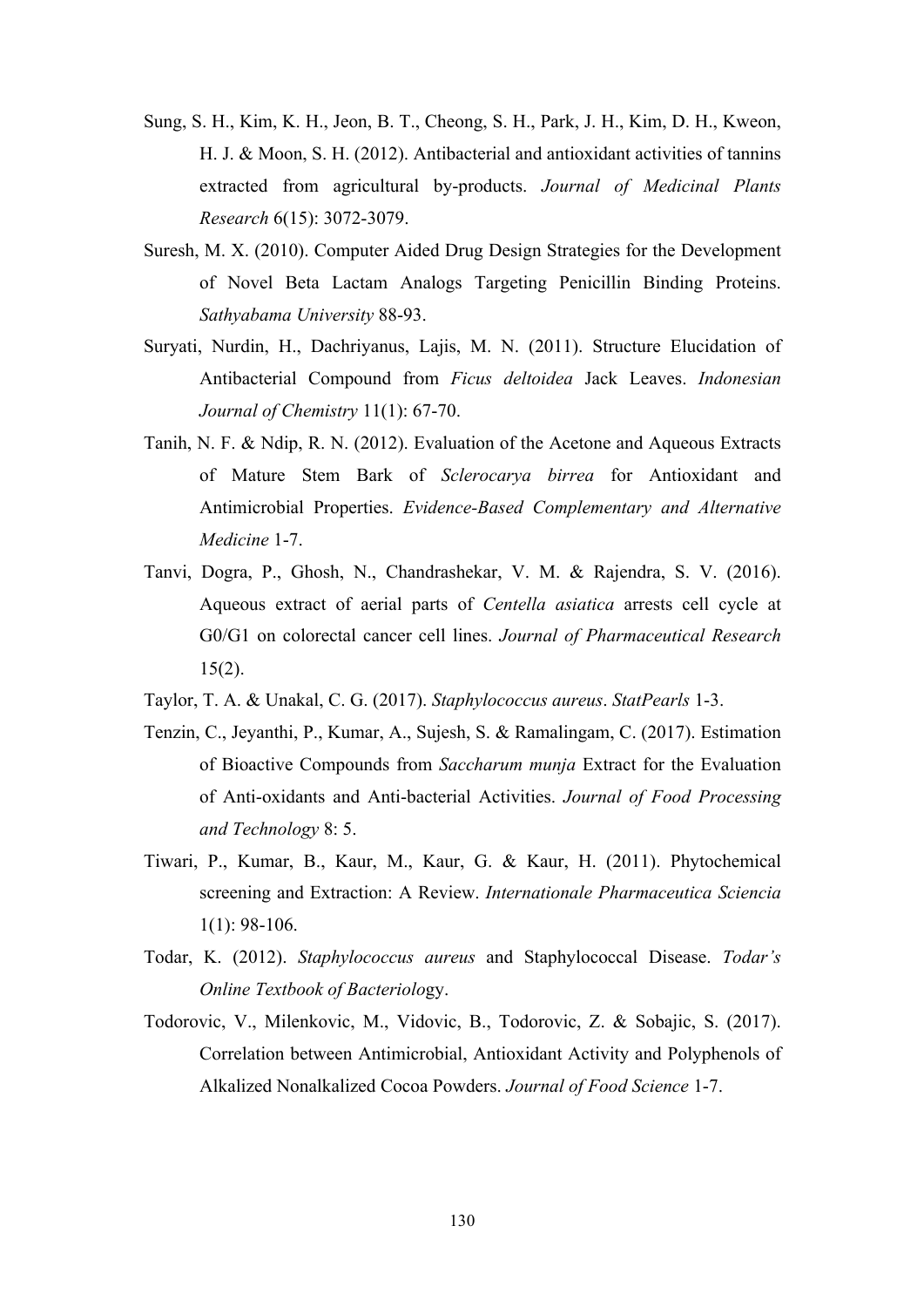- Tong, S. Y. C., Davis, J. S., Eichenberger, E., Holland, T. L. & Fowler, V. G. (2015). *Staphylococcus aureus* Infections: Epidermiology, Pathophysiology, Clinical Manifestations and Management. *Clinical Microbiology Reviews* 28(3): 603 661.
- Tsao, R. (2010). Chemistry and Biochemistry of Dietary Polyphenols. *Nutrients* 2: 1231-1246.
- Tserennadmid,R., Takó,M., Galgóczy, L., Papp,T., Pesti,M., Vágvölgyi,C., Almássy,K. & Krisch,J. (2011). Anti yeast activities of some essential oils in growth medium fruit juices and milk. *International Journal of Food Microbiology* 144: 480-486.
- Tu, S., Liu, R. H., Cheng, Y., Hsu, Y., Du, Y., El-Shazly, M., Wu, Y. & Chang, F. (2014). Chemical constituents and bioactivities of *Clinacanthus nutans*. *Molecules* 19: 20382-20390.
- Turek, C. & Stintzing, F. C. (2013). Stability of Essential Oils: A Review. *Comprehensive Reviews in Food Science and Food Safety* 12: 40-53.
- Ukoha, P. O., Cemaluk, E. A. C., Nnamdi, O. L. & Madus, E. P. (2011). Tannins and other phytochemical of the *Samanaea saman* pods and their antimicrobial activities. *African Journal of Pure and Applied Chemistry* 5(8): 237-244.
- Ullah, M. O., Sultana, S., Haque, A. & Tasmin, S. (2009). Antimicrobial, cytotoxic and antioxidant activity of *Centella asiatica*. *European Journal of Scientific Research* 30(2): 260-264.
- Uyub, A. M., Nwachukwu, I., Azlan, A. A. & Fariza, S. S. (2010). *In-vitro* antibacterial activity and cytotoxicity of selected medicinal plant extracts from Penang island Malaysia on metronidazole-resistant *Helicobacter pylori* and some pathogenic bacteria. *Ethnobotany Research and Applications* 8: 95 106.
- Ventola, C. L. (2015). The Antibiotic Resistance Crisis. *Pharmacy and Therapeutics Journal* 40(4): 277-283.
- Vij, T. & Prashar, Y. (2015). A review on medicinal properties of *Carica papaya* Linn. *Asian Pacific Journal of Tropical Disease* 5(1): 1-6.
- Vikram, P., Chiruvella, K. K., Ripain, I. H. A. & Arifullah, M. (2014). A recent review on phytochemical constituents and medicinal properties of kesum (*Polygonum minus* Huds.). *Asian Pacific Journal of Tropical Biomedicine* 4(6): 430-435.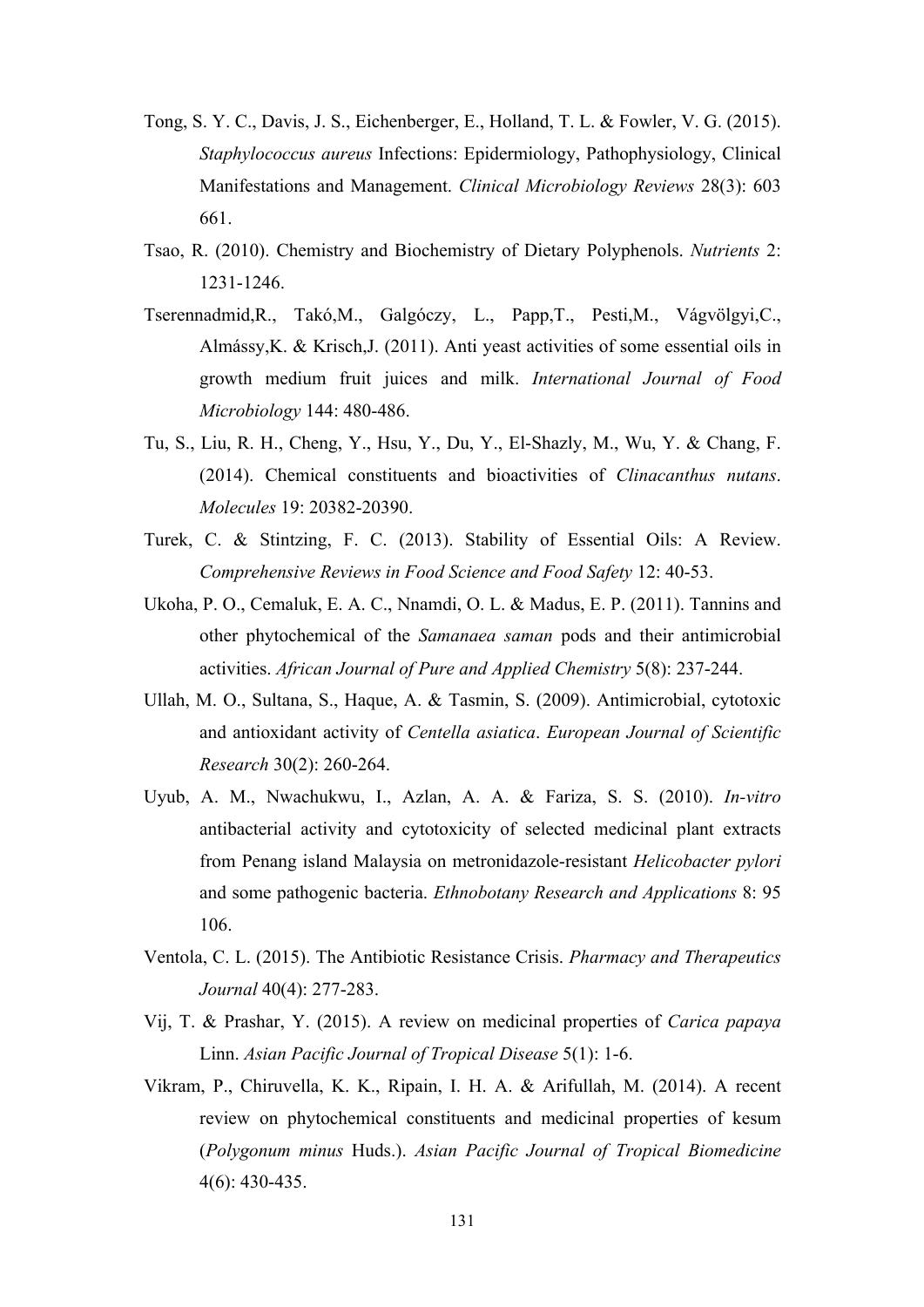- Visutthi, M. (2016). Anti-bacterial and Anti-Quorum Sensing Properties of Selected Medicinal Plants from Nakhon Ratchasima Province, Thailand. *Science and Technology RMUTT Journal* 6(1).
- Wadood, A., Ghufran, M., Jamal, S. B., Naeem, M., Khan, A., Ghaffar, R. & Asnad. (2013). Phytochemical Analysis of Medicinal Plants Occuring in Local Area of Mardan. *Biochemistry and Analytical Biochemistry* 2(4): 2-4.
- Walsh, C. & Wencewicz, T. (2016). Antibiotics: Challenges, Mechanisms, Opportunities. *ASM Press* 477.
- Wang, L., Hu, C. & Shao, L. (2017). The antimicrobial activity of nanoparticles: Present situation and prospects for the future. *International Journal of Nanomedicine* 12: 1227-1249.
- Weerakkody, N. S., Caffin, N., Lambert, L. K., Turner, M. S. & Dykes, G. A. (2010).Synergistic antimicrobial activity of galangal (*Alpinia galanga*), rosemary (*Rosmarinus officinalis*) and lemon iron bark (*Eucalyptus staigerana*) extracts. *Journal of the Science of Food and Agriculture* 91(3): 461-468.
- Wei, L. S., Wee, W., Siong, J. Y. F. & Syamsumir, D. F. (2011). Characterization of Anticancer, Antimicrobial, Antioxidant Properties and Chemical Compositions of *Peperomia pellucida* Leaf Extract. *Acta Medica Iranica* 49(10): 670-674.
- Weller, M. G. (2012). A unifying review of bioassay-guided fractionation, effect directed analysis and related techniques. *Sensors* 12(7): 9181-9209.
- Wevers, B. A., Geijtenbeek, T. B. H & Gringhuis, S. (2013). C-type lectin receptors orchestrate antifungal immunity. *Review Future Microbiology* 8(7): 839-854.
- Winkelmann, K., San, M., Kypriotakis, Z., Skaltsa, H., Bosilij, B. & Heilmann, J. (2003). Antibacterial and Cytotoxic Activity of Prenylated Bicyclic Acylphloroglucinol Derivatives from *Hypericum amblycalyx*. *New Phloroglucinols* 527-532.
- Wong, Y. H., Tan, C. P., Long, K. & Nyam, K. L. (2014). In vitro simulated digestion on the biostability of *Hibiscus cannabinus* L. seed extract. *Czech Journal of Food Science* 32: 177-181.
- World Health Organization (2018). Antibiotic resistance. Retrieved from http://www.who.int/news-room/fact-sheets/detail/antibiotic-resistance.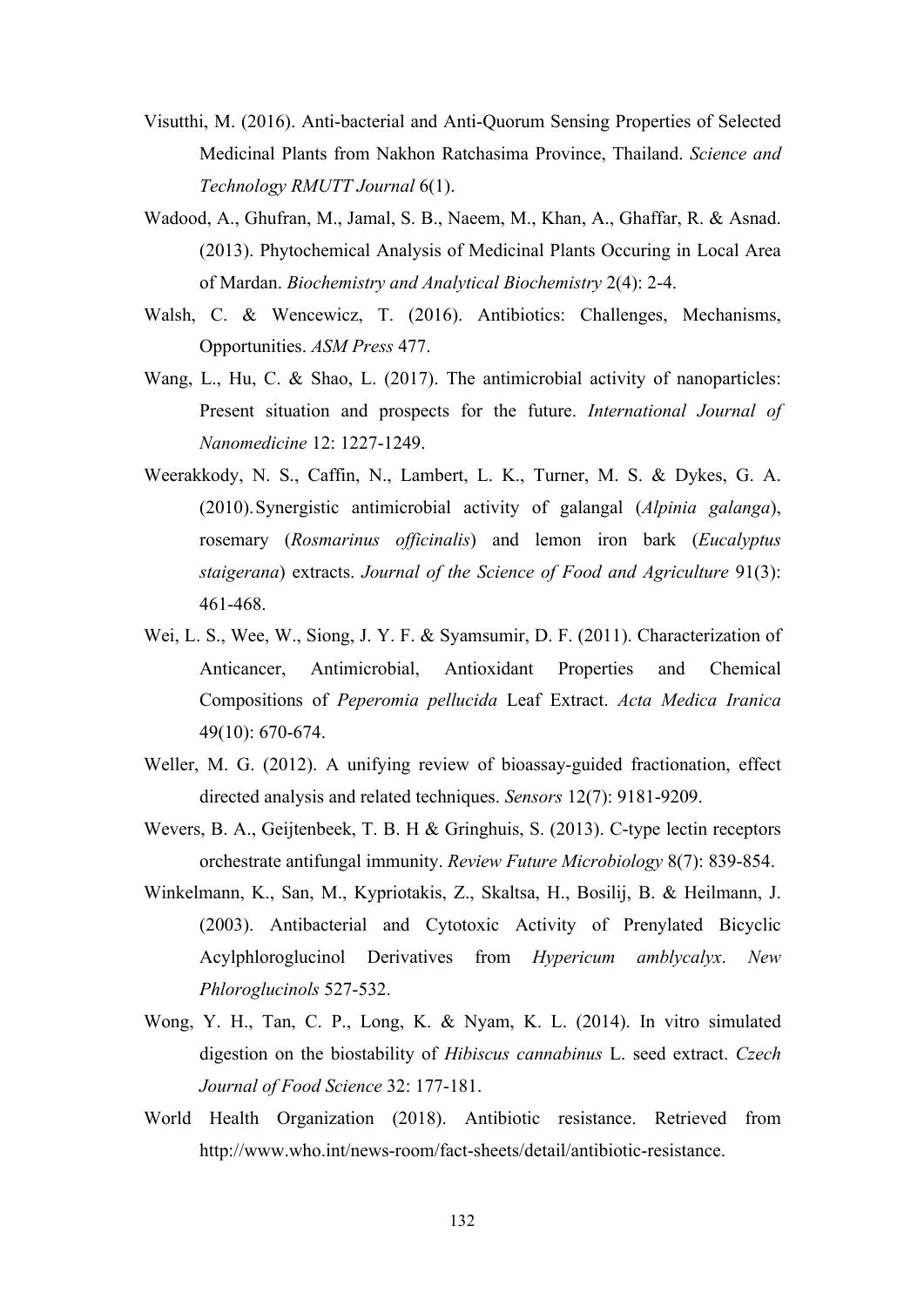- Wright, G. D. (2011). Molecular mechanisms of antibiotic resistance. *Chemical Communications Journal* 47: 4055-4061.
- Wu, Y., Bai, J., Zhong, K., Huang, Y., Qi, H., J. Y. & Gao, H. (2016). Antibacterial Activity and Membrane Disruptive Mechanism of 3-p-trans-Coumaroyl-2 hydroxyquinic Acid, a Novel Phenolic Compound from Pine Needles of *Cedrus deodora* against *Staphylococcus aureus*. *Molecules* 21: 1084.
- Wurger, G., McGaw, L. J. & Eloff, J. N. (2014). Tannin content of leaf extracts of 53 trees used traditionally to treat diarrhoea is an important criterion in selecting species for further work. *South African Journal of Botany* 90: 114-117.
- Yanpirat, P. & Vajrodaya, S. (2015). Antifungal activity of *Persicaria odorata* extract against anthracnose caused by *Colleotrichum capsici* and *Colletotrichum gloeosporioides*. *Malaysian Applied Biology Journal* 44(3): 69-73.
- Yap, P. S. X., Krishnan, T., Yiap, B. C., Hu, C. P., Chan, K. G. & Lim, S. H. E. (2014). Membrane disruption and anti-quorum sensing effects of synergistic interaction between *Lavandula angustifoila* (lavender oil) in combination with antibiotic against plasmid-conferred multi-drug-resistant *Escherichia coli*. *Journal of Applied Microbiology* 116: 1119-1128.
- Yassin, N. A. & Ahmad, A. M. (2012). Incidence and Resistotyping Profiles of *Bacillus subtilis* Isolated from Azadi Teaching Hospital in Duhok City, Iraq. *Materia Socio Medica* 24(3): 194-197.
- Yayan, J., Ghebremedhin, B. & Rasche, K. (2015). Antibiotic Resistance of *Pseudomonas aeruginosa* in Pneumonia at a Single University Hospital Center in Germany over a 10-Year Period. *PLOS ONE* 10(10).
- Yong, Y. K., Tan, J. J., Teh, S. S., Mah, S. H., Ee, G. C. L., Chiong, H. S. & Ahmad, Z. (2013). *Clinacanthus nutans* extracts are antioxidant with antiproliferative effect on cultured human cancer cell lines. *Evidence-Based Complementary and Alternative Medicine* 8.
- Yoshino, Y., Kitazawa, T., Kamimura, M., Tatsuno, K., Ota, Y. & Yotsuyanagi, H. (2011). *Pseudomonas putida* bacteraemia in adult patients: Five case reports and a review of the literature. *Journal of Infection and Chemotherapy* 17: 278-282.